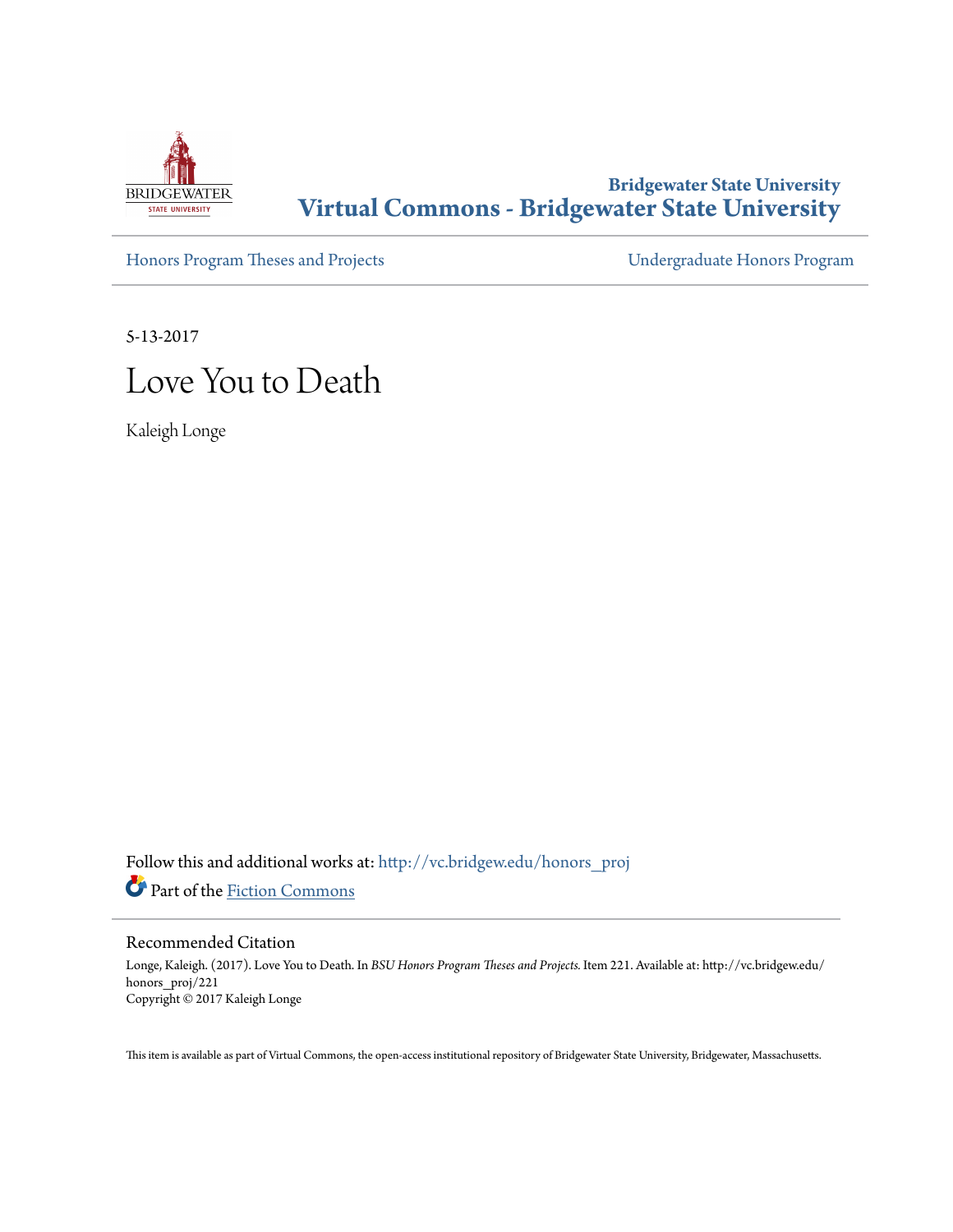*Love You to Death*

Kaleigh Longe

Submitted in Partial Completion of the Requirements for Departmental Honors in English

Bridgewater State University

May 13, 2017

Dr. Lee Torda, Thesis Director Dr. James Crowley, Committee Member Dr. Ann Brunjes, Committee Member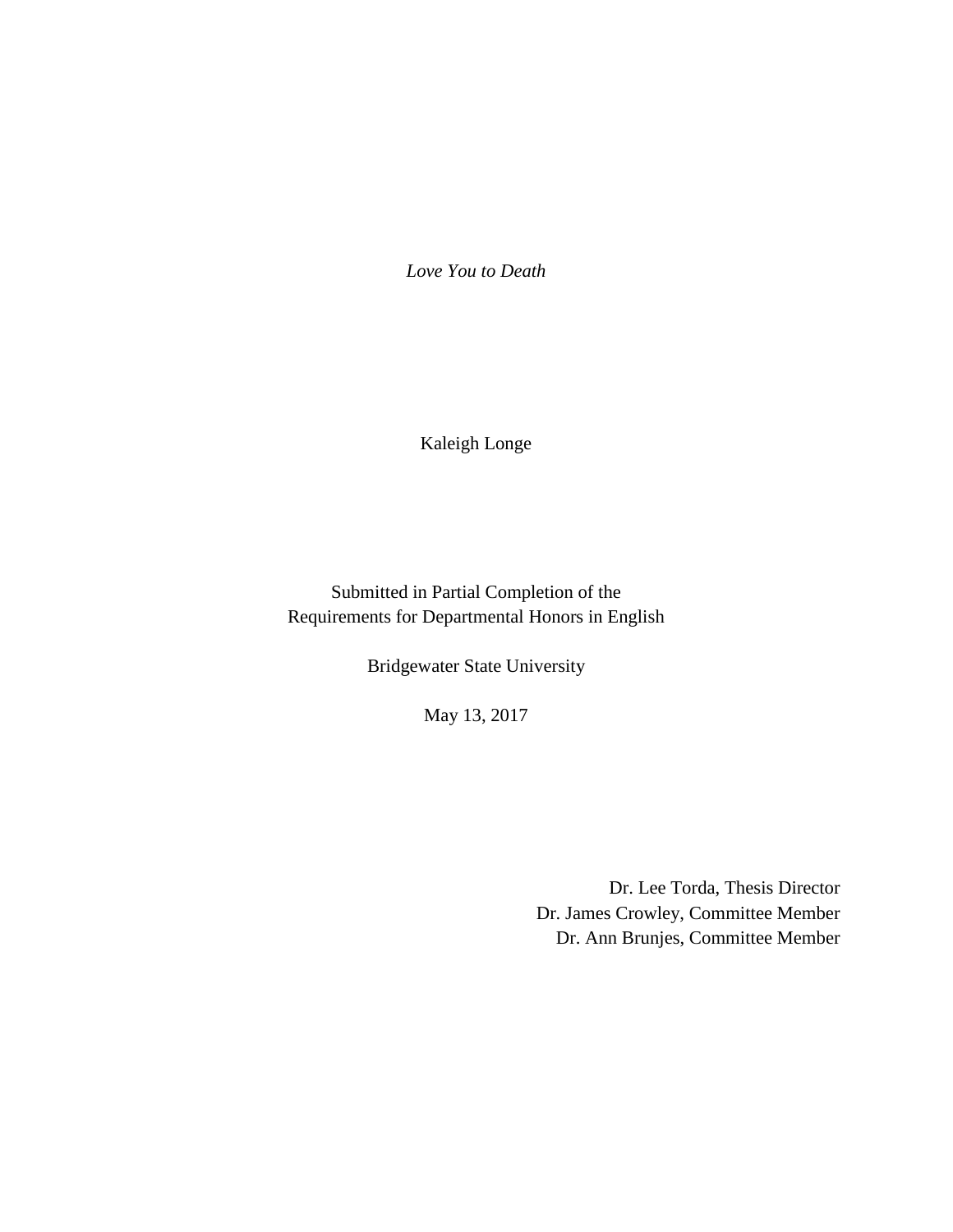#### Chapter One

Street corners are waiting places.

A throng of faceless people wait for the angry red hand across the street to give way to a luminescent white stick figure, granting them safe passage across a sea of black pavement. The woman in the yellow taxi that sits doubles parked with its flashers on waits for a call from her boyfriend. They're fighting. Inside the Corner Bistro, aptly named, the head chef waits for his favorite line cook to come back from her smoke break in the side alley. Waiting, waiting . . . waiting.

I do a lot of waiting myself. My job, like so many things in this world, is all about timing. And in about ten seconds, it'll be time for me to do my job.

Ten. I gaze at the sky which, though so vibrant yesterday, seems to be sick. Like a child come down with the flu, the sky's rosy cheeks have gone ashen, and tears may start to fall soon. Nine. I suppose it'd be a cold day in hell when my job doesn't involve tears, although I've never been to hell, so what do I know? Eight. Seven. Six. The skyscrapers and artsy museums across the street are so very rudely interrupted by an ancient cathedral large enough to swallow half the water in the harbor and still have room for dessert. Five. Bet it's a nice place for a funeral. Four. Minute dark spots are rapidly appearing on the sidewalk. Here come the tears. Three. Two. One.

Go.

The little stick figure lights up, and the horde of people surges forward. Rush, rush, rush. Simultaneously, the yellow taxi across the street pulls away from the curb without bothering to check that the way is clear. Lazy. The car behind him is both speeding and texting. Stupid. The driver finally glances up from his phone, realizing his mistake far too late. He jerks the wheel,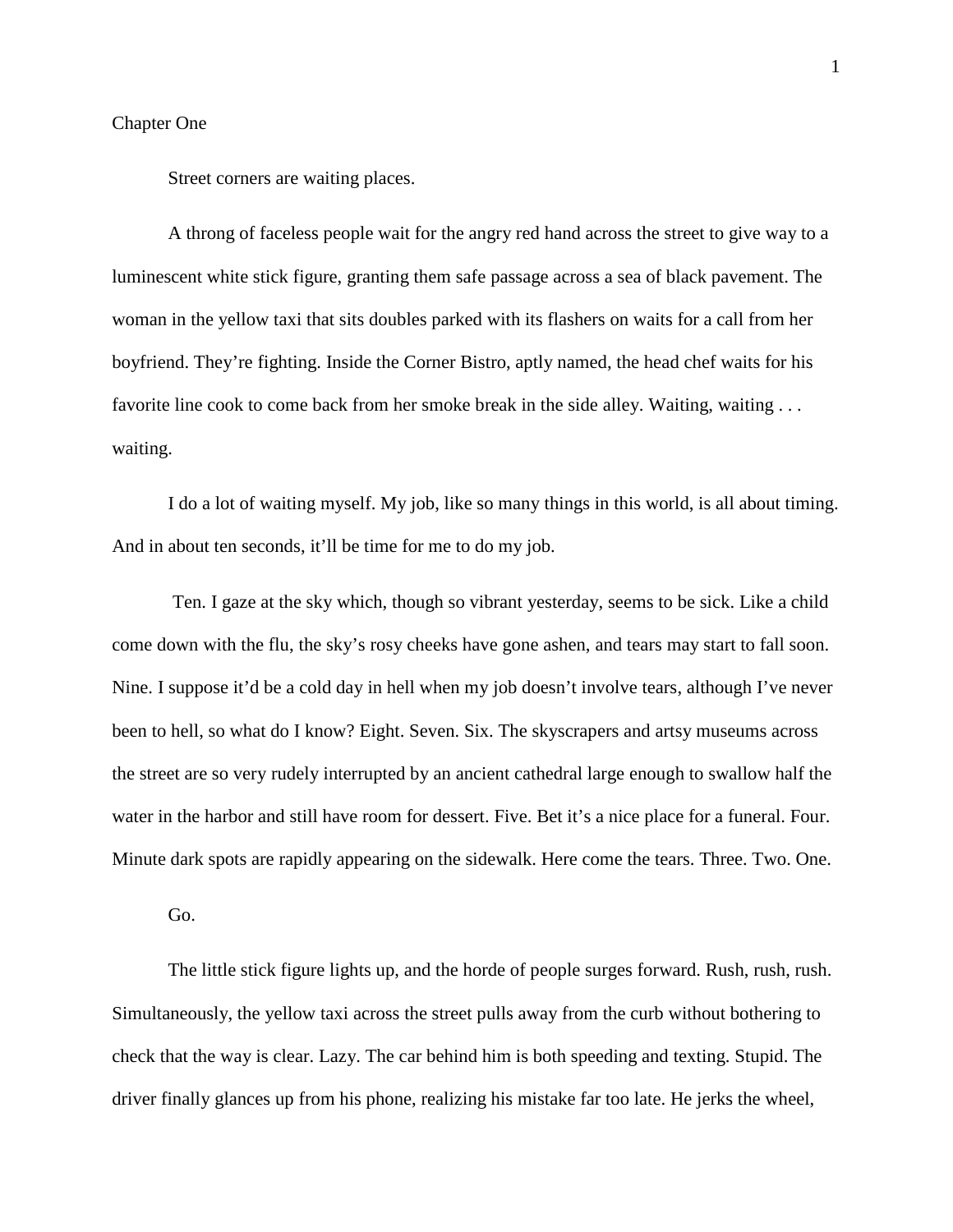the tires screech, and the car is no longer a car. It's a dark-blue, dented bullet that's going to make someone's children very lonely tonight.

That's where I come in.

Most humans have the pleasure of having their whole life pass them by without ever having to hear the revolting crunch of bones not only snapping, but *shattering.* The people who rush forward do not get that luxury. Those who scattered as the car careened toward them, hell bent on leaving naught but destruction in its wake stare in horror, hearing every shallow breath rattle this stranger's insides, and know that, had they been a second, *just a second* slower, it would have been them lying in the street, staining the pavement with their blood.

Everyone who was close enough to hear the screech, the thud, the shattering of glass, has dashed closer to join the crowd. It is rare to hear a bustling city fall silent, but the city falls silent now. No one dares make a sound. The car engines stop purring, the rain stops falling. It is the kind of silence you only hear when all hope is lost. The man is still breathing, but barely. Each breath could be his last. Everyone knows it, and I know it. I get to choose which one it will be.

Finally, the silence is broken by some brave soul whose 911 call is the catalyst for concerned mutters. I ignore the lilting sorrow of the woman's voice as she requests an ambulance, and step forward. This man has suffered enough. I walk through—quite literally *through*—the crowd, and crouch beside the man. Once upon a time, I would have been ashamed to admit that watching this kind of agony has gotten easier over time. His face is contorted, scrunched up like it's going to implode into itself. The tears streaming down his face drip onto the road, mixing in with the rain and the blood like some lethal cocktail.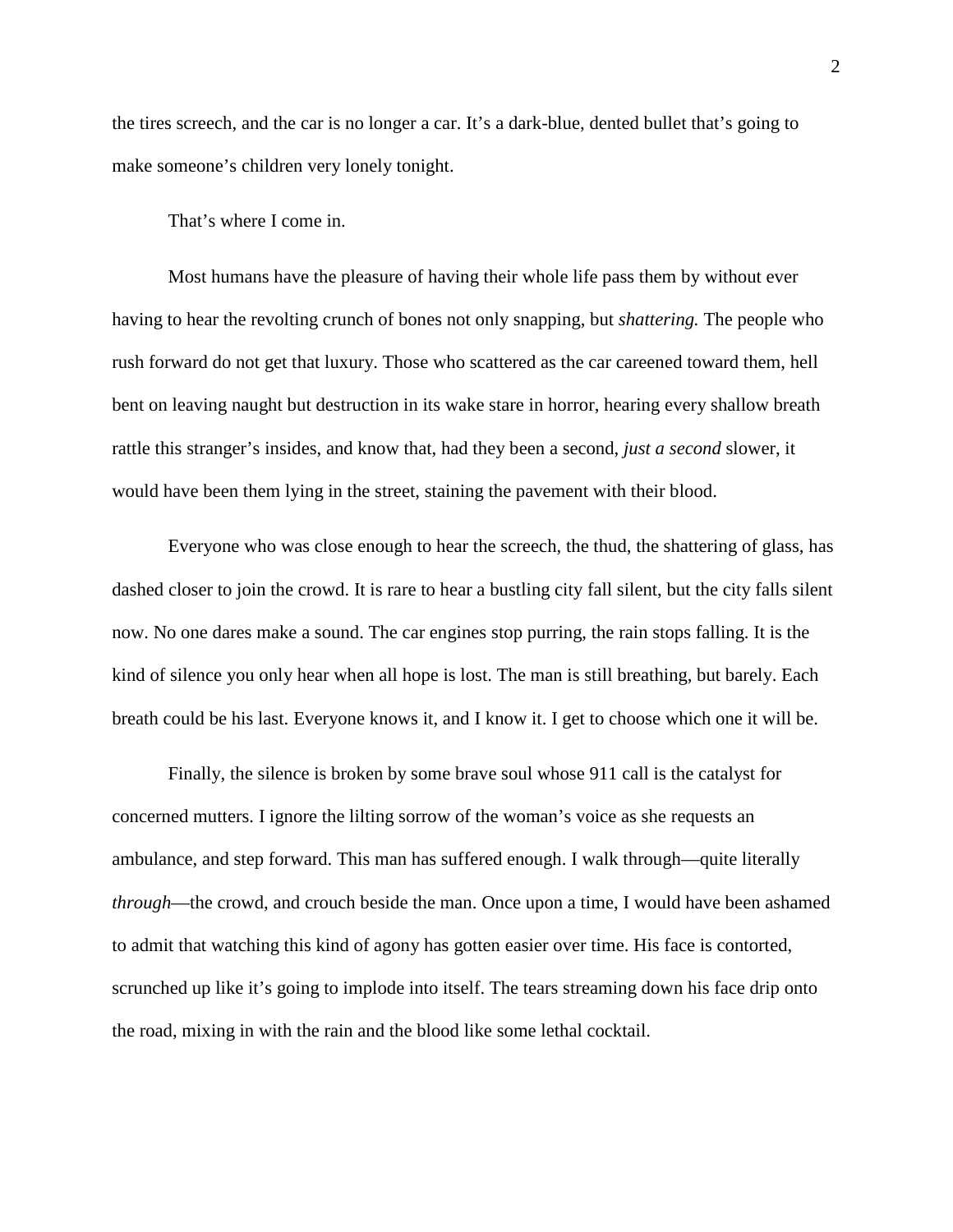The front end of car is speckled with red, dented more than one might expect. The driver lies slumped into the airbag, mostly unharmed. It's not his time yet.

But it is this other man's time. I am about to reach out to him, end his suffering, bring some degree of mercy to this tragedy, but a movement beside me catches my eye. A woman is knelt beside me, her head turned toward the man so all that I can see is the back of her head, an onyx ponytail half pulled out, swinging gently with each motion. She reaches out to the man, caresses his face so tenderly I wonder if she knew him personally. She murmurs to him, whispering comforting words that she must know are useless. I recognize her voice as the same one that called for help. It doesn't seem to bother her that her hand is now visibly smeared with a stranger's blood. Most people recoil at the sight of their own blood, let alone another's. Blood is a sign of death, and most humans know well enough to avoid it when they see it. But not this one.

I shake myself. Enough of this. I reach out and touch the man's face, my hand occupying the same space that her hand had just vacated. At my touch, his heart beats its last beat; his lungs empty, never to be filled again, and the woman turns around and—looks at me. And for what seems like an eternity, I look at her, and the dead man next to us looks at nothing. She must realize that something is so very, very wrong here, because I am afforded only the briefest glimpse of her face before she gets up and swiftly navigates out of the crowd, ignoring the wailing sirens of the ambulance shooting down our street.

When I looked at her everything inside of me constricted. No one in this crowd, this city, this *world* can see me, and yet I just stared into a pair of eyes the same color that the sky was yesterday. Stared into them long enough to know that they seemed familiar somehow, and they stared back.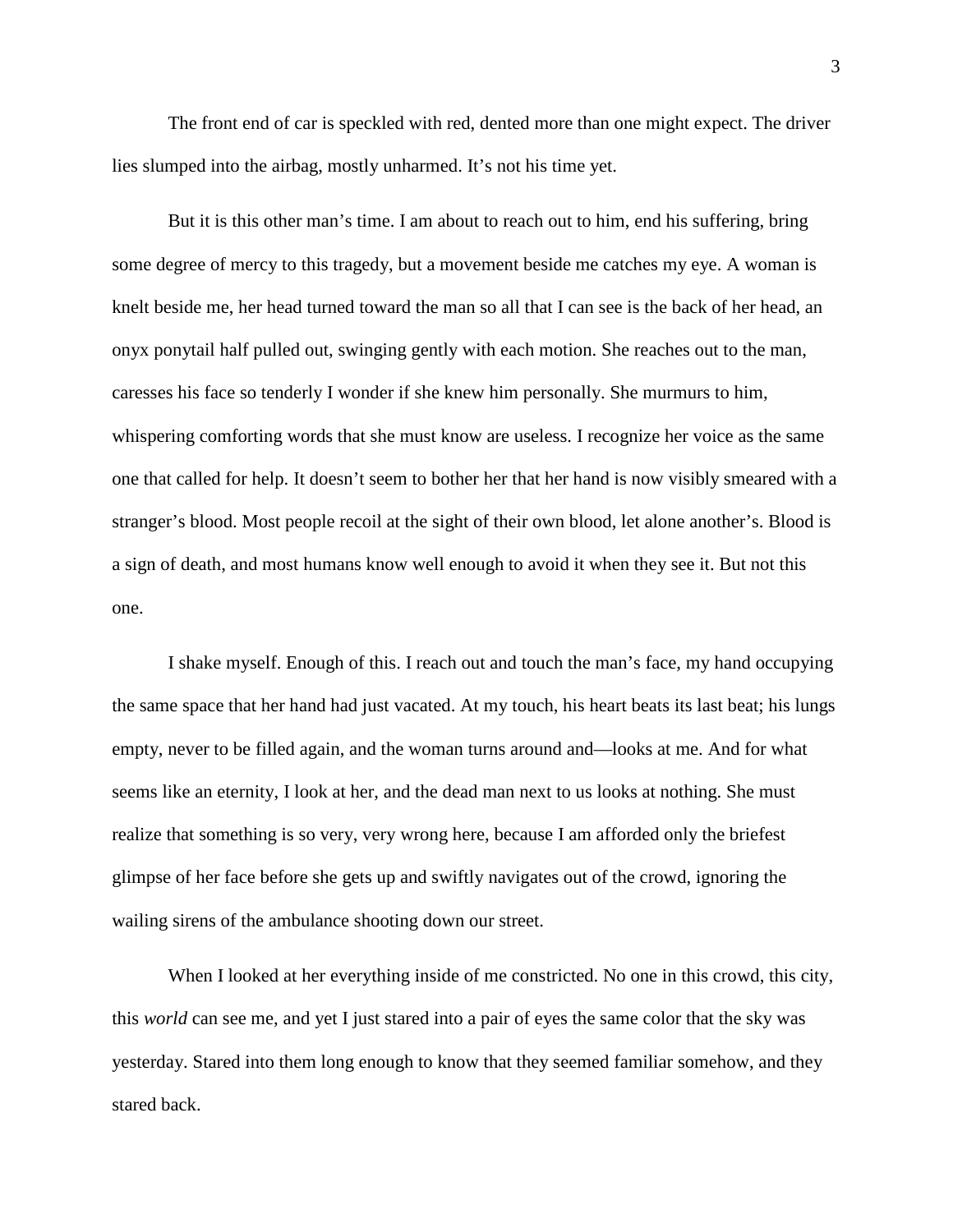Well, they do say the eyes are the window to the soul. Lucky for me, I have no soul.

I straighten up and pass back out of the crowd without looking back. The ambulance is blocking off half the street, here just in time to take the body to the hospital, where the man will be pronounced dead, and someone will be charged with the unpleasant task of informing his weeping wife that there was nothing they could do.

I wander away from the crowd just in time to glimpse the woman slide back into the alley and disappear into a side door. As the door swings shut again, I decide I probably recognized the girl from another job, on another day. Her stare probably wasn't directed at me, just the blank stare of someone who has witnessed a tragedy. I've been doing this nearly a hundred years now, and nothing has ever really changed. It's just another day in the life of Death.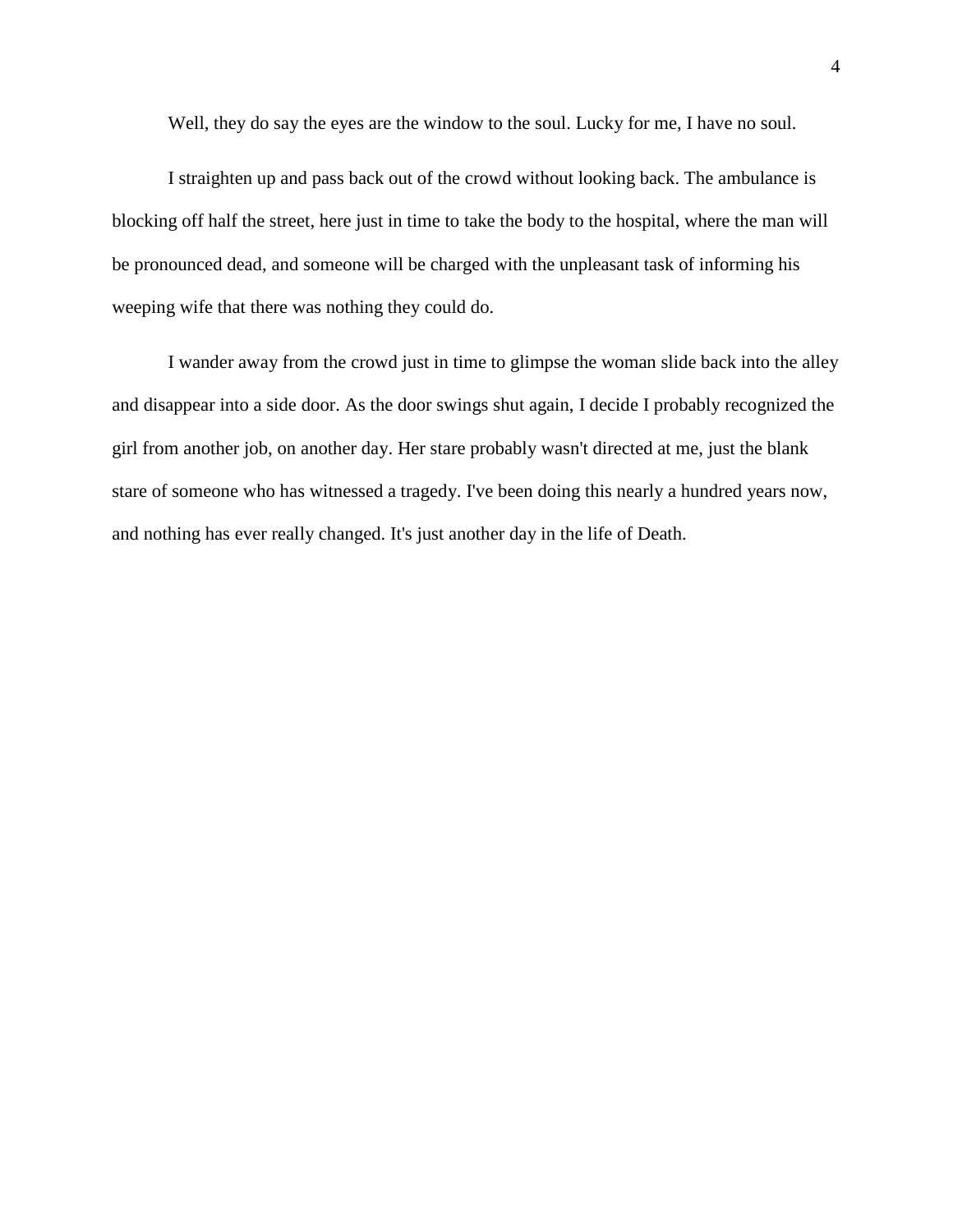# Chapter 2

I slip back in the side door of the restaurant, darting straight into the bathroom before anyone can see me. Miracle of miracles, the doorknob turns without resistance and I ease inside, locking the door behind me. I know everyone is going to hear about the accident. A customer will tell a server, who'll tell another server, who'll tell the salad guy, who'll pass it down the line like tipping over a neatly arranged set of dominoes. *Do kids even play with dominoes anymore?* I wonder. Or does it just signify a place to find shitty pizza and diarrhea inducing subs? I'm out of touch.

Regardless, I'm more than aware that as soon as one person finds out, everyone is going to be asking me if I saw anything, and I can't very well deny it with the man's blood streaked through my fingers. So, I lather up my hands and scrub them under the kinda-warm-but-neverquite-hot water. Some people would jump at the chance to describe every gory detail, every speck of blood. In fact, I'm quite sure there's several people here who, if not satisfied with the original level of gore, would pull out a pen and rewrite events. They'd say the guy's head exploded, or shove some sappy final words in his mouth, and say how traumatized they were; anything to ensure their experience is the Big Thing of the day.

This, I reflect, is precisely the reason I don't talk about my personal life with my coworkers. Everyone wants attention for someone else's tragedy, to play the comforter, the caregiver. To say "Oh, that poor thing. She told me why she's been so distant lately. *Such* a pity, really. But I gave her a book on grief, really helped me to get through *my* tragedy." And just like that it's all about them. I don't want to be one of those people. I tried to comfort a man that was dying because it was the right goddamn thing to do. Wasn't the first time, and unfortunately for me, it probably won't be the last.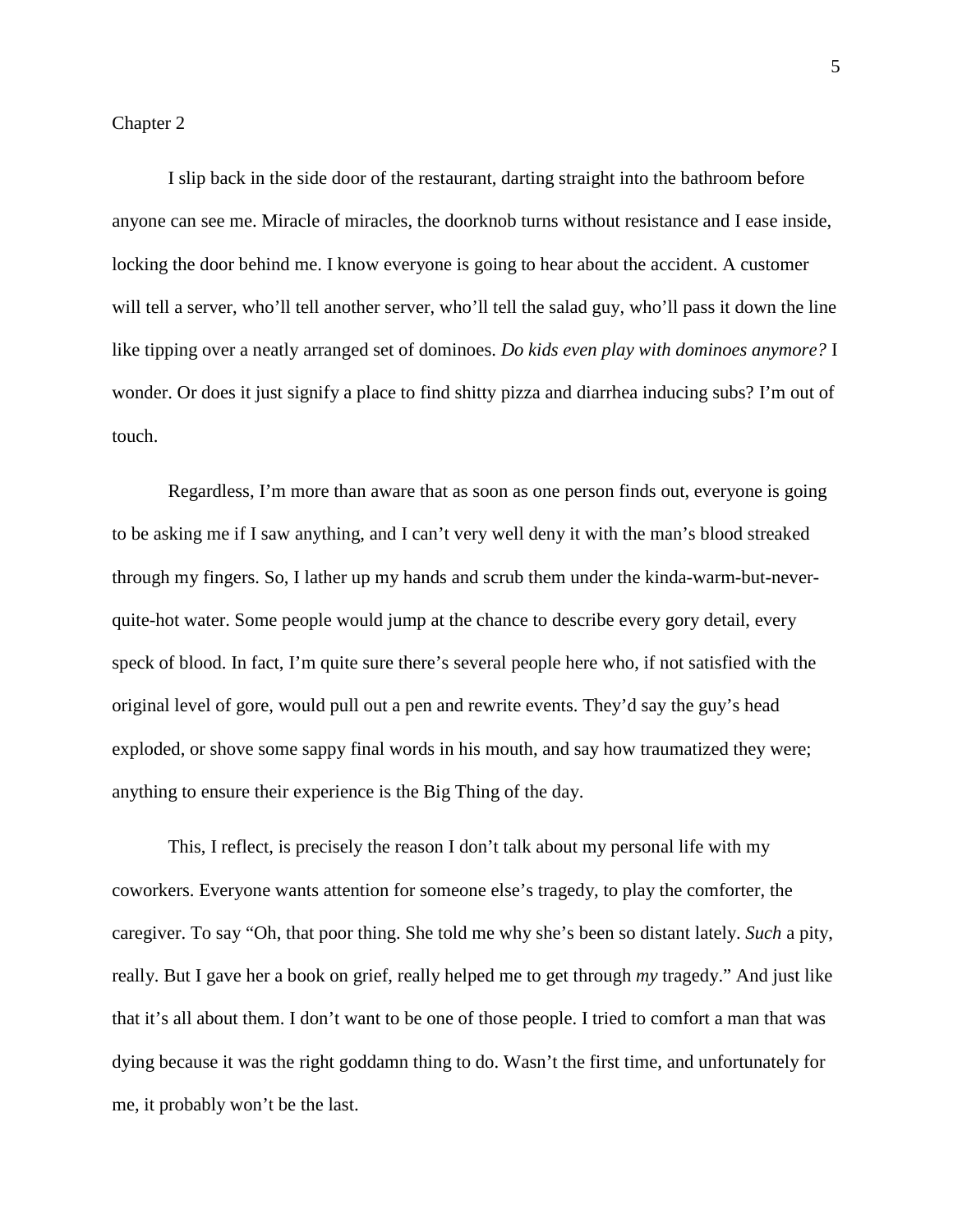I tug some paper towels out of the dispenser and stare at myself in the mirror. It looks like there's a spot on my chin, but on closer inspection I discover it's just some grime on the mirror. My pony tail is disheveled, and I've got bags under my eyes.

And then there was that guy. It's the strangest thing, but I can't seem to recall his face. I just know that there was someone next to me, and when I looked at him . . . I don't know, something just felt off. Like he was out to get me or something.

I slide my cell out of my pocket and realize my I'll-be-super-quick-I-promise smoke break has turned into a twenty-seven minute break. I sigh. Shit.

I sneak out of the bathroom, hoping Mick will have been in the back office the whole time, and I can sneak back onto the line without incident. But, of course, life under my little black cloud is one incident after another. Mick stands at the end of the hall with a carving knife in one hand, beer belly preceding him by about six inches.

"Aisla," he spits, breaking the word into two distinct syllables, like he always does when he's angry. Eye-LA.

I resist the urge to flinch and say nothing. Mick has some kind of a soft spot for me, maybe because he knows my situation with my mom, maybe because I'm the only one left of our original team from five years ago when the place opened. Either way, if I let him get his anger out, chances are I can charm my way out of any real punishment.

"How many goddamn cigarettes did you smoke out there?" he exclaimed, waving his hands in exasperation. "That friggin' printer's been spitting out ticket after ticket for the past ten minutes, and where the fuck are you?"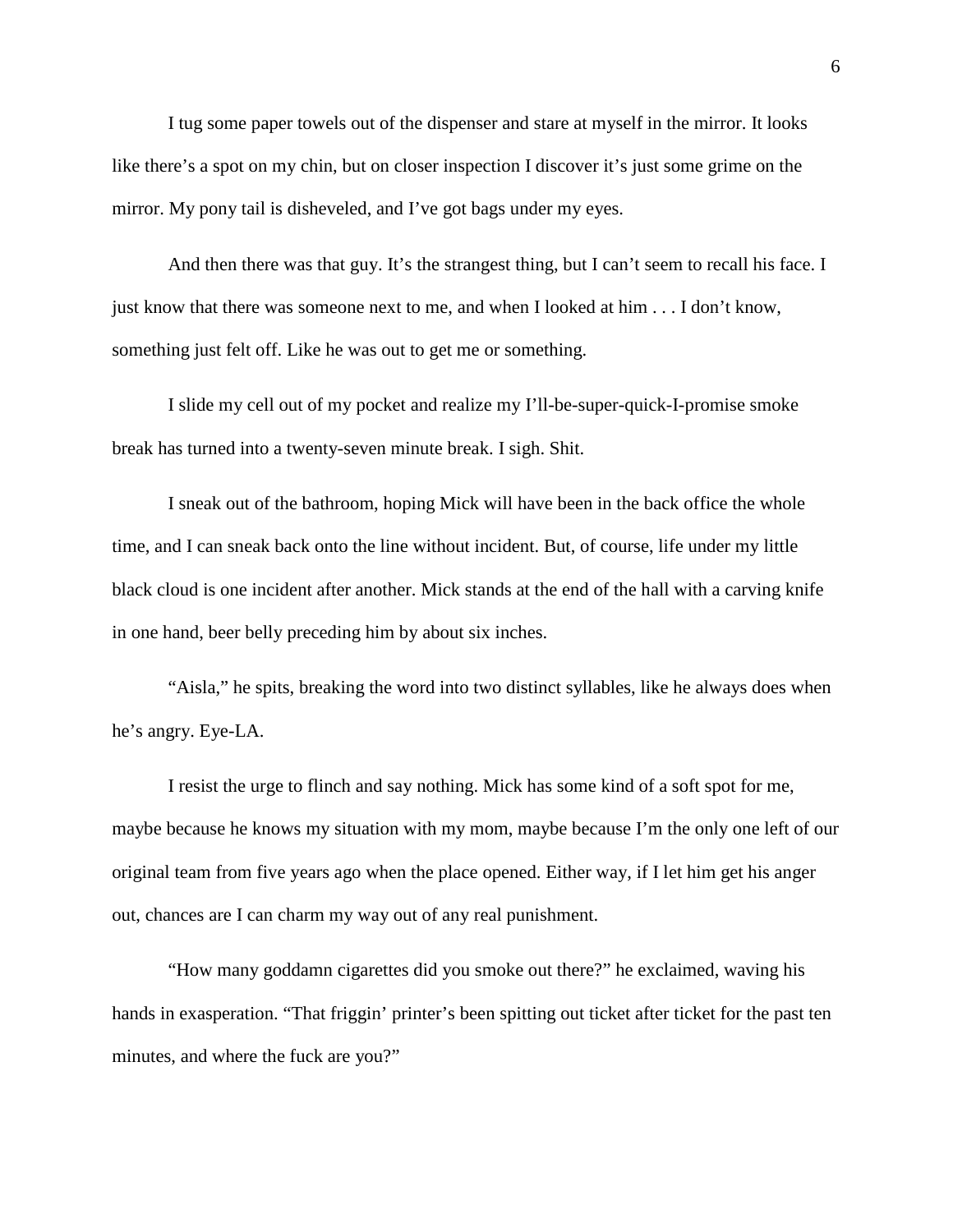"Had the shits, Mick. Been in the bathroom." Men like Mick find vulgarity endearing from small women like myself.

"Funny. Think I'd have noticed you in there when I took a leak fifteen minutes ago. Get back on the line. I don't want Sandy back here bitching about ticket times."

I nod, and move to go around him and start sautéing, but he blocks my path.

"Don't let it happen again," he says, still holding the twelve inch blade.

That's the great thing about working in a kitchen: even when you're not *really* being threatened with a knife, you're still kinda being threatened with a knife.

Back on the line, I slap on some gloves and start calling out tickets. Heat the pans, wipe the counter, time to get shit done. Next to me, Ronny's dark fist bumps me playfully on the shoulder.

"Had the shits, huh? That's ballsy, my friend, very ballsy," he laughs.

I throw some onions in a pan, and marvel at Ronny's ability to hear every-fucking-thing. The man might as well be Dumbo. He knows I was lying, but probably thinks I was just slacking off outside. Not that he'd care, though. I command a decent amount of respect for someone who needs help getting To Go boxes off the top shelf. If I had to guess, I'd say it has a lot to do with the fact that I just don't really care what these guys think about me. Not because I'm trying not to care, but because I have better things to worry about. Well, worse things, depending on how you look at it.

I pour some white wine into two of the pans in front of me, and wish I could down the rest of the bottle. *I watched a man die today,* I think to myself. That's just a little too heavy in an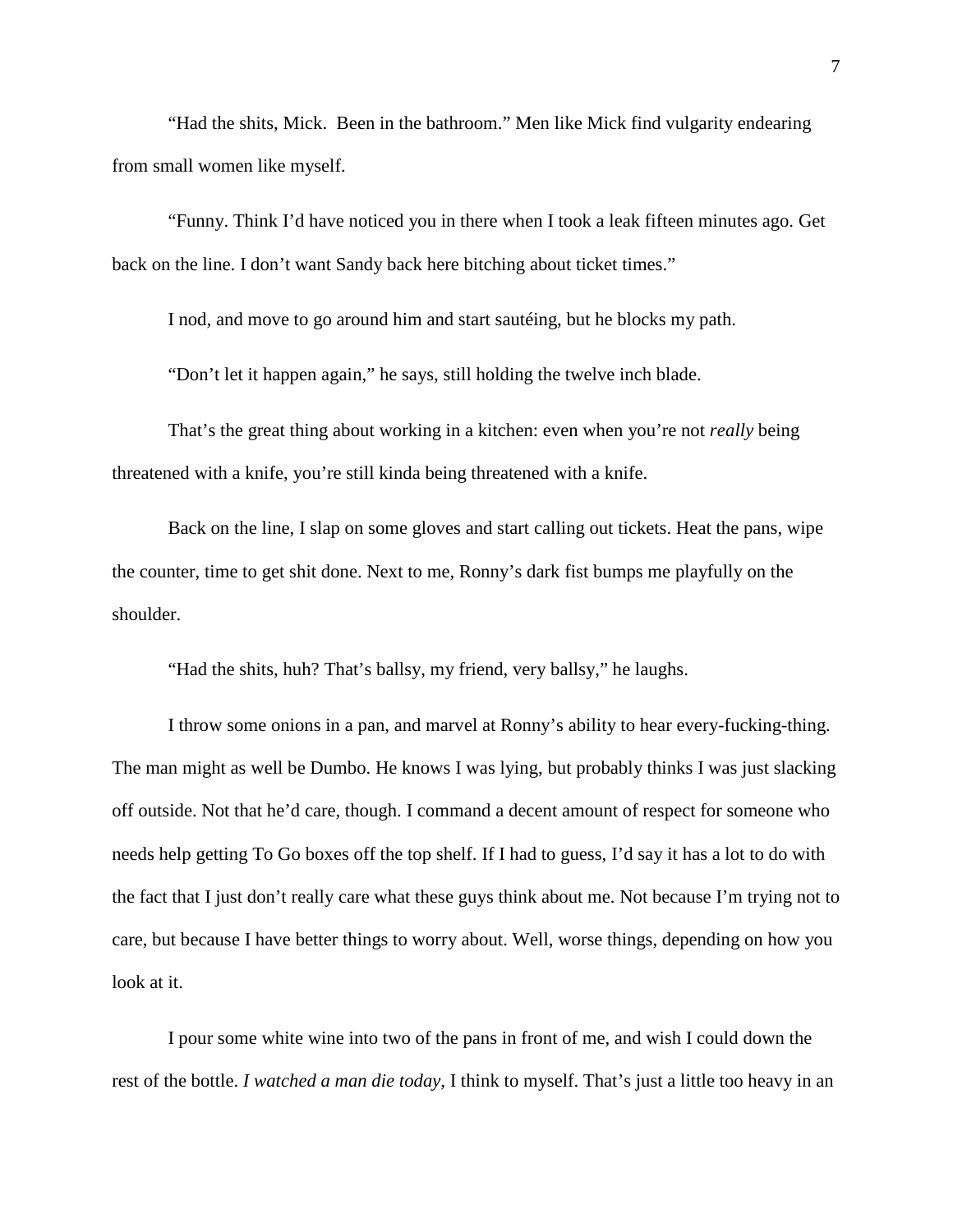already ten-ton life. Add a dash of the striking resemblance to my father's accident eight years ago, drop in a lime and salt the rim, and you've got yourself a Monday Misery Margarita, my friend. There's your alliteration for the day, kids.

Against my will, an image of my father's face comes swimming into the forefront of my mind, and plasters itself onto the mangled body of the stranger in the crosswalk. When I was fifteen my father had his own accident. It was two years before my mother and I moved to the city. We were on our way back from a long weekend at my aunt's house. Mom had come down with the flu earlier that week, and had stayed home, unwilling to risk vomiting in the car on the six hour road trip. He and I had been fighting, about something stupid, I'm sure, so I had refused to sit in the front seat with him, instead sequestering myself in the back, occasionally jabbing my knee into the back of his seat, just to piss him off. It was late, and the roads were deserted in a way that I wasn't used to, being born and raised in a city where everything is busy every second of every day.

They tell you not to swerve if an animal darts into the road. Hit it dead on and you'll have a better chance of surviving. Guess Dad didn't get the memo, because when he saw that deer leap into our lane like some kind of froufrou ballerina, he swerved. Right into a telephone pole. Since I was in the back, safely seat belted into place, I was mostly okay, a little dazed, some bruises, but my father . . . my father was another story.

I heaved myself into the front seat and cradled his head in my arms. I didn't care that there were tiny shards of glass poking me, or that my favorite hoodie was getting stained in a way that no amount of Clorox could ever get out. I just sat, with my father's body in my arms, until the police arrived, heralded in by flashing lights, and wailing sirens that hurt my ears.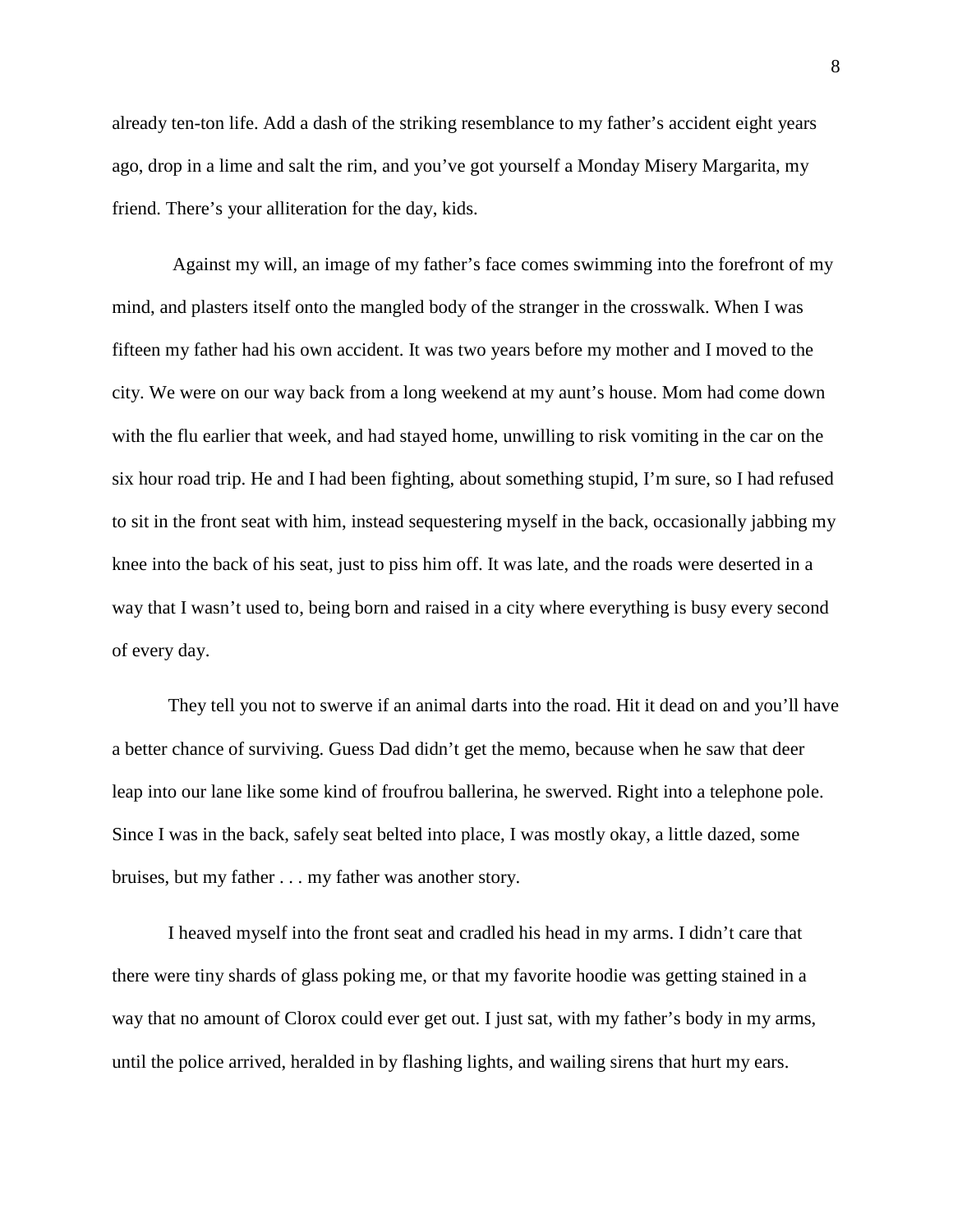They pulled me out of the car, pried my fingers away from my father's face, and covered me with one of those stupid ass shock blankets you see on TV. *Like that did any damn good,* I sneer. I don't really remember much after that. Just random blurs and assorted flashes. Which is probably good, because the dinner rush is coming in and I've completely lost focus.

One of my sautés has burned. I rip the pan off the flames and hurl it down the line, narrowly missing Sherm, the oldest bastard to ever work a fry station. That guy remembers the first time an amoeba crawled out of the ocean and sprouted legs. Did I mention I have a temper? Ronny wordlessly hands me another pan, and I start another dish, muttering obscenities under my breath.

"Is my food up, yet?" I hear one of the waitresses call.

Ronny jumps in before I can snap back at her. "It's gonna be another minute, hon. I fucked the temp on those steak tips," he lies, covering my ass.

As I glance at the clock I see the waitress roll her eyes, her lips moving in a covert complaint she doesn't have the balls to say out loud. *Only six more hours till close*, I think.

\*\*\*

At 11:34pm I stumble out the side door, so worn out I'm basically drunk. Chances are I'll black out the second I get home. I'm cranky as hell, and not in the mood for the late night subway crowd, so I decide to walk home. I turn left, away from the scene of the accident, glad I don't have to look at it for any more than a second. The street is quiet now. The crowd has long since dispersed, the ambulance is gone, and the man's family is probably at home shrouded in a sea of tears and tissues.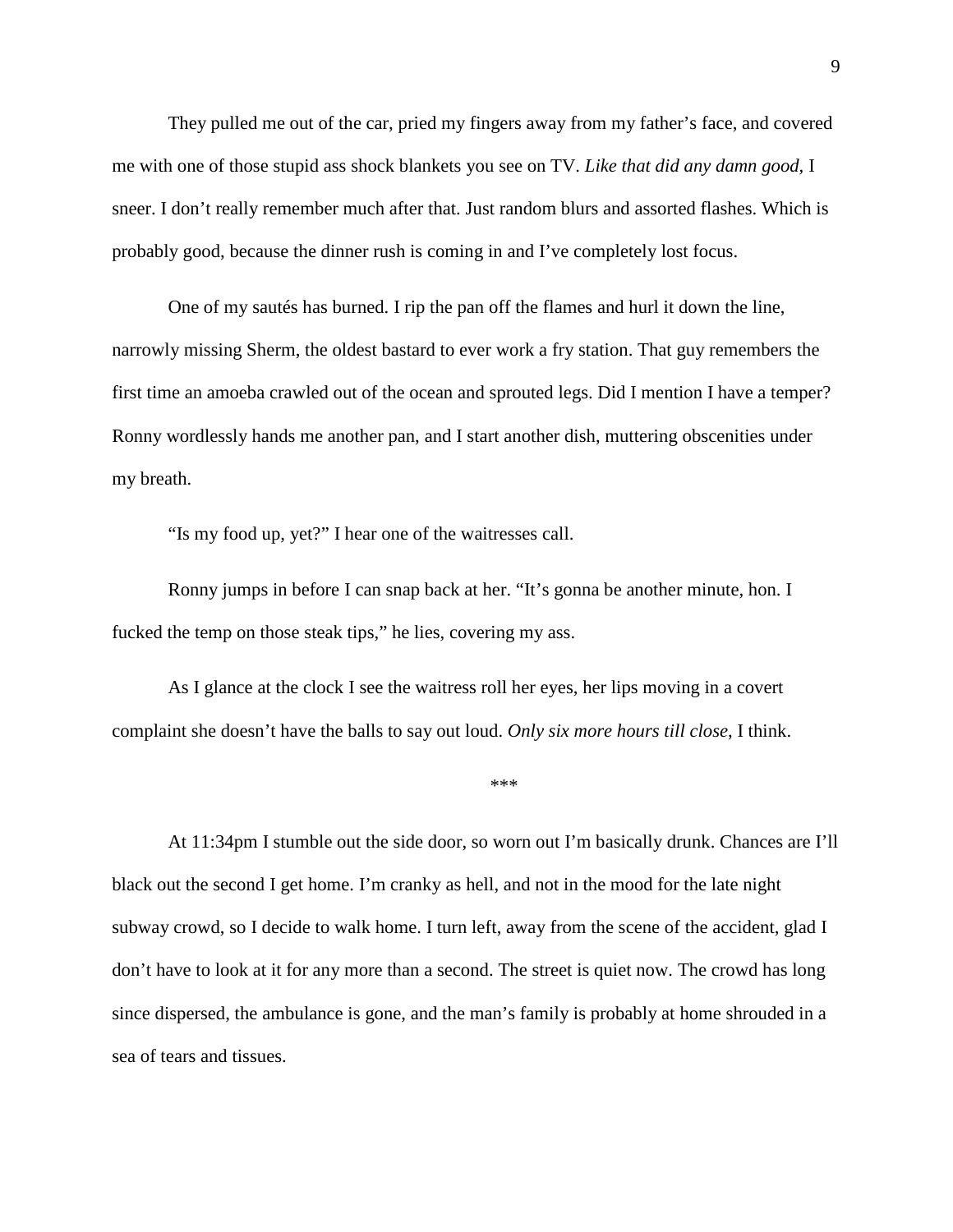I think that maybe I should feel guilty for not sticking around to tell the cops what happened, but I don't. There were plenty of other people there, they can tell the story. Maybe Faceless Fred—that's what I call him now—told them what happened. That is, if he was even there at all. I still can't remember his face, so maybe he was just a figment of my imagination. I fish a cigarette and my lighter out of my pocket. I smoke more out of habit than necessity. Just need something to do with my hands.

I silently thank whatever god or gods there are that, for once, they got things right. It was so busy no one brought up the accident until the very end of the night. Sometime around eleven, the kitchen had quieted down enough that I heard one of the younger waitresses spewing the story to one of the bus boys.

"It's just, like, so scary, you know? I walk down that road every day! It could've been me there," she whispered, eyes wide.

The bus boy just shook his head and rubbed her arm, meanwhile I ducked out to the back of the kitchen to mop and clean by myself. Not unusual for me, so everyone just left me alone, for which I was thankful. My mother certainly foresaw my personality when she named me. Aisla. Like island. I truly am an island. And island is just another word for loner.

By the time my cigarette has finally burned out, I'm standing in front of my shithole apartment, with its shithole lock that you have to jiggle fifteen freakin' times to get it to open. I step inside and survey the scene. One bedroom, one bathroom, and not much else. I undress and plug in my phone that died somewhere in the midst of the hundreds of meals we pushed out during the rush. *Who the fuck goes out on a Monday night?* I wonder. Everyone apparently.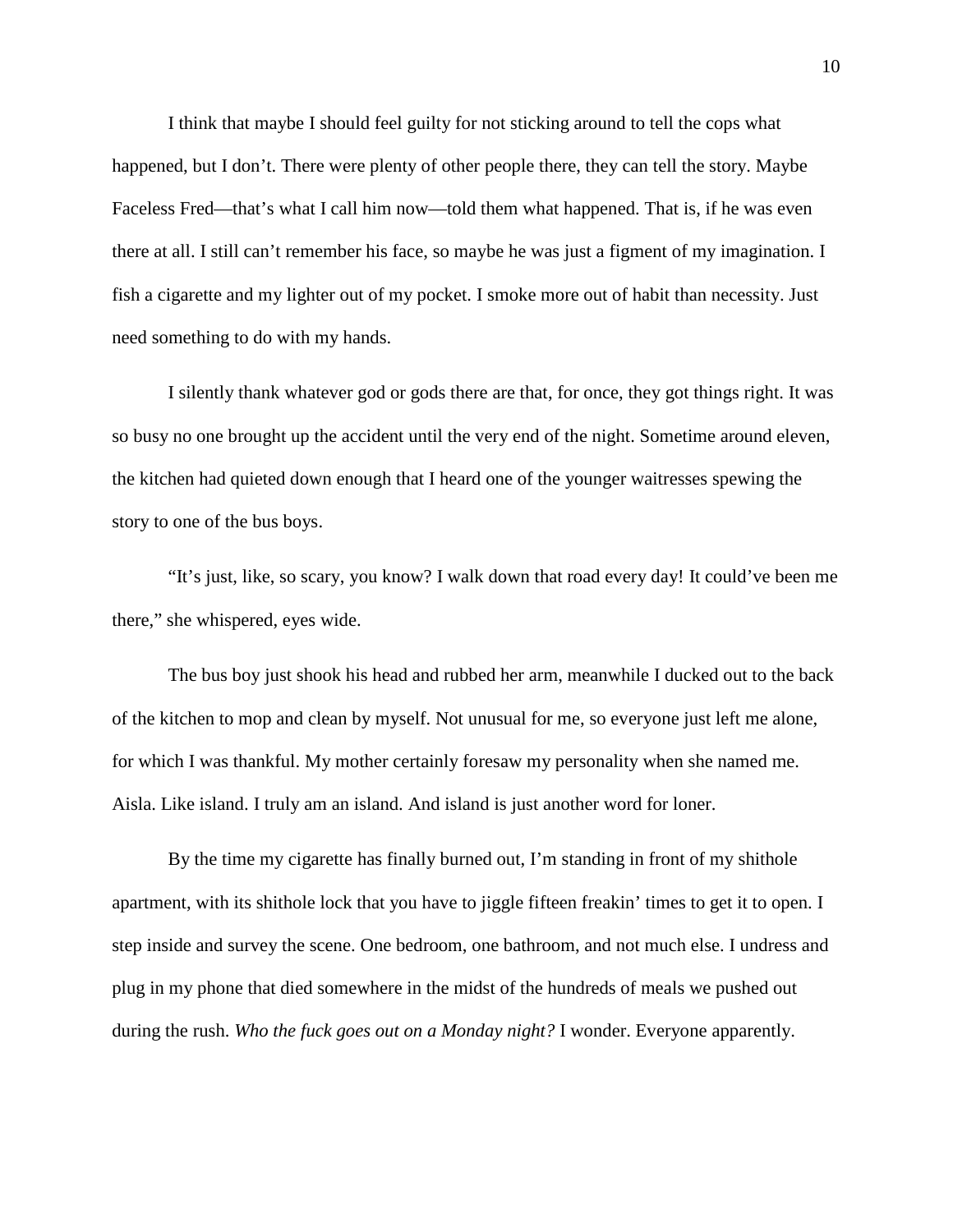I don't bother putting pajamas on, and check my phone as quickly as I can, ready to collapse into bed. I have a voicemail from the hospital.

*Hey, Aisla. It's Shauna. Just calling to let you know your mom's hanging in there. We still think it may be beneficial to operate. I know she's afraid of the risk, but it's our best option. We urge you to get her to reconsider. We ran a few tests this morning to get a better idea of where we stand; you can call in the morning to get the results. See you soon. Goodbye.* 

"We urge you to get her to reconsider." As if I haven't tried. And tried. And tried. For the millionth time, I wish I made enough money to transfer my mother to a better hospital, better care, better doctors, better chance. For Christ's sake, I'm trying my best. I'm a chef at one of the best, priciest restaurants in the city. I make a damn good salary; if not for this, I'd be living in serious style. I'm talking penthouse level style. Not some shitbox with leaky ceilings, and exposed wires that'll electrocute me if I'm not careful. I should write a letter to congress and ask why I should have to pay an arm, a leg, two kidneys and a lung just so my mother can stay alive. Shouldn't we save people just because it's the right thing to do? Guess the universe doesn't want me to have either of my parents.

I'm too tired to be angry right now, though. Lucky for Shauna, or else I might call back and tell her how much I hate her for not being a better doctor. Instead, I collapse into bed in my underwear. My last thought is that I can't remember if I locked the door behind me, not a great idea in this part of town, but I just say screw it, and hope no one kills me tonight.

11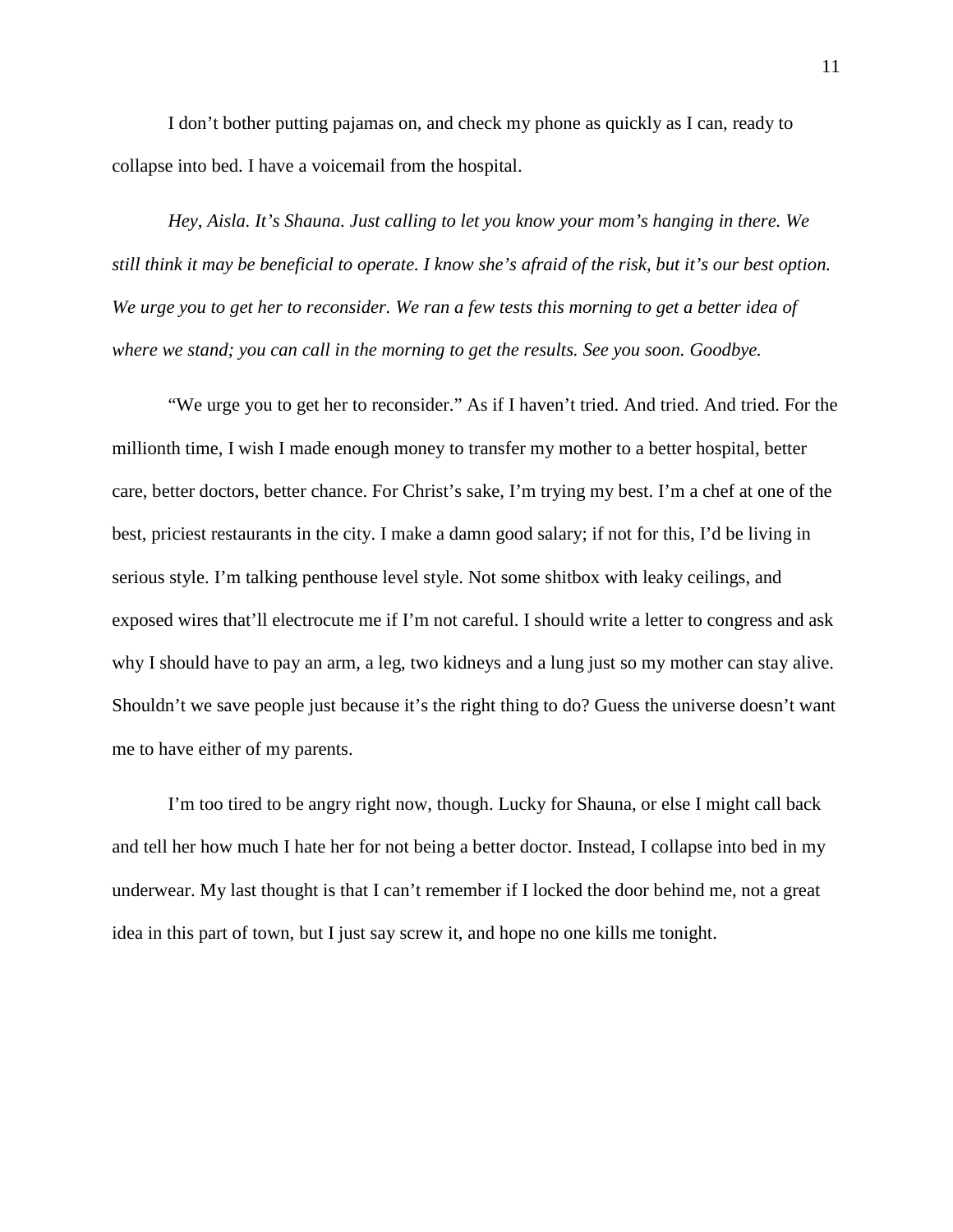Being Death at night in a big city is always an adventure. The city is more alive than I am. It breathes and pulses; gives and takes. I just take. In a dark recess of my mind, long repressed, I remember this city as it was a hundred years ago. Back then, it barely qualified as a city. It was where I first learned the ways of the universe at the side of an otherworldly being who called himself the Reaper.

All too well I remember it. If I had had a body, I would have trembled enough to shake the very earth beneath my feet. Nothing could have prepared me for the sensation of feeling a soul vacate what had once been a living, breathing human body. I had been an intelligent man: well read, respected by my colleagues at the university, I taught biology, was grounded in facts and science. But death? Death is a fact, but humans will never fathom the reality of it. They simply do not possess the capability to do so. Even when I died, it felt like nothing. I was there, and then . . . I was not. It was that fast.

I came to on a train platform, one that was devoid of trains, and that radiated white light from every surface. My mind was blank when I awoke, and I scrabbled to my feet. Where was I? Had I fallen asleep? Passed out? I craned my neck, trying to read the train schedule, to find some hint as to where I was, or where I might go and when. It was written in an odd language, though; one I had never encountered, and I found myself frustrated. I looked around for a staff member who could tell me what was going on, but soon realized there were no staff members. There wasn't a single soul on this platform. And where was Angela? Angela. All at once, the barriers in my mind crumbled and the stark reality of what had happened washed over me. I was panicked. I was supposed to be dead. Just a second ago I had lost consciousness, strangled by the noose around my neck. Was I hallucinating? Was this what happened when you died? I did not want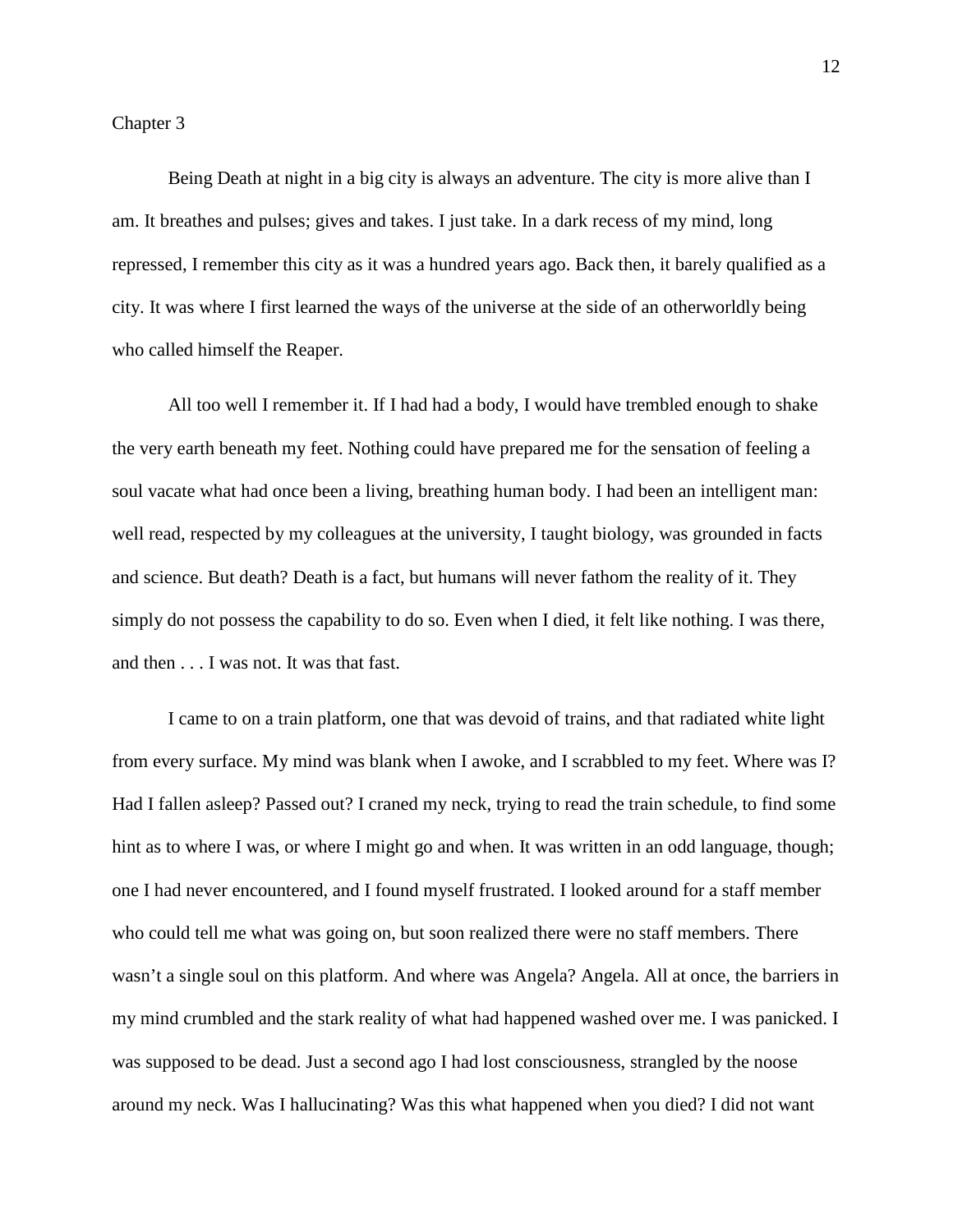this; I wanted oblivion. I wanted not to think or to act or to be. I fell to my knees, weeping. It had all been for nothing. Death was supposed to be my escape from this. I could not bear the images rising, unbidden, to the forefront of my mind: strangers hitting me, the blast of my gun, and the thump of Angela's body as she fell to the floor, her eyes glazing over as her last breaths fled her body. This must be my punishment. I would not be allowed to forget. The knowledge that I had no choice, no way out, choked me, making the sobs escaping my chest scrape through my throat. The frustration escaped me in the form of a visceral scream. I moaned into the ground, the sound echoing around the empty platform. Please, make it stop. I want to forget. I need to forget.

I tried to take a breath to calm myself, but I couldn't. I realized suddenly that my body was out of synch with my panicked mind. The usual cacophony of bodily functions that would accompany panic were glaringly absent. No shortness of breath, no tightened throat, no churning stomach or racing heart. In fact, I could barely feel my body at all. As a man I had been anxious, and all too familiar with these symptoms, and to not feel them at all was wrong. I longed suddenly for the ability to hyperventilate, to be able to manifest my dread physically. The mind needs its partner.

In my panic, I had failed to notice a shape taking form in the light, a darkness that transcended any that I had observed in my natural life. It loomed closer, and my dread turned to unadulterated terror when it caught my attention. In my biblical studies I had read legends describing the sight of angels as being of a light so bright that it was nigh impossible for any mortal to look upon it. What I found myself gazing at here was the other side of that heavenly coin. What I saw before me was a void, a nothingness that morphed between shapes before my eyes, making it dizzying to look at. Could I run away from it?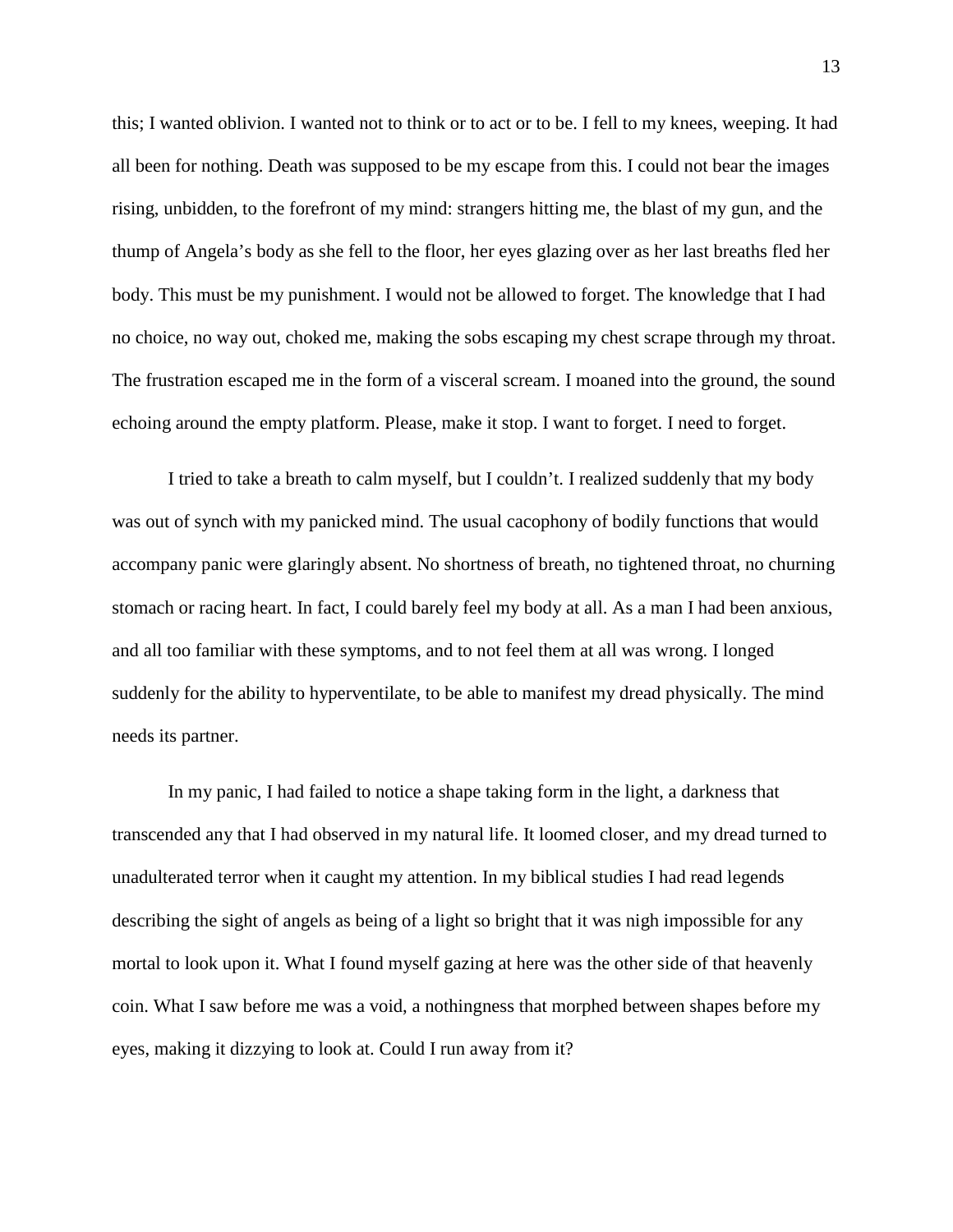As if sensing my thoughts, the void spoke. "Halt." Its voice was like thunder, rolling, raging, deep and deafening. I froze.

"Do you know where you are?" it demanded.

I opened my mouth, but the words wedged themselves in my throat, refusing to come out. "SPEAK UP."

"N-no," I trembled.

"You are in Limbo. Do you know why?"

"W-who are you?" I asked. I knew why I was there, or I thought I did, at least. I just could not bring myself to say it out loud.

Thunder rolled through the train platform. "I am the Reaper. In past centuries, I was known as Death. I served the Balance of the Infinite Universe as it was implemented on earth. I claimed those souls who had fulfilled their purpose there and sent them forth into the unknown, to the next step in their celestial journey, wherever it led. But you people, you humans," he snarled as if the word were a slur, "you bred like a disease, never ceasing in your expansion. It became too much; you die in droves, hordes of you all keeling over each second. People suffered because I could not get to them in time, and so they remained, suspended in limbo between life and death, torn between their bodies on earth and the pull of their spirit toward the next life. It became chaos. I remember every face; their moans, their agony. I could not allow it to go on. I needed help. So I chose a soul, one who needed guidance, and I taught him. He became Death. You remind me of him. He, too, killed someone whom he held dear to his heart. His brother, just a boy, sweet and innocent, had been attacked in the woods. The wolf's teeth pierced his small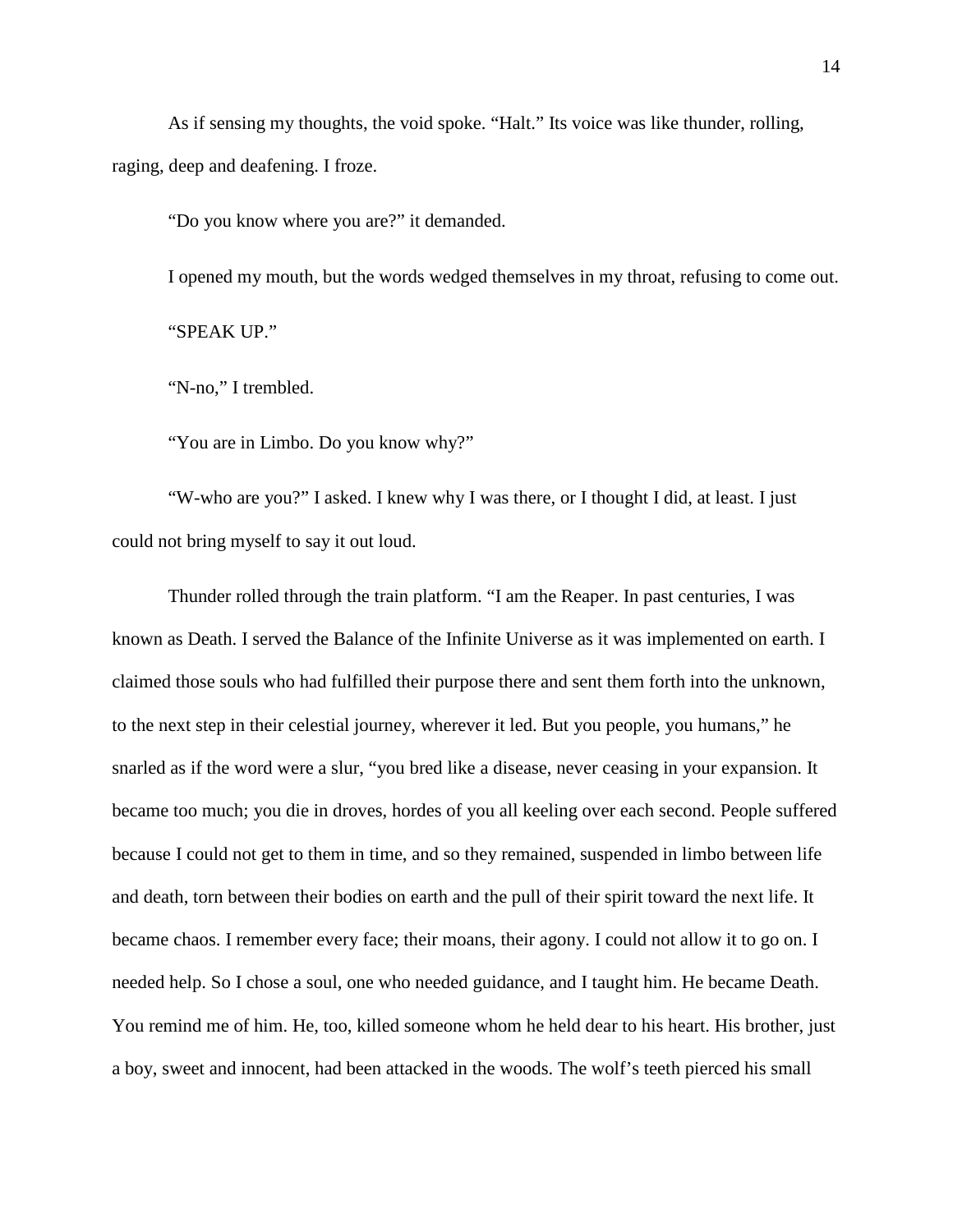body over and over. His brother heard the commotion and ran to help, but it was too late. By the time he managed to frighten the wolf off by throwing heavy stones, his brother was already past saving. But he would have suffered for hours, possibly days if his brother had tried to save him or bandage his wounds. Instead, his brother slit his throat, ending his misery. It's funny, you humans kill each other in cold blood so very often, and yet this man could not forgive himself for this most merciful of kills. When he died a short time after, I made him work, claiming souls by my side. It took centuries, but he finally came to understand death; that it is not always sorrowful, that sometimes, it is the kindest embrace a soul can experience. When finally the time came for him to move on, I chose another like him. Our numbers have grown some since then, but we have just lost one of our own to the call of the universe. You will take his place."

"I cannot. I am broken. I—" I break off, unable to go on. I long for the comfort of Angela's arms around me, her lips brushing against the stubble on my cheek, the silken touch of her hand. She could make any worry I had vanish. Even this, this complete insanity, would be nothing compared to her.

"Humans," it snorted, "Even in death your concern is only for yourselves. You may be broken, but broken things do not always stay that way. This is not a choice. A soul is a fragile thing and not a plaything to be tampered with. You will do the job and you will do it with honor and respect."

I swallowed hard. To say I was frightened is a disservice. There is no word sufficient to express my terror. Just as humans find themselves at a loss when contemplating death, so too I found myself unable to comprehend what was being asked of me. It was like being placed in the middle of an endless desert with no map, no landmarks by which to orient yourself, and being told to find your way out.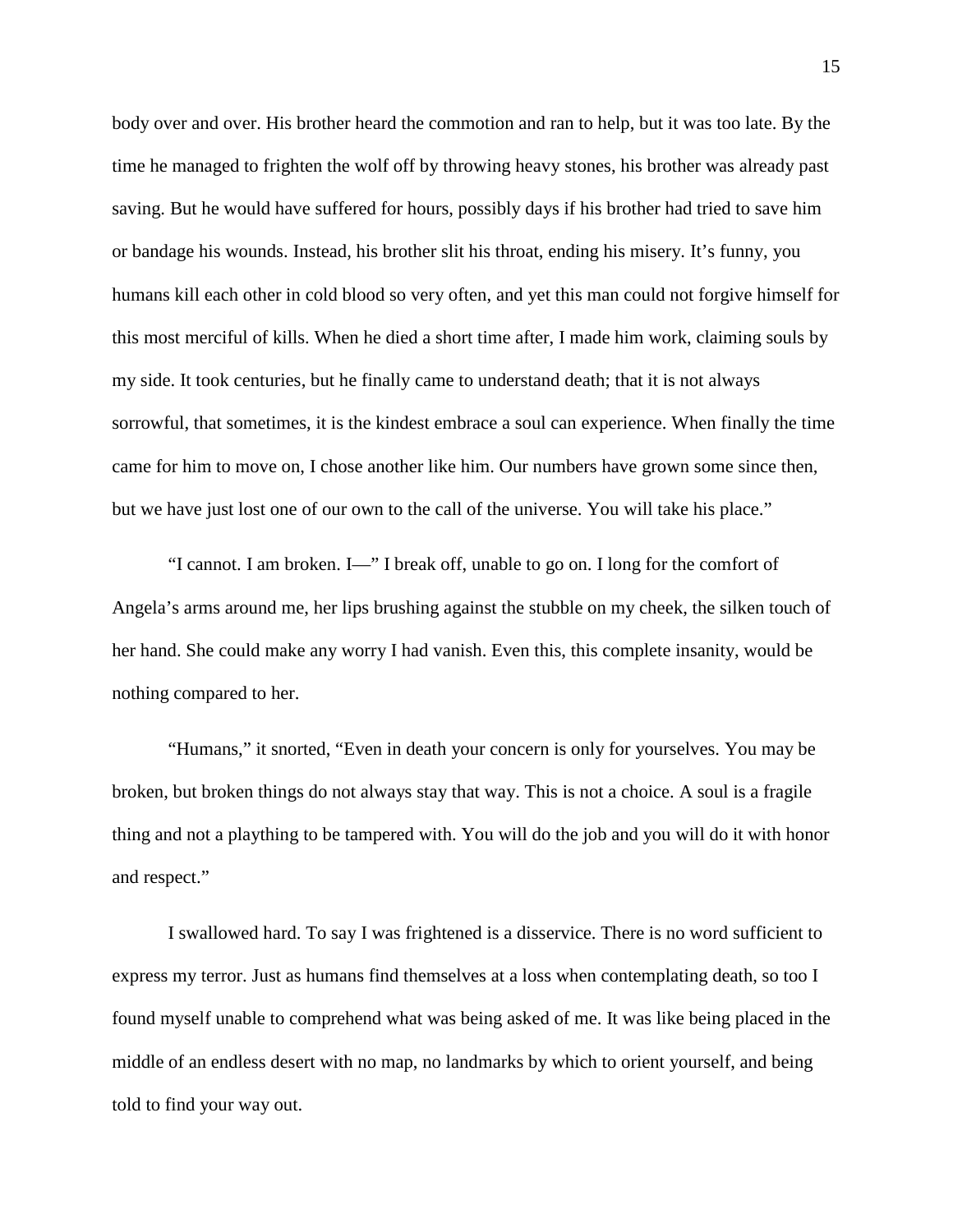"I don't know how to do this," I pleaded.

"I know," he responded in a voice that sounded almost pitying. "That is why I am here. I will show you."

"Show me? Show me how?"

A tendril of the amorphous void in front of me stretched out, reaching toward my forehead. Dread hit me like a hurricane, and all I knew was that I did not want to let that thing touch me. It snaked nearer, only an inch from my face, and the last thing I saw before I was squeezed into darkness was Angela's face, smiling at me.

I emerged out of the darkness in a grand explosion, and though the effort was a futile one, I found myself panting, trying to catch my breath. The skin on the back of my neck prickled, and I turned around to find the reaper's amorphous form lurking behind me. For a moment, neither of us spoke, but simply regarded each other with uncertainty.

"You found that experience uncomfortable," said the reaper, breaking the silence. It was not a question, and I was uncertain whether I was supposed to respond. "You will get used to the sensation as time goes on," he explained. "Instinct should allow you to travel through the shadow realm. The simple will to travel will suffice."

I do not respond to this announcement, finally taking in my surroundings. We are standing on a dirt road, alone but for the prone figure lying face down on the ground beside us. I drop to my knees as a cool wind breezes through the trees, rustling the woman's hair like the mottled leaves above us. I reach out to her.

"No. Not yet."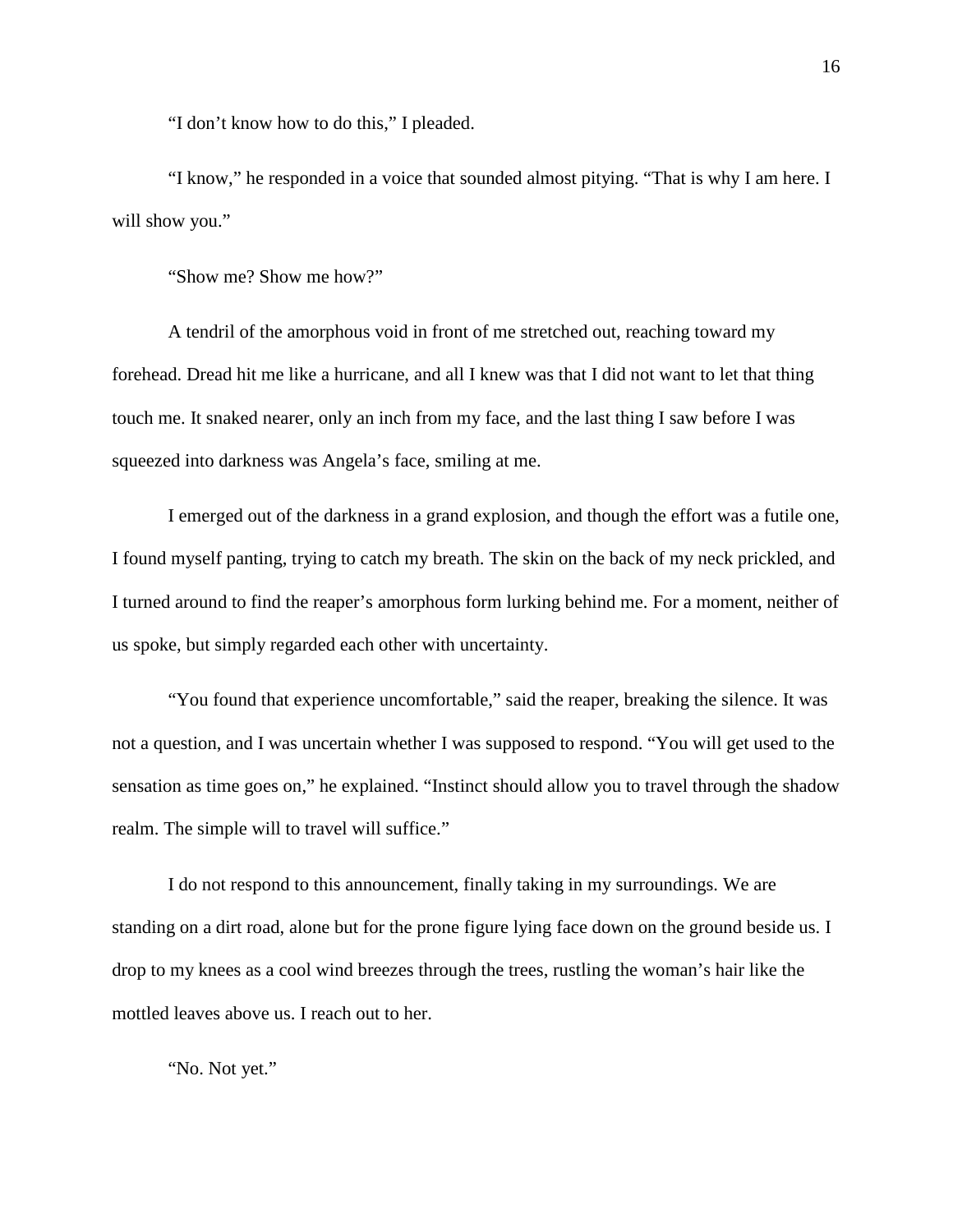I freeze. "What do you mean 'not yet?' We must help her, there's something wrong with her!" The woman's golden hair, only a few shades darker than Angela's, flutters again in the breeze, sending the scent of jasmine wafting toward me.

"There is no helping her. Her time here on earth is finished. When you touch her, her soul will be released and it will move onward. But you must be prepared," says the reaper.

"Be prepared for what?" I ask with trepidation. I glance at the woman and my stomach churns. I try to look for signs of life in her still body, but none present themselves. I wonder whether she is alive. A feeling of dread deep in my stomach tells me she is dead, but the reaper's comments suggest a soul still resides inside her body. And isn't the soul the very thing that makes us alive? I swallow hard and look back to the reaper, who seems to have been waiting for my attention before going on. Though he has no face or eyes, his very presence gives me the feeling of being held under an intense scrutinizing gaze.

"You must be prepared for what you are about to do, and what you are about to feel. When experienced for the first time, the releasing of a soul can be . . . *overwhelming*. Bear in mind that what you are doing is the right thing to do, is the *only* thing to do. These souls must be sent onward, it is for the better."

"How can it be for the better?" I demand. "I would wager my life's savings that she does not want this! She must have a family; a husband, probably children, too. People that need her! She would not want this!" I am no longer sure whether I am talking about this unfamiliar woman in front of me, or if I am talking about Angela. I ripped everything away from her. Myself, her parents, her plans. We were going to have children. And in a moment, a single rash act, I stole it all from her. I cannot bear to take all those things away from this woman, too.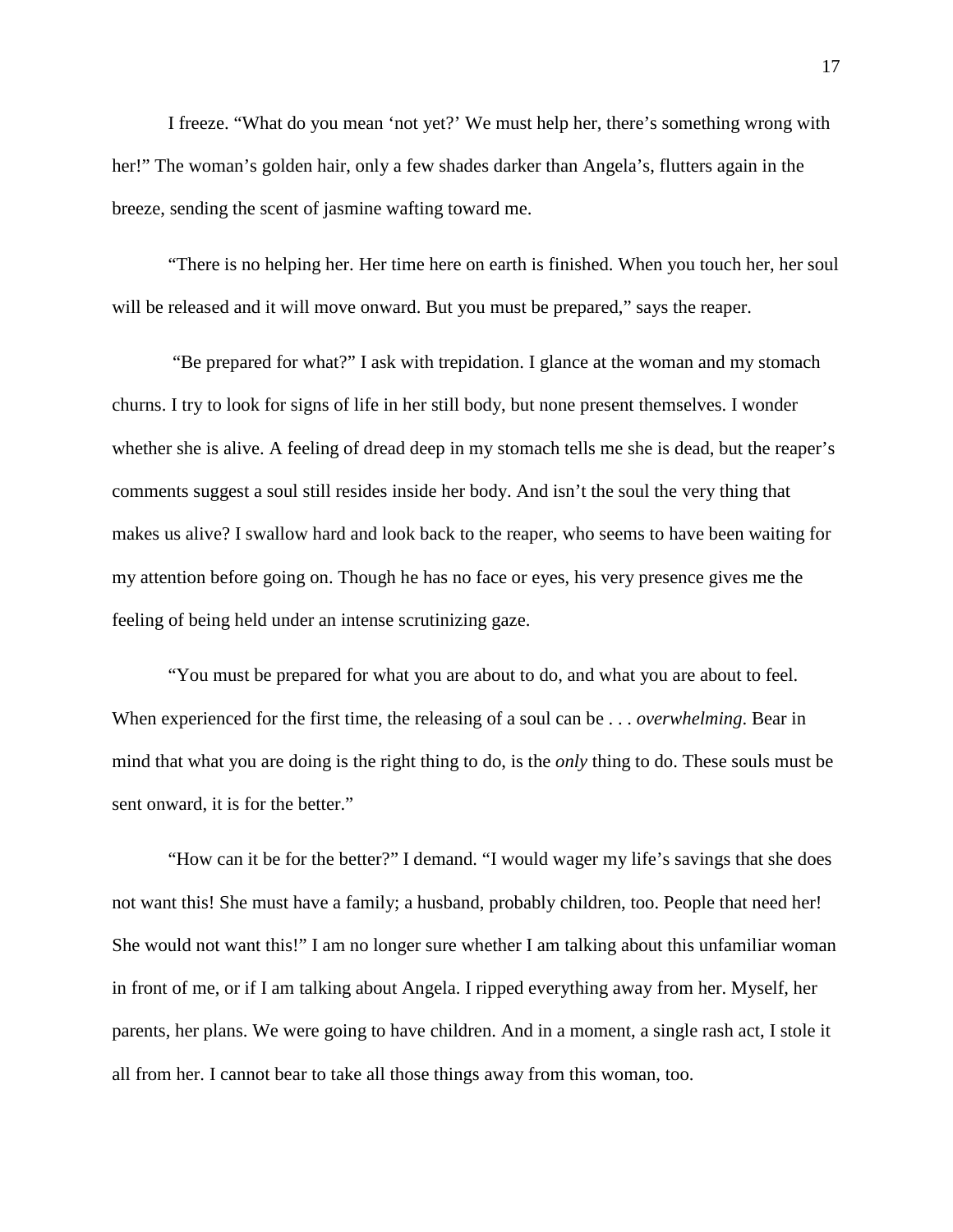"This is not a choice; it is a duty. The wishes and desires of humans mean little in the scheme of the universe. As difficult and undesirable as you may find this, you do not have a choice. I have explained to you that there are consequences, will you choose to flout the rulings of the universe and release chaos into this world?"

I remain silent, torn between what I believe is right and what the reaper is telling me is right.

"Reach out," he instructs me. "Touch her, anywhere. Your touch will allow her soul to move on. Do not be sad for her."

Working against every fiber in my body, I do as the reaper has told me. I lay my hand on her shoulder, unable to bring myself to touch her bare hand, to form a connection so human, in order to perform a deed I find so vile.

The instant my fingers come into contact with her body, I gasp, my whole body going rigid. Tendrils of thought run over my body, barraging my mind with flashes of emotion and knowledge. I watch a young girl with blonde hair frolics through a patch of overgrown grass. A heavily bearded man kisses my hand. The same man advances toward me, angry and inebriated, and I am fearful. I lie in bed, sick and sniffling. I wrap yarn tightly in a bright yellow skein. I am inside this woman's head. Shame overwhelms me as her life flashes before my eyes. I feel dirty. I am watching every secret, every intimate moment of her life, an intruder spying on her as she dies.

The memories run faster now as I approach the final years of her life. I shudder as I feel the last remnants of her souls rush over me, and just like that, she is gone. I lean forward, hugging my knees. What have I done?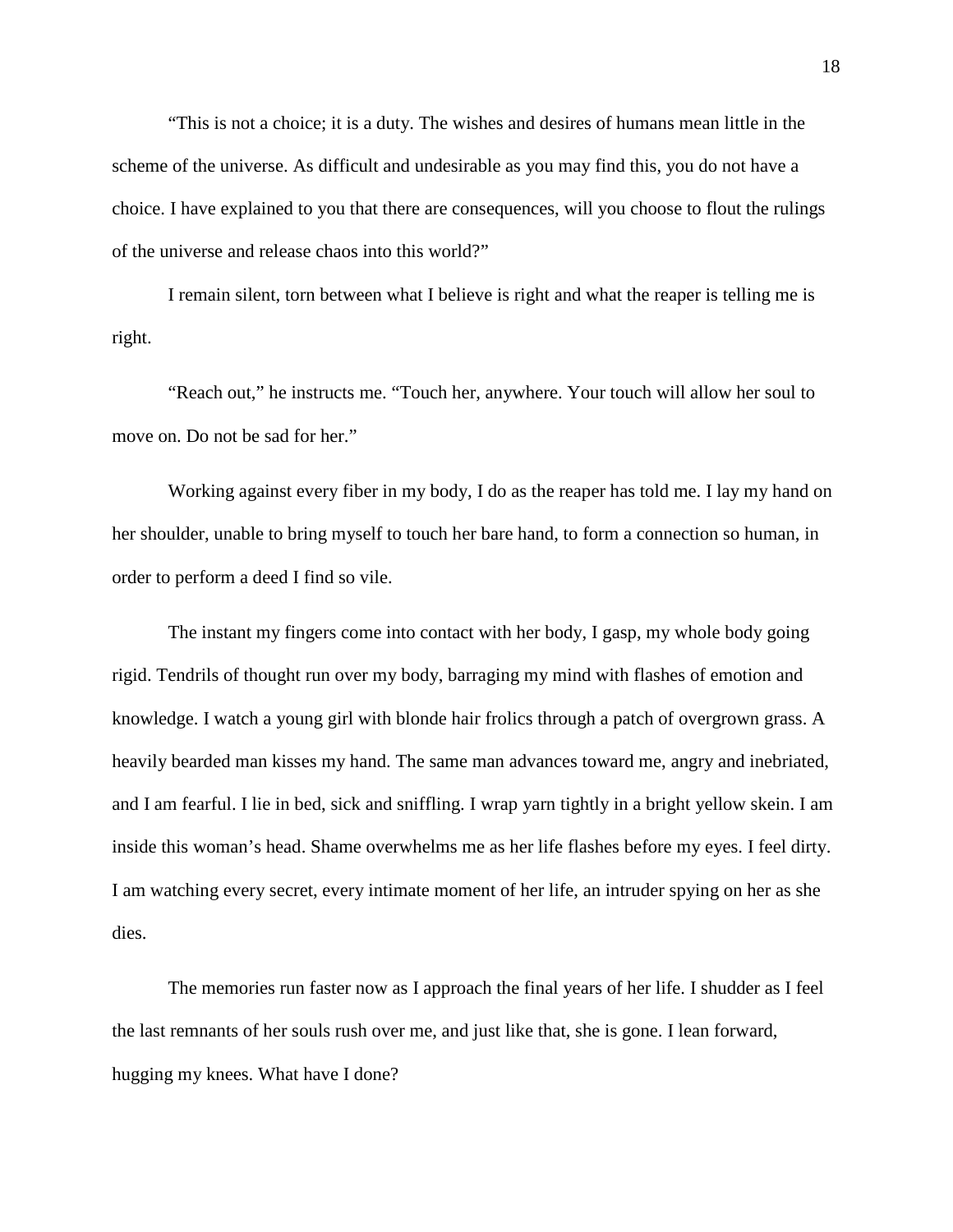"Do not weep for her."

"How can I not?" I snap. "I just lived her life! Her whole life, all of it! And then I killed her."

"You did not kill her. The stroke killed her. In time you will come to understand."

"I can't do this," I whisper. It is too much. It is just too much.

"Whether you believe you can or cannot does not matter. You must carry out your duty. Do not expect wisdom to find you in an instant; understanding will come in time. Be gentle with yourself."

I say nothing, but simply shake my head. I do not know what to feel, so instead, I try hard to feel nothing. There is a certainty in my chest reminding me that I have no choice in this. If I must do this, I must find a way to cope. Already I am dreading the next time I must live out another person's life, like some sort of parasite.

The reaper interrupts my musings. "We have little time left. I must return to Limbo, and you must go on to your next soul. Look inside, and you will know. Go now. Goodbye, Death."

And with that, he vanished. I stood alone on that dirt road, with only an empty vessel beside me for company. I had no time to ponder what I should do next, for a sudden ache in my chest urged me onward. I felt a need, a yearning, pulling me away from this spot, like a string pulling my heart toward another. Part of me wished to step back, to stay here with this woman until someone came by to bring her body home, but the string was persistent, pulling me forward.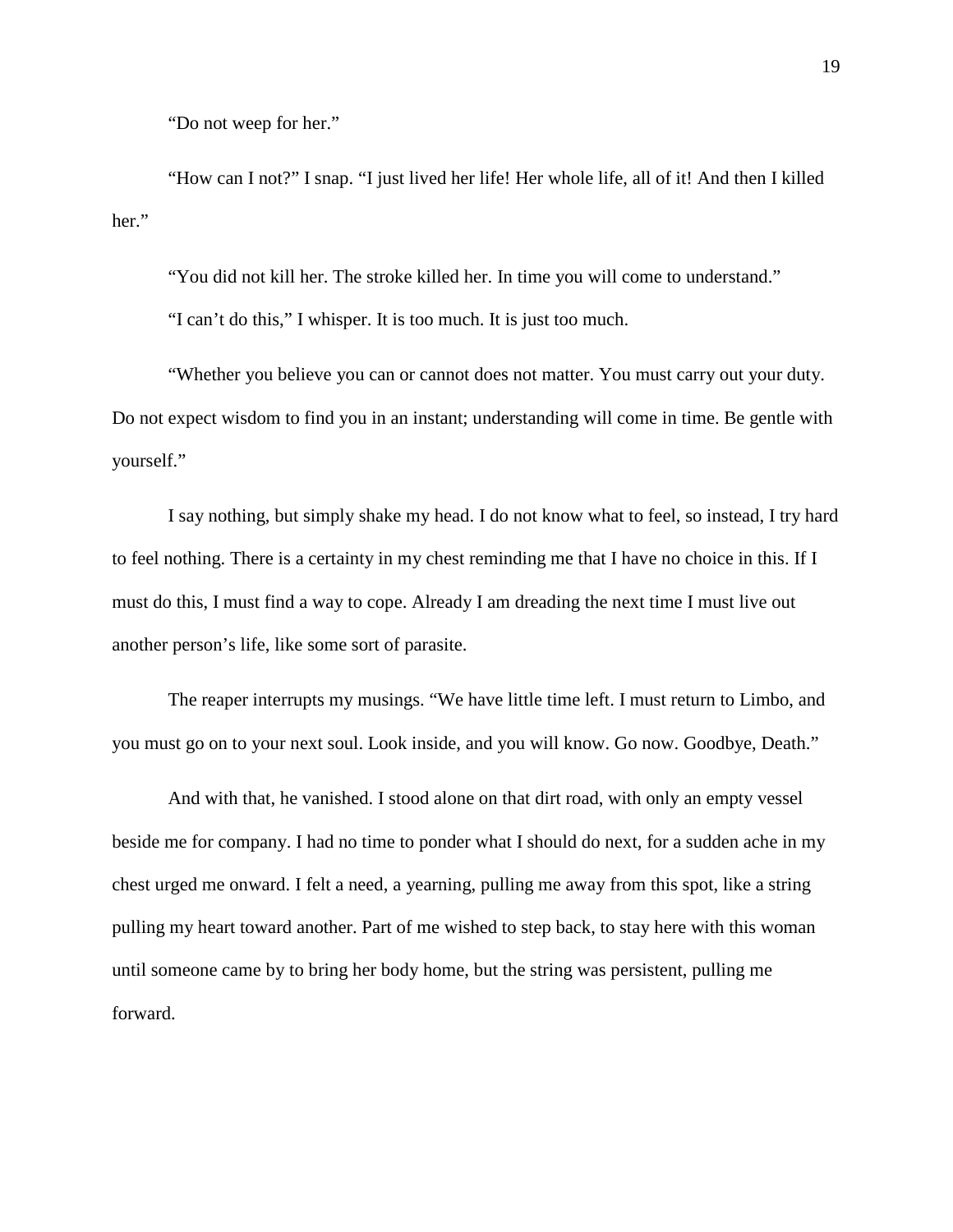Giving in to the felling, I stepped forward into the blackness, and travelled through the void to my next soul.

And so it has gone for a century, souls after soul, release after release, until I ended up here, standing in the shadows, watching the mini-skirted woman standing beneath a flickering streetlight on the shady side of town.

She revolves slowly, chain smoking cigarettes. She waits patiently, a beacon to the lustful, the lonely, the perverse. A risk taker, a daughter, a compulsive heroin user. Since she is on my list, I know everything about her. I can see every trite anecdote, and every life-changing event. I can see everything that ever has, or ever *will* happen to her, which, after tonight, is nothing. I gaze unflinchingly as a white car speckled with dirt pulls up beside the woman. The few bystanders that have been lurking nearby retreat farther into the shadows. They know what this is.

From this distance, I can't make out what is being said. Low bass rumbles out of the car, so much like thunder that I wait for lightning to strike. Though I can't hear it, I know that this sly pick-up is quickly escalating into an argument.

The car door whips open, and the driver steps out, unfolding to a height even her six-inch stilettoes cannot rival. Their voice rise, echoing through the street, as if through a canyon. The driver has obviously offended her, because she leans forward and spits at him. Maybe the heroin coursing through her veins made her brave, or maybe she's just stupid. Either way, that was the wrong move. The man strikes her across the face, his rage the lightning strike to his car's thunder. In her shock, she misses the flash of the .44 in his opposite hand. She places her palms on his chest. Spark. And shoves, setting her wiry frame tottering. Bang.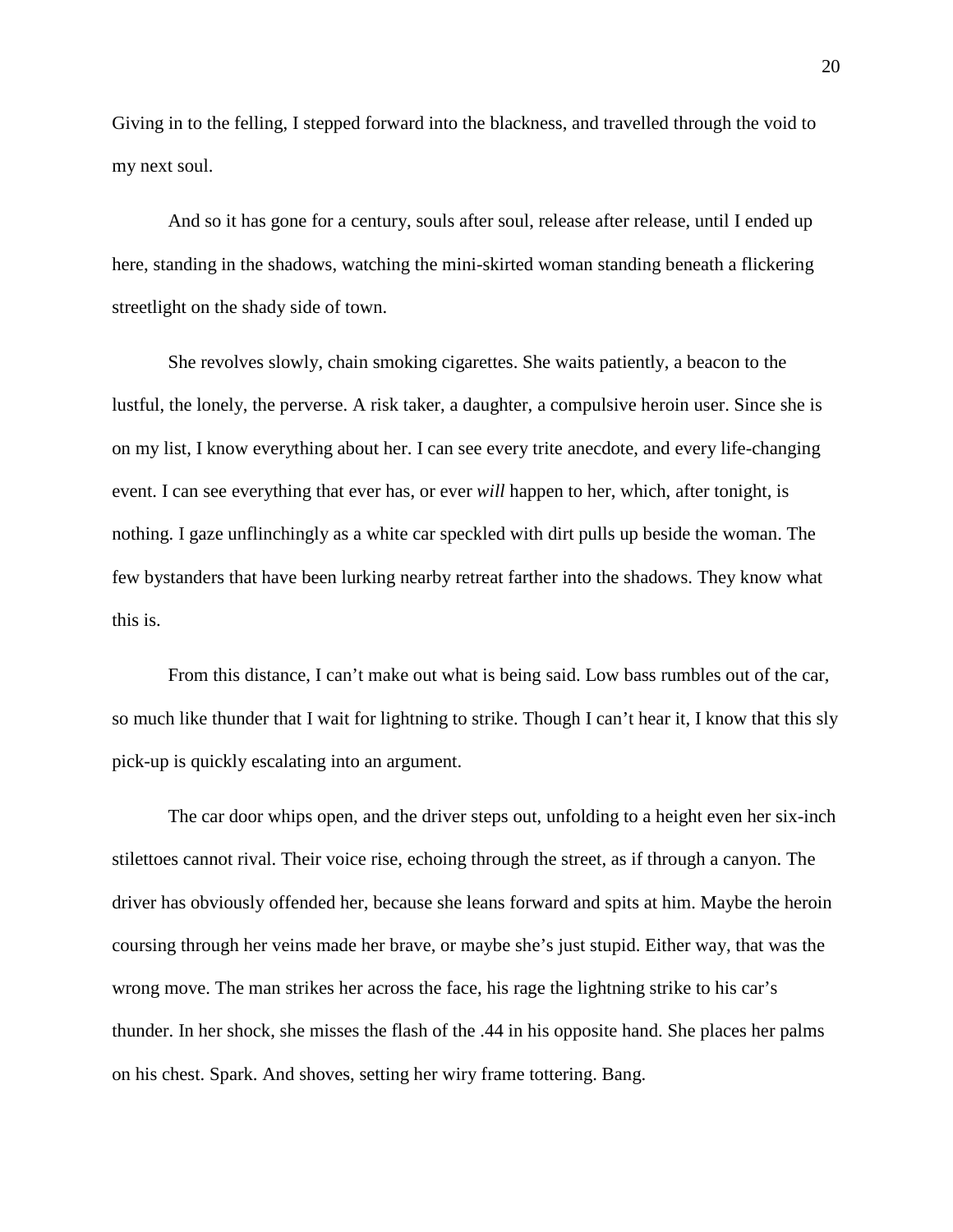The gun explodes, and so does her gut. The man stoops to the ground, furtively patting her down with no regards for her dying breaths or her last words. He extracts a wad of money from her breast and rifles through it, clearly dissatisfied with what he finds. With a quick hop, he folds himself back into his car, slamming the door and peeling away.

The acrid scent of burnt rubber assaults my senses as I stride across the street. I know before I see her that she will be passed out from blood loss. On closer inspection, her halter top is depressingly threadbare, doing very little to hide her cleavage as she lies sprawled on the sidewalk. Her blood is still oozing onto the concrete, leaving a stain that will eventually be covered over by February's harsh snows. For a few days, people will talk; they'll nudge their friends, point covertly at the stain, and whisper behind cupped hands. Then, far too soon, people will forget. If anyone bothered to ask where the stain came from, the only response they would receive is "I don't know." But they won't ask. They never do.

It will be many months before this woman's estranged father finds out about his daughter's violent demise. A handful of her usual customers will pass by this spot. They will see the stain, and look for a new human sex toy to satisfy them. A few of them might grieve for her, though "grieve" may be too strong a word. More likely, they will be dejected at the prospect of having to find a new woman to defile, but they will try to cover it by telling themselves they are sorry for her passing. As if they knew her as anything more than a place to jam their privates.

I press two fingers to her temple, releasing her soul. I am no longer beside a person; I am beside a body. Her soul is now free to go wherever it is destined to go. Maybe she's going to heaven. Who am I to judge? I'm not even sure heaven exists. Or hell for that matter. All I know of death is what I have experienced firsthand. I am not here to judge souls, just to release them.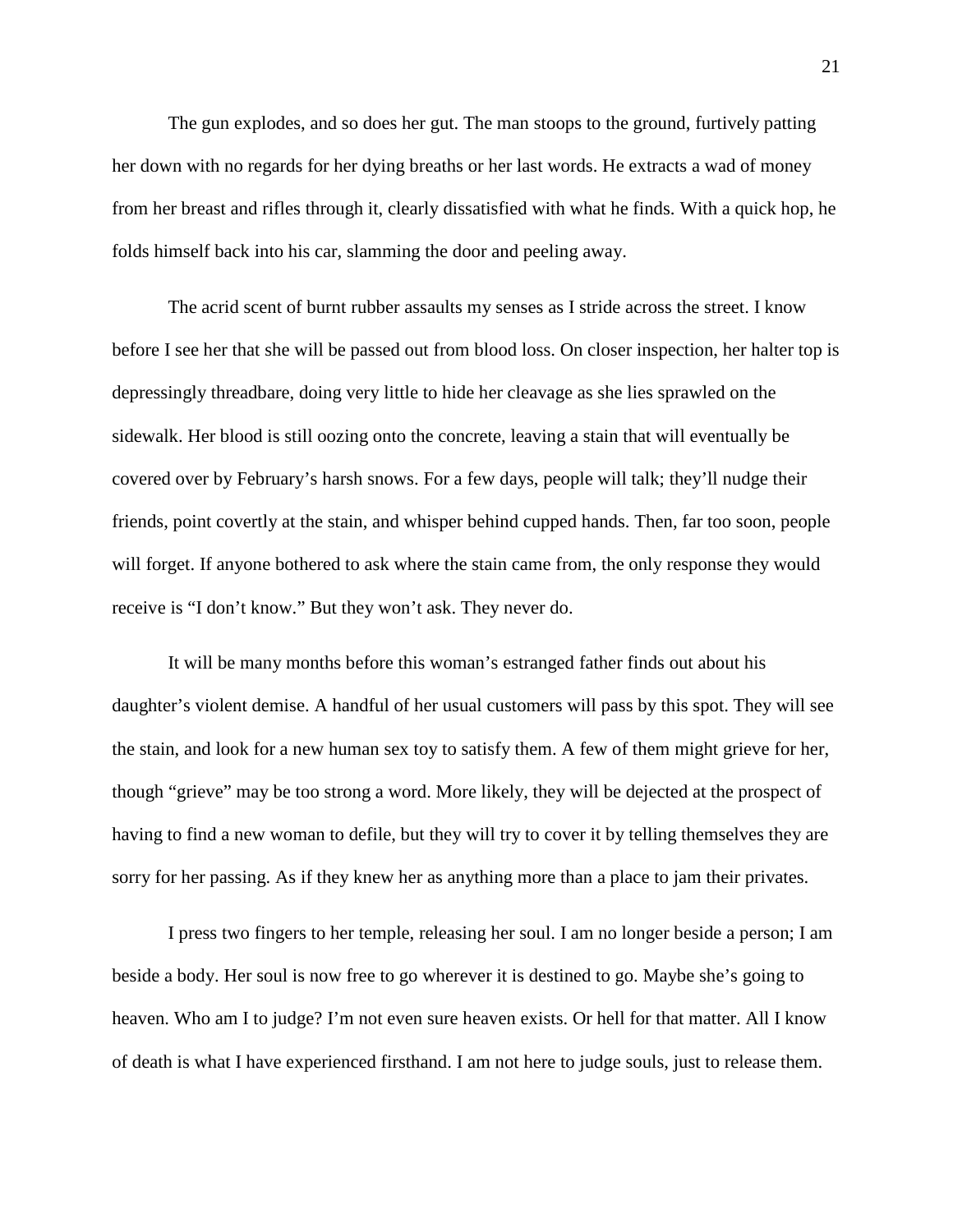Without me, without Death, souls would never move on. They need us to tell them it is okay to leave.

I'm not sure what it is about our touch that encourages a soul to move on, but I can understand the reluctance. Body and soul. One is not complete without the other. Without a soul a body is just an empty vessel, a snail shell left behind to be trampled underfoot. And since souls are invisible to humans, well . . . to be just a soul would be a very lonely existence, indeed. I, of all people, could attest to that. The closest I have come to a personal interaction in nearly a hundred years was this morning, when that girl, that woman, looked at me. Looked *near* me. She could not have actually looked at me.

On the other hand, the lack of interpersonal distraction makes focusing on the job that much easier. I have my list, I find the people, and I send them off to whatever afterlife, or reincarnation, or crushing void may lie in store for them. Next on my list is an elderly man; Ron Dawson. I feel a vague sense of relief as I appear inside his bedroom, knowing that this death will not be a violent one.

Ron Dawson is well into his eighties. His wife is in on the other side of town, in a nursing home on the edge of these placid suburbs. It is not often that I stumble upon a couple who can still stand each other after over fifty years of marriage, but this man has that pleasure. Evidence of his love stands scattered around his bedroom. The photo on his nightstand, a recent one from one of his weekly visits. A bookshelf stacked less with books, and more with piles of anniversary cards. A wedding ring, ancient, but polished with regularity, still on his finger.

I stand over him, close enough that, if I had a real body, my leg would have grazed his starched white sheets. Maybe the rustling would have woken him. But he does not wake. Mr.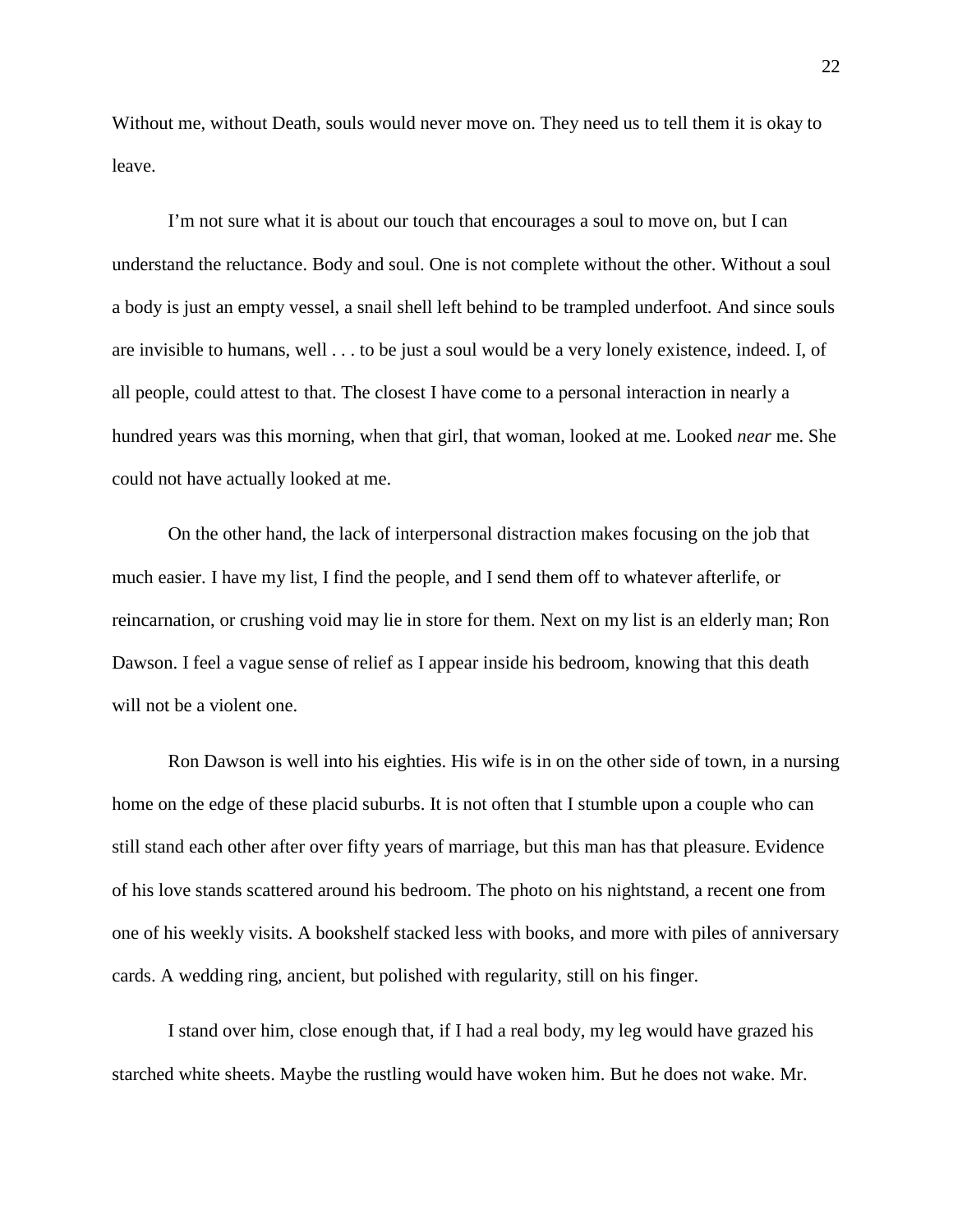Dawson will pass away peacefully in his sleep, leaving behind a widow, and some couple thousand dollars per month in social security. I would not be surprised if, sometime in the next few weeks, I find myself in a building that wallops anyone under the age of sixty with the pungent smell of elderly women's perfume and festering bed sores, where I'll appear in the background of Mrs. Dawson's double room. She may still have tears in her eyes, her heart may ache for her late husband, and her oxygen machine just won't be enough to save her. Couples like that usually follow each other. Like the other person was a vital organ they could not live without.

His chest rises and falls, and though I know every fact of his life, I wonder what it truly feels like to be Ron Dawson. To be secure, to be content, to be peaceful, even in death. Fact versus feeling. My existence is all fact.

It is a fact, I remind myself, that I have a schedule, and I need to stick to it. I cup his hand in my own, and his breathing ebbs away. He is gone, but he could still be sleeping. Now, I am on to another person, in another place, spreading the single, solitary, indisputable fact of life: we must all die.

\*\*\*

It has been a long night. I do not need food, or sleep, but still I wish for just a moment of rest. Ever since Ron Dawson's house, a cloud has followed me, raining down drops of apathy until I was drenched. For over a lifetime, I have spent every second jumping from person to person, witnessing death after death, and what's the point, really? It shouldn't be possible for a shadow to feel heavy, but I do.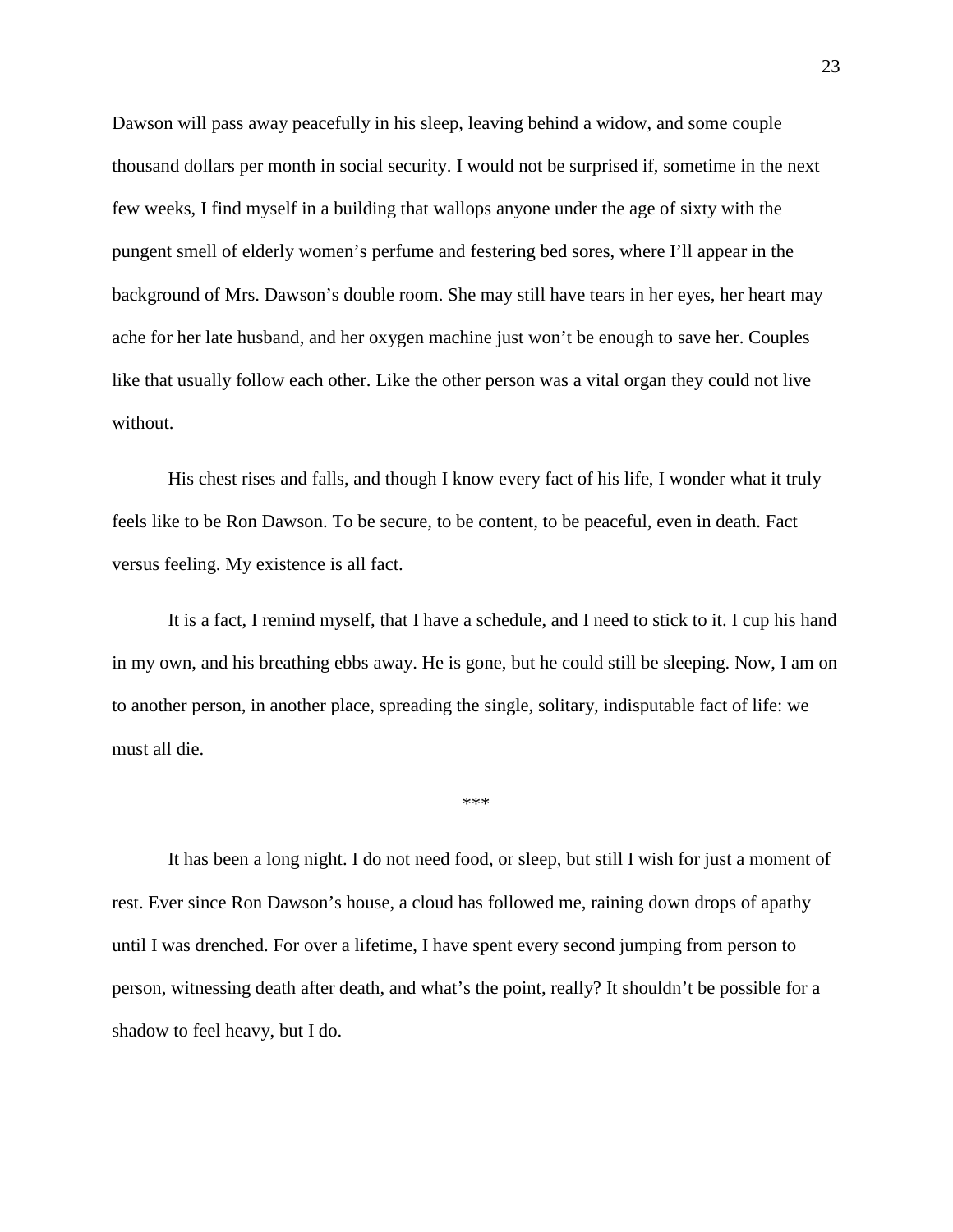The sun is peeking in the window of this third floor hospital room, as if asking permission to rise. The whole room is bathed in rose gold and light grey shadows, making the bare white walls a tapestry of color that no artist could ever capture. If I wasn't here, it might be beautiful.

There is only one bed in this room, meaning, as I already know, this woman is gravely ill. While it is universally unpleasant to be surrounded by strangers while sick, it at least means you are essentially guaranteed to survive. They reserve the single rooms for the terminally ill, or the seriously injured. Putting those people in a group room means risking panic when I arrive.

Beside the bed, a woman has pulled the heavy visitor chair as close to the bed as it will go. Her head is resting on the leg of the slumbering woman in the bed, and her jet black hair is cloaking her face, hiding the tears that must be falling. The room is filled with a silence that weighs me down even further, but her shoulders are trembling in a way I have seen a thousand times, and recognize instantly. Her grief is a waterfall no dam could ever contain, and she does not want to wake the woman beside her.

Something akin to sympathy wells up in me, and I wish that the sun could make her life as beautiful as it has made this room.

My mind goes blank, and then I realize what I just said. That was not me. I did not, would not, *ever*, say something like that. I am not here to sympathize. I signed up for another hundred years of releasing souls, and thoughts like that will not help me get it done any quicker. I am here to atone for my sins, and nothing more. I step forward. This woman will code soon. I will touch her, she will move on, and so will I.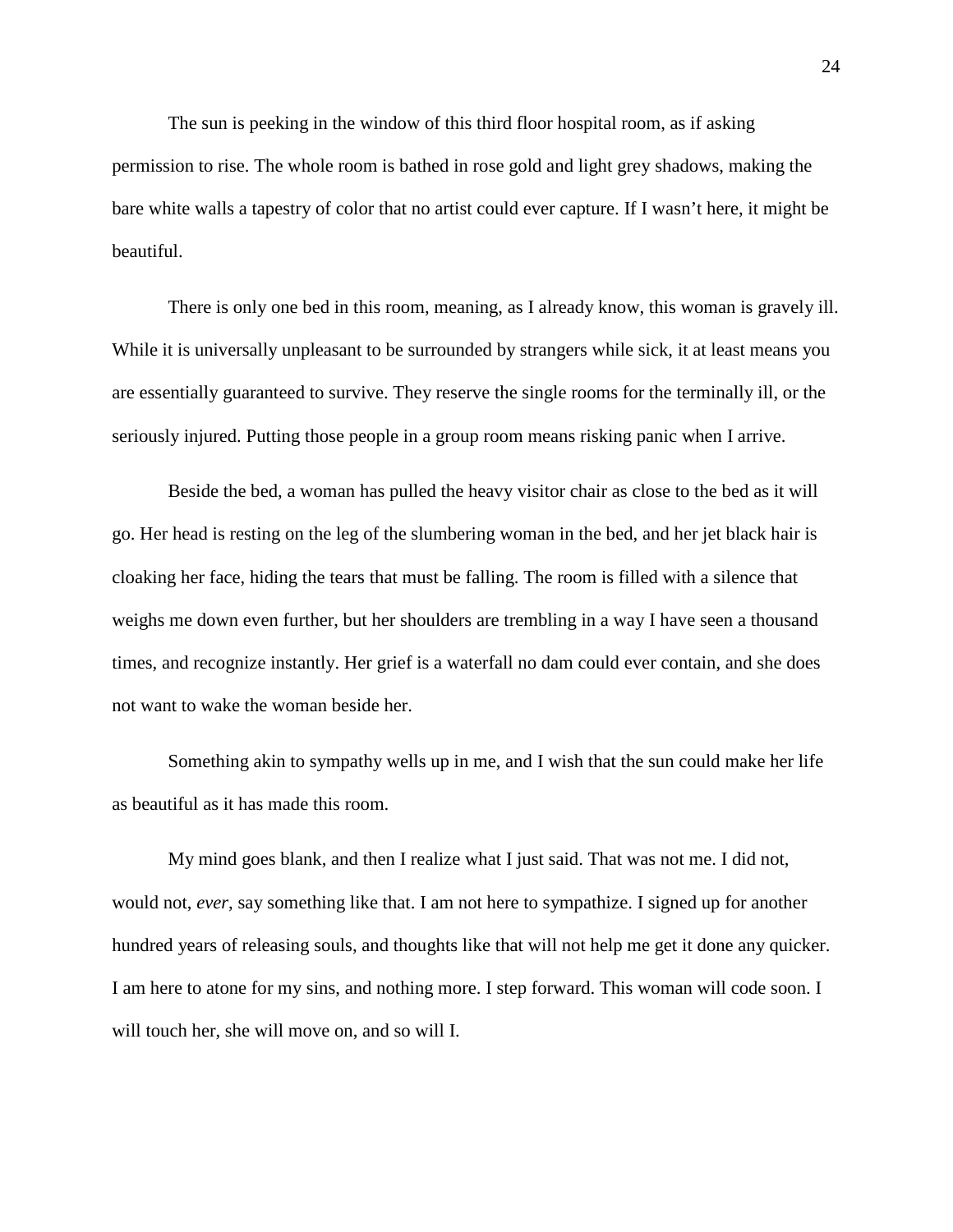I am a shadow, silent and invisible, but the instant I move from my post beside the closed door, the sobbing woman sniffles, and looks up, brushing her hair from her face.

Her eyes are puffy, red, streaming tears, but there is no doubt. These are the same eyes I saw this morning, and they are staring straight at me.

### Chapter Four

I'm back in the crosswalk, crouched in front of a dented, blood-speckled car. I rise and turn in a circle, eyebrows furrowed. All the cars are gone.

"What the hell?" I mutter.

This street is usually the set up for a sudden death round of Frogger. Rumbling busses, rattling exhausts, impatient taxis taking their frustration out on the horn; all gone. So too are the crowds of harried business people, jogging soccer moms, and skateboarding kids cutting class.

I spend most of my time alone; live alone, walk home alone, work alone as often as possible, but this? This is different. Cities should not be silent. They are alive, they should not sound like a cemetery. In fact, this city's innate cacophony of noises is one of the things I love best about it. The noise outside is a delightful distraction from all the noise in my head. But here I am, alone but for my thoughts, and all I can think is: where is everybody?

There should be a crowd of people here, a man on his deathbed. With a jolt, I realize I have been ignoring this man. There he is, laid across the road just like this morning. I don't know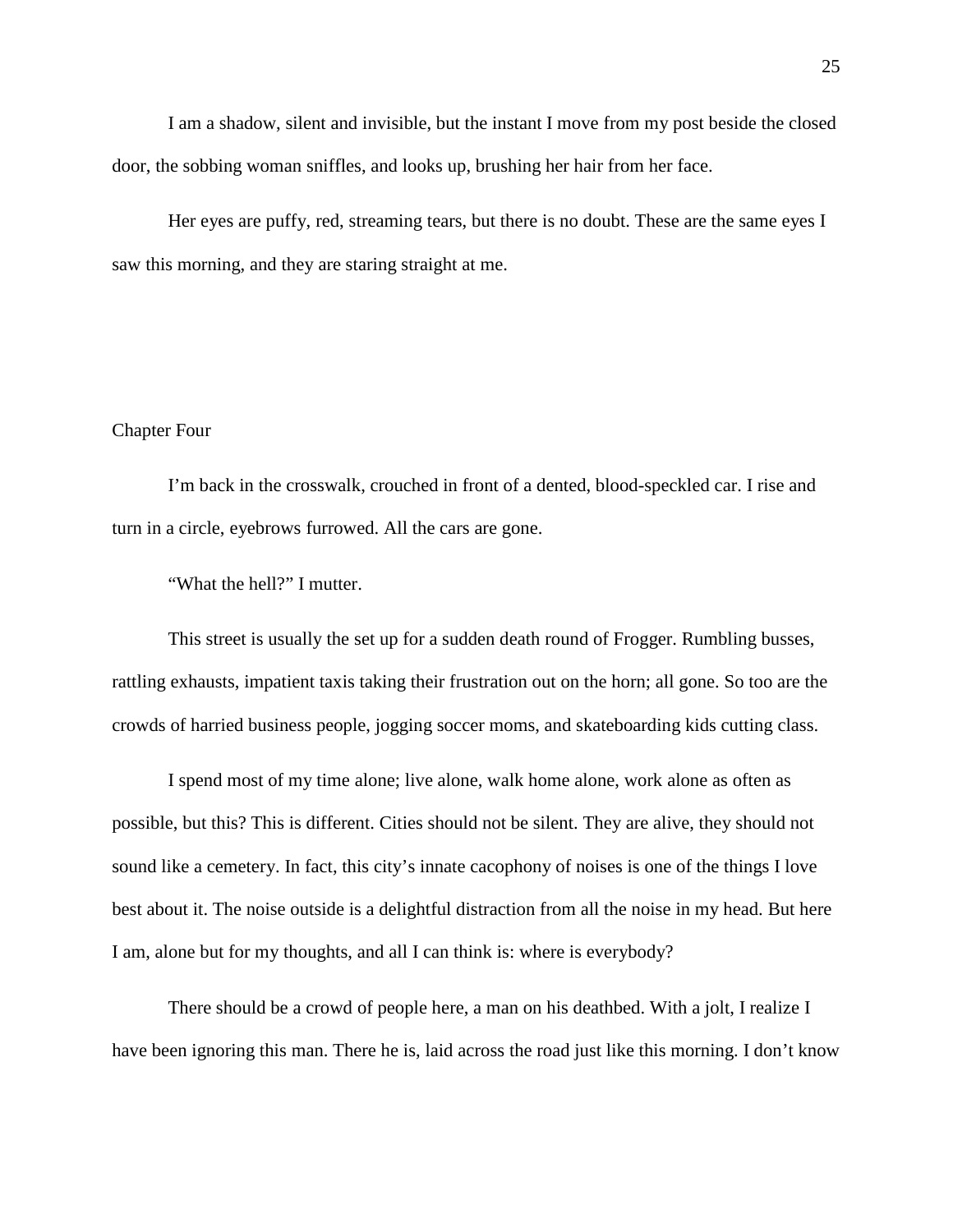what to do. I don't know CPR, and I think he may be past that anyway. And I can't call for help because there's no one to hear me.

No sooner does the thought enter my mind than I feel a pair of eyes burning a searing hole in the back of my neck. I spin on my heel, fists half raised, ready to confront what seems to be the only other person left on the face of the earth, but I can't. Because I can't see him. *Faceless Fred strikes again*, I think. Every time I try to look at him head on he jumps to the outskirts of my peripheral vision like a sun spot; impossible to keep an eye on. And impossibly frustrating.

I kick the side of the car with a vehement "fuck". Miraculously, my foot doesn't hurt in the slightest, but what catches my eye next is a steel-toed kick to the head that sends me spinning.

My mother's face has been pasted onto the dying man. Beneath his receding hairline, every gasping breath is coming from my mother's lips. It's her mahogany eyes, so unlike my own, that are begging me to end her pain.

I don't know what to do, I don't know what to do, please, please, please, someone help, please. My chest heaves, and every rapid breath is like a dagger through my torso. Stars begin forming at the corners of my eyes, ready to reduce my vision to pinholes. Behind me, a voice like frozen honey, sweet but cold, speaks out to me.

#### "Don't look."

But I have to. I watch as my mother's face morphs like modelling clay beneath God's invisible hand, and her features are suddenly my own. We as humans don't often have the displeasure of seeing our own faces contorting in excruciating pain. And for good reason. The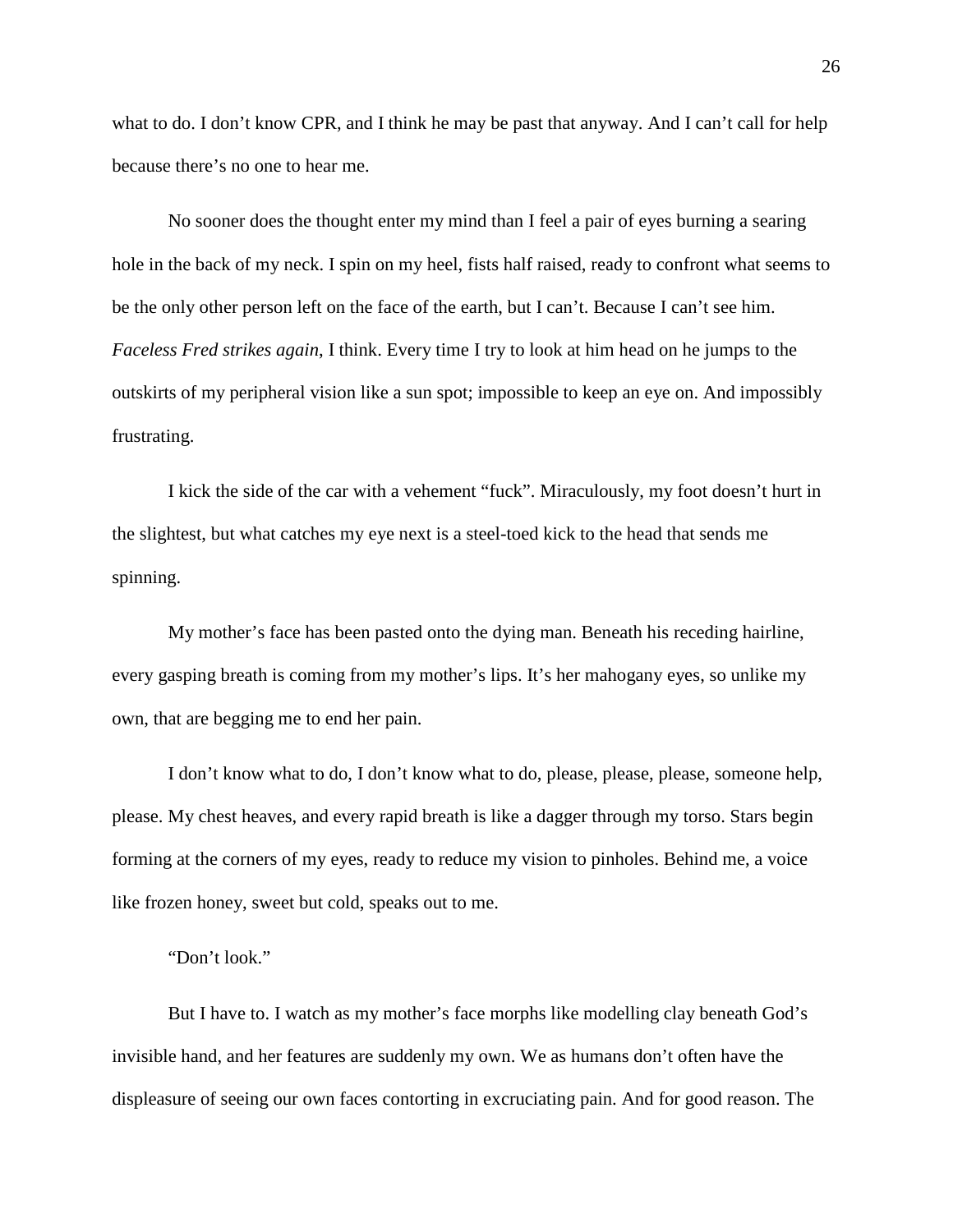disconnect of seeing my own face, plastered onto a stranger's body, soundlessly suffering an agony I cannot feel is enough to make the world spin. But not for long. Through my tunnel vision, I can see my face changing, being erased.

"Don't look."

What is left behind is a face without a face. I desperately want to follow the voice's advice, and tear my gaze from this horror movie, but the body is suddenly dragging its way toward me. Its fingers are scrabbling against the pavement. It is starting to get up. It is coming for me.

I turn to run, but fall down, and wake up in a cold sweat, scared, but unscathed in my twin sized bed.

My legs are tangled in my sheets like fish in a net. And they're about equally as wet, too. As is the rest of me. I can feel sweat beaded along my hairline. It's still dark in my room; I'm not even sure how long I was asleep for. Now fully awake, I gingerly extract my legs from the jaws of my bed, heart still audibly thudding from my nightmare, and cross the room to where my phone still lies charging.

A click of the home button and two fried retinas later, and I know that it is 4:14am. Way too early for visitor's hours, but something in the pit of my stomach tells me that that is exactly where I need to be.

I'm about to change directly into real clothes, but my shirt clings to the small of my back, and when I move, the cold breeze on my ass tells me that even my underwear is sweaty. *Probably another reason I'm single*, I snort.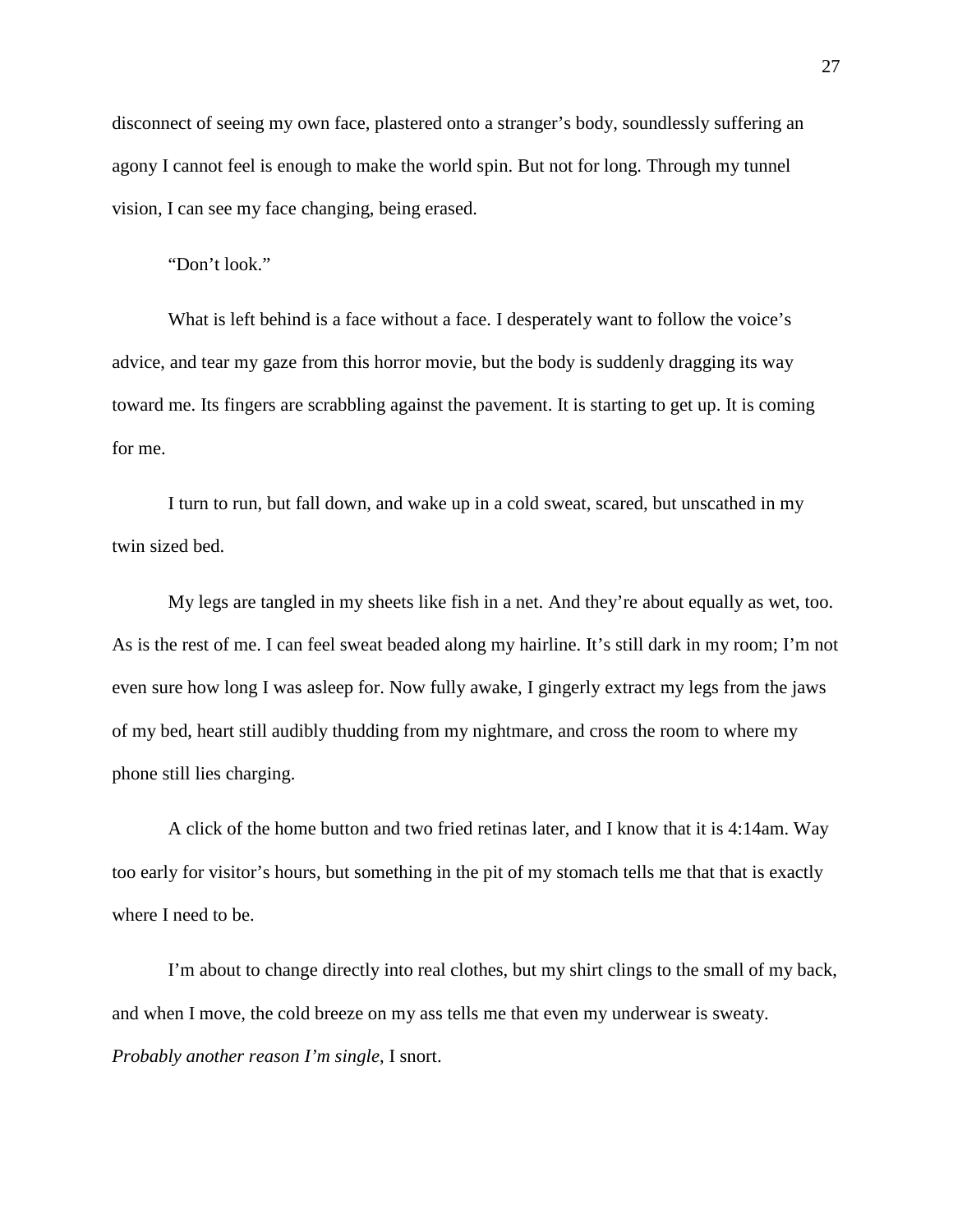I gather the nearest clothes I have; a white tee-shirt and some jeans that have holes in them, but not in the artsy, trendy way, in the over worn and too broke to buy new ones way. I leave my bedroom and cross the six steps across my "living room" to the bathroom. I don't really do much living outside of work, though, so maybe I should come up with a new name for that room.

As I strip off my drenched and dirty work clothes from last night, I think to myself that if I ever sent out a meal that tastes as salty as I probably do right now, I would be out on my ass before you could say "re-fire".

I crank up the water and wait, as if it's actually going to get hot. Much like the water in the bathrooms at work, my shower is never quite hot enough to qualify as satisfactory.

I brush aside the curtain and realize by the grit under my feet that I probably need to clean soon. Sixty hour work weeks, and days off spent entirely at my mother's bedside don't really leave much room for personal care. But that can wait until later. For now, I let the water soak into my hair and skin. Even slightly cold, the water is soothing, putting a duller edge on my torn and frayed nerves. I don't stay long in the shower, though.

After about five minutes, I get out without even bothering to soap up or shampoo. I towel off, the cheap tile icy against my feet, and stained from years of other tenants who were equally as lax about cleaning. I tug my hair into a messy bun, waiting a beat to make sure the strain of holding back my mane doesn't snap the elastic.

Once fully dressed, I make my way to the door, grabbing the vitals as I go: keys, wallet, phone, protective pocket knife. I'm about to unlock the door when I remember that I never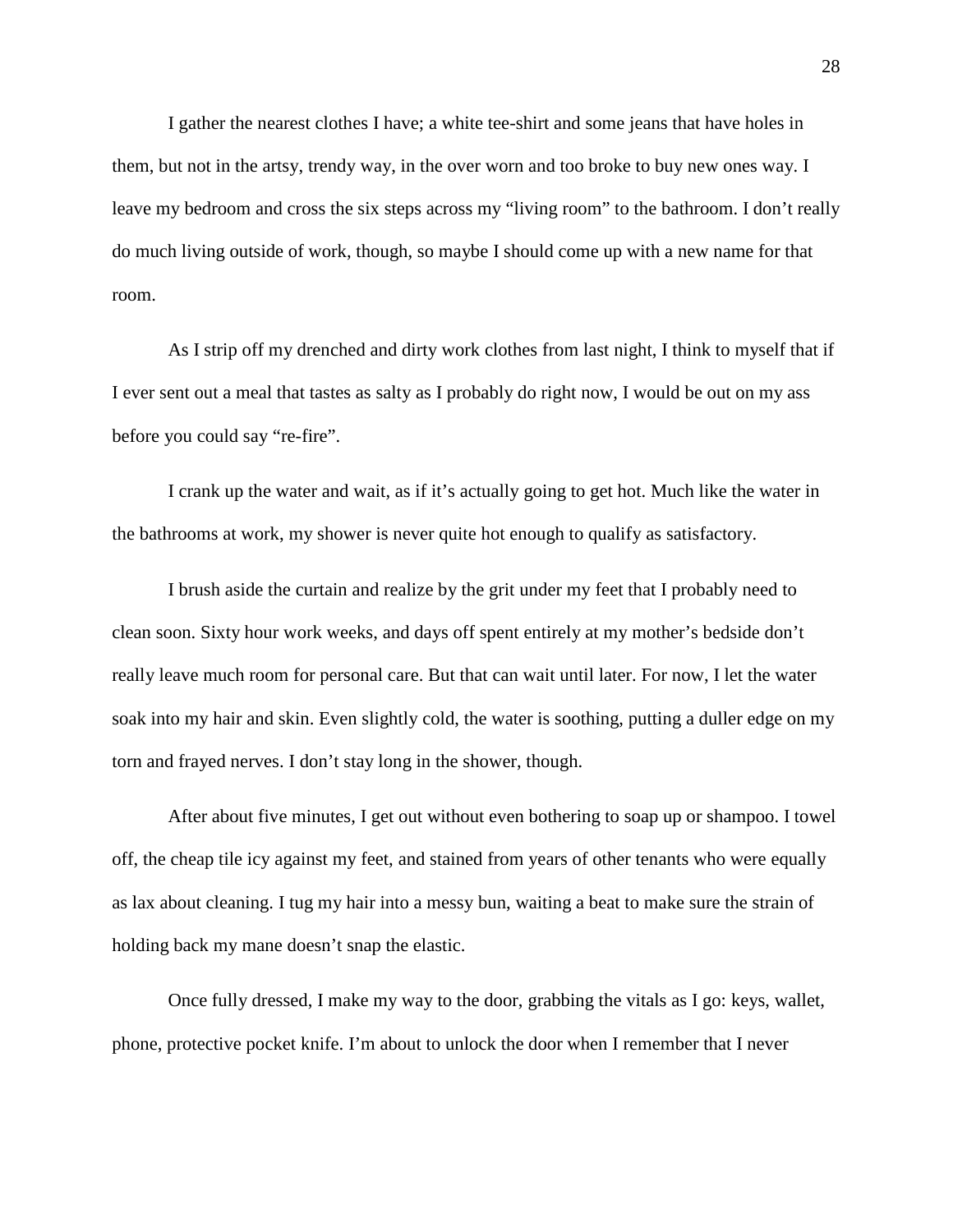locked it when I came home. I count myself lucky that no one strolled in, welcomed by my exhaustion, and make sure to lock the handle and the deadbolt on my way out.

Normally, I would take a cab to the hospital, but yesterday's incident has me on my guard. Instead, I power walk down my block with my head down, and trot down the grimy steps to the subway.

Aside from the rats, the place is mostly deserted. A homeless guy disguised as a pile of filthy blankets naps on one of the benches, not stirring even when the train blasts into the station. On board, there's a few early morning construction workers in fluorescent yellow vests right by the door. A few seats down from them, a woman in a dark pencil skirt and combo sits, looking utterly out of place on this dingy subway car. I assume she's either headed into work extra early, or finally going home after an all-nighter.

I swerve off to the right and set my sights on the seat farthest from all of them, then settle for the one next to it when I discover a freshly chewed wad of gum attached to the seat. As I sit, the train whips away again, leaving the homeless guy to his peaceful slumber.

Three stops later, I leave the business suit lady alone in the car. Our construction worker comrades had gotten off at the previous stop. She's rather absorbed in her smartphone, though, so I don't think she'll miss me very much.

I climb up to the street, and notice that the light has changed just enough for me to know that the sun will soon be staking its claim over the world again.

It is just about five in the morning, so most of the late night crowd has dispersed, leaving no indication that they were ever there to begin with. Or maybe they really weren't ever there.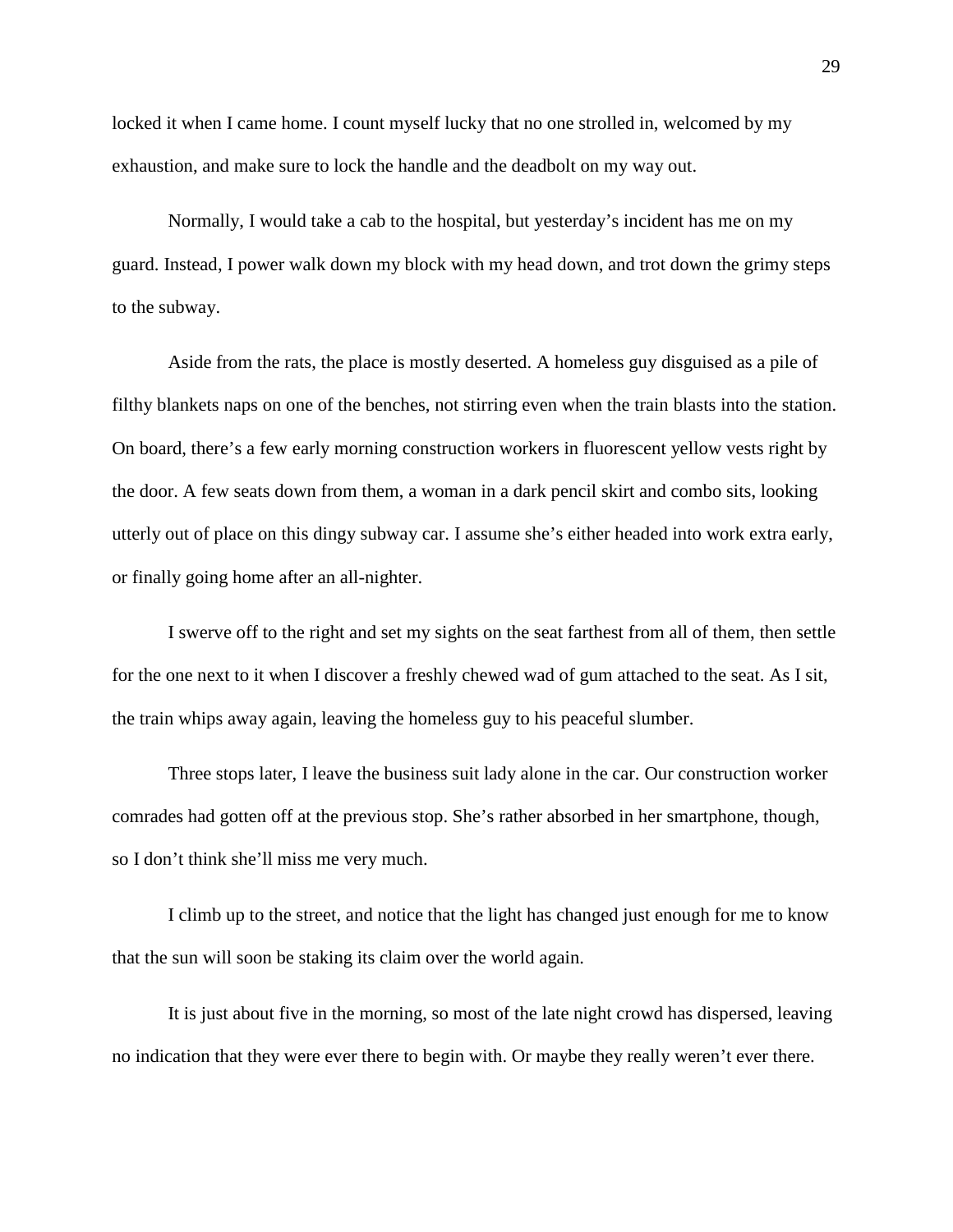The hospital is in a much nicer part of town, so maybe the inhabitants have more respect than to leave behind broken beer bottles and urine stains.

The hospital looms into view ahead. I always compare it to a guy with nice abs who never calls back; nice to look at, but rotten on the inside. I know I'm still way too early for visitor's hours, but I'm also way too familiar with this hospital to not know how to get in.

I circle around the Hopewall Memorial sign, past the newly renovated stone façade out front, to a place where the bricks are a little more faded. A side door opens and a nurse that I'm pretty sure is a zombie walks out. She has all the tell-tale signs of someone getting off a long shift. She doesn't notice me, but part of me wants to stop and see if she starts shlumping along, arms outstretched moaning for brains . . . or coffee . . . or a vacation.

I catch the door just as it is about to close and slip inside. If she's a zombie, I'm a ninja. I pad down the hall, the treads of my leather boots so worn down they hardly make a sound against the faded linoleum.

Down the hall, I hit the call button for the elevator. I have always hated elevators, even when I was a kid. The way they jolt when they start to move, the lack of oxygen, the potential for getting trapped inside; it's just not my thing. But, on the other hand, I only clocked in about four or five hours of nightmare riddled sleep, and I just don't have it in me to climb the forty bajillion stairs to my mom's room.

I glue my eyes to the ceiling, and try to ignore the lurching in my stomach as the beast takes off, and rises, rises, rises.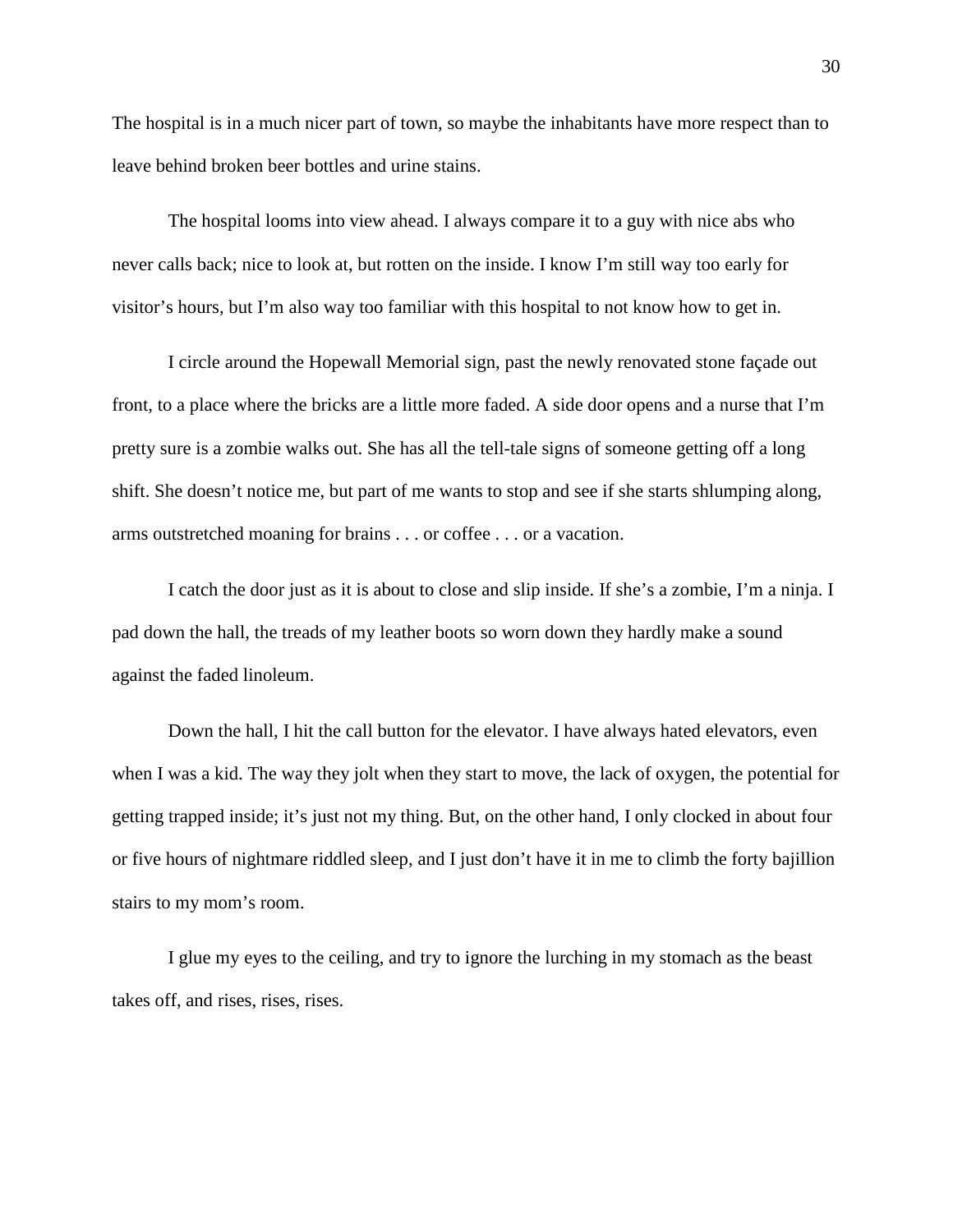The doors open in front of me after what seems like an eternity, and I square my shoulders, pretending I'm a badass secret agent about to break into a high security bank. Nothing can phase a secret agent.

On the ceiling, harsh fluorescent lights wash the color out of everything. They are like the sun; don't look directly at them for too long, or you might just end up blind. Of course, I can't look at the floor either, because the tiles just reflect the glare of the lights right back into my corneas anyway. I settle for staring straight ahead.

My mother's room is almost all the way on the other side of the floor, but my leaden feet refuse to move as quickly as I tell them to. At this hour, though, the floor is empty enough that I don't really have to worry about running into anyone.

I rub the knot in my chest, and dredge down the hollow halls.

Unlike in my dream, I am thankful for the silence. Here, silence means peace. Aside from making it easier to avoid prying nurses, silence means that everyone is well. Noise, bustle, chaos; they all indicate that someone is on the cusp of life and death. The more people that are still asleep, the better. At least if they are asleep they aren't being poked or prodded, or subjected to the mind-numbing boredom of daytime television. You can only watch Judge Judy so many times before you realize she's just an asshole.

I can just make out the nurse's station swimming into view ahead of me. The woman who should be behind the desk is opening a door to my left, and inside, I can see an older looking gentleman clutching a pink puke bowl to his chest.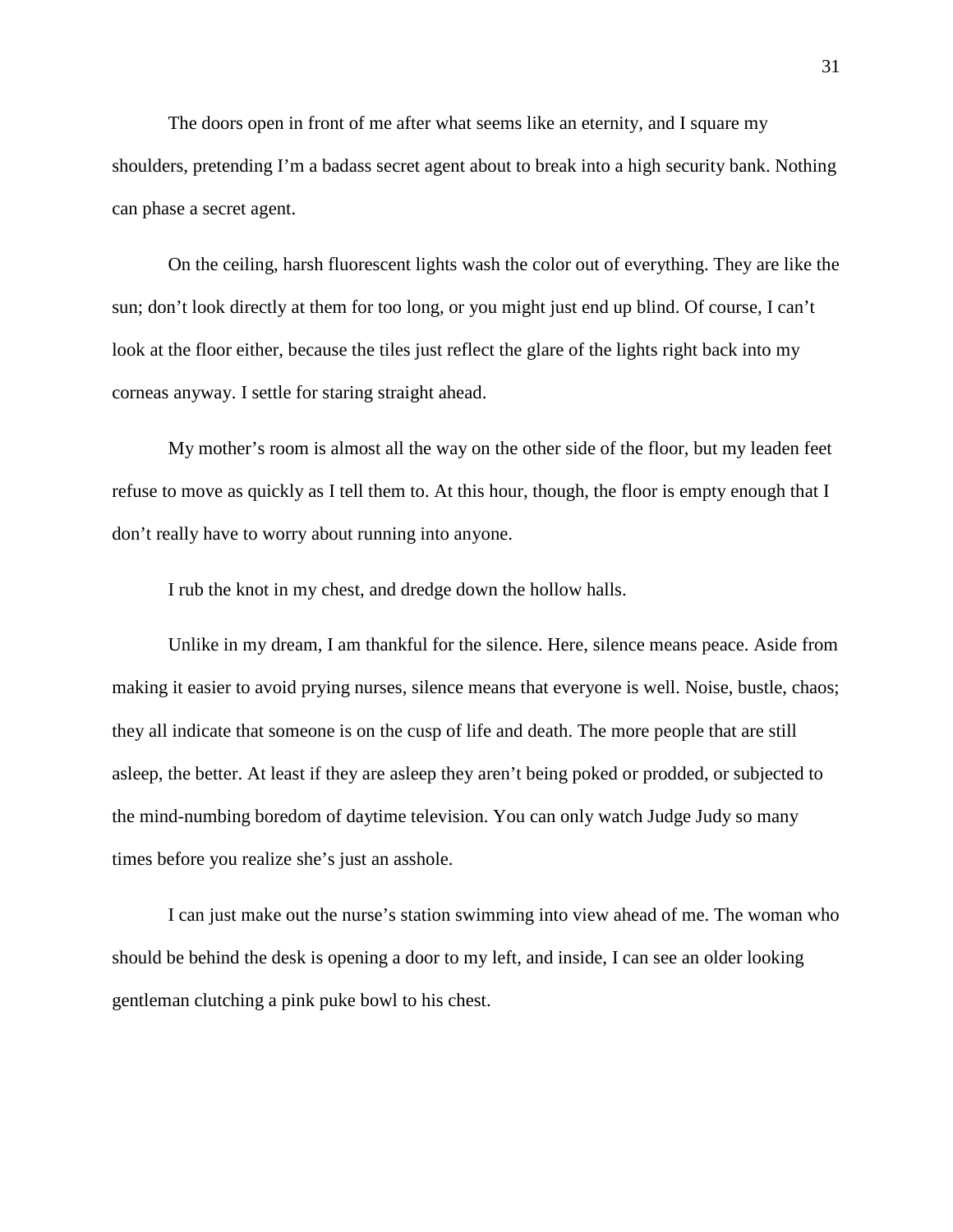My mom's room is only a couple hundred feet down the adjoining hallway, which is blissfully devoid of other human life. I'm in the clear. My lead feet are now feathers, and it's all I can do to stop myself from sprinting, full tilt, to my mom.

I hear an elevator ding behind me, and the lump in my throat almost chokes me when a small hand closes around my upper arm.

I turn, coming face to face with Shauna, her voicemail from last night still ringing in my ears.

Her light brown freckles stand out in stark relief against her alabaster skin, and a fountain of matching hair cascades from her ponytail. She is about my age, maybe a year or two younger, and almost every inch of her screams innocence. Except her eyes. Her eyes spell trouble.

"Aisla."

A door thuds shut, the other nurse emerging from the puking man's room. She glances at me as if I am out of place—which I am—but passes by without a word, obviously having a more important situation to deal with in the other room.

I turn back to Shauna, my stomach wriggling its way up into my chest, as if it will be safe there.

"Can we talk in private?"

My mind empties, and I stare blankly at her without responding.

The edges of her mouth turn up slightly in an attempt at an encouraging smile, and she slides her hand down my arm, taking my hand.

I recoil as if her touch burns, not caring that I'm being rude.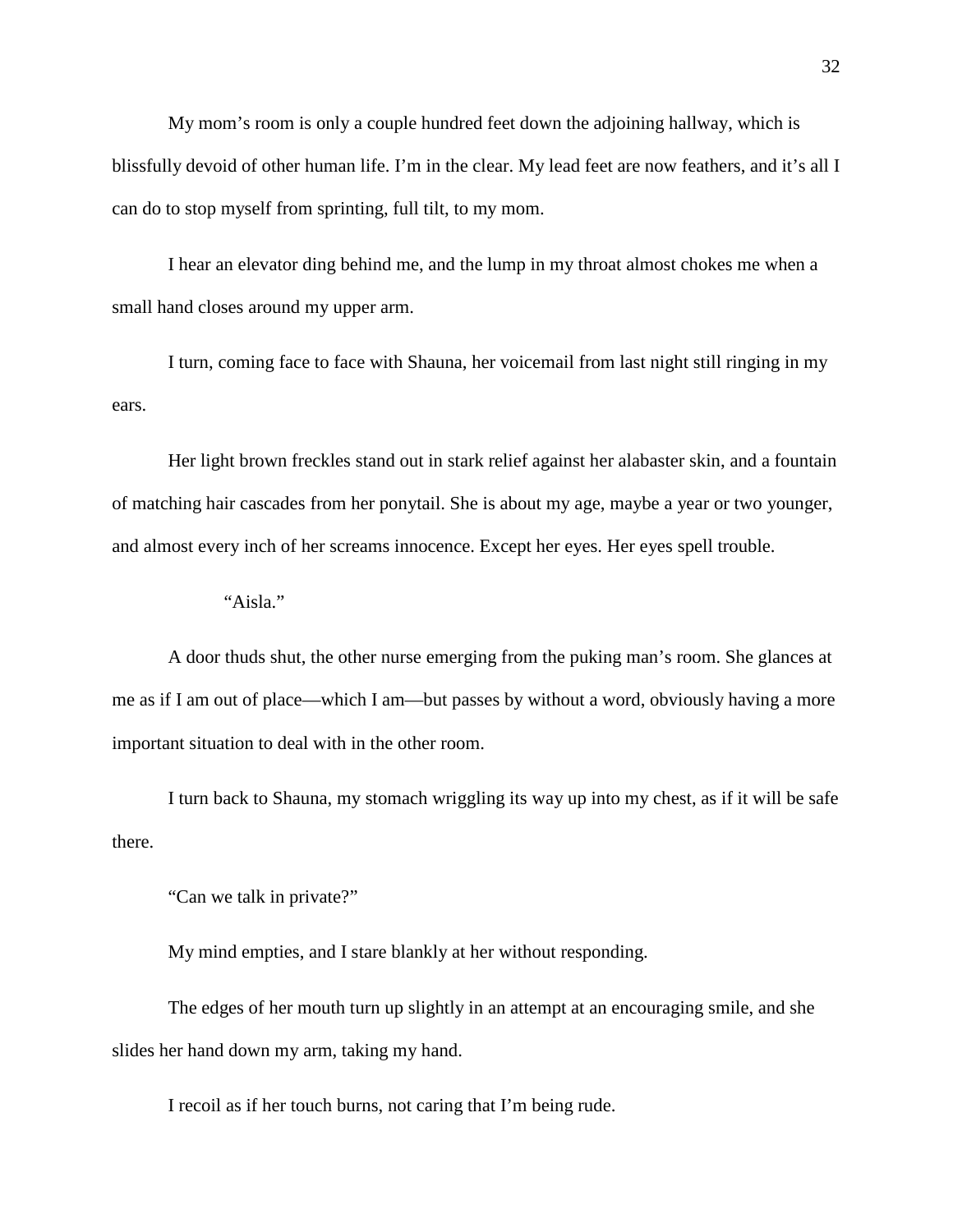"I can walk on my own," I snap.

She looks offended, but masks it before the hurt can fully manifest itself on her face.

"Sorry," I amend, trying to keep my emotions in check.

She smiles again, a little more genuine this time, and leads me a few yards down the hall into a room marked "Private". It is the spatial equivalent of a utility closet with a few semicomfortable chairs crammed inside, on top of carpet that I'm pretty sure is the same pattern as the city bus's upholstery.

She sits.

"Please," she says, and indicates that I should do the same.

I lower myself into one of the chairs opposite her, ready to be reprimanded for my presence.

"Aisla, I have some bad news, and I wanted to tell you myself. I know you've been taking care of your mom for a long time, and so have I."

She pauses, as if waiting for me to interrupt, but I remain silent.

"You two have been in and out of this hospital for about a year now. And I know we don't really speak to each other very much, but I care very deeply about you and your mom."

I interrupt.

"Just say it," I demand, like a girl whose boyfriend is taking too long to break up with her.

Her face falls, eyebrows knitting together in something akin to sadness.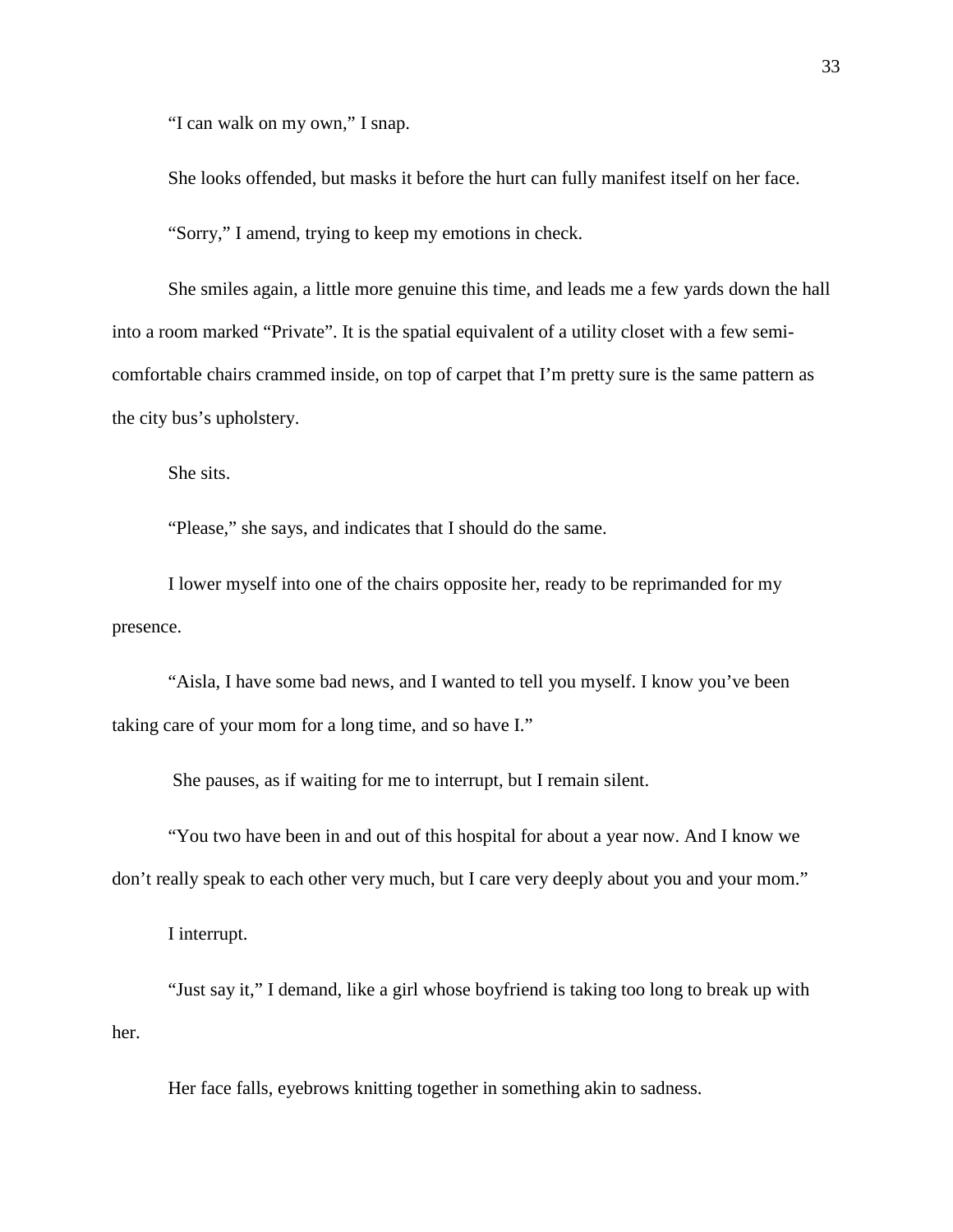"Your mother's test came back worse than we thought. Everything just spread so fast.

Even with the surgery, her chances of surviving the week are very slim. If you had been able to convince her about the surgery sooner, then maybe-"

"Excuse me?" I exclaim, erupting from the chair like lava from a volcano.

"I-I didn't-"

"You're blaming me?" I shout. "You think it's *my* fault for not convincing her?"

"Aisla, that's not-"

She is still seated, and for once, I tower over someone.

I jab my finger in her round face.

"What about *you?* What about the doctors in this shithole? You've been tormenting her for *months*," I hiss, anger bubbling, burning through the lump in my chest. "She doesn't fucking deserve this. You-you fucking-"

The room is spinning, my chest heaving uncontrollably. I'm so dizzy I can hardly speak. She reaches out to me and I stumble until I hit the wall.

"Fuck you! Fuck you this is your-" I stutter as I fumble behind me for the door handle. "I-this is-"

I put one hand to my face, trying to stem the flow of tears that are flooding to the surface. I finally managed to grab ahold of the knob and twist violently, bursting out the door.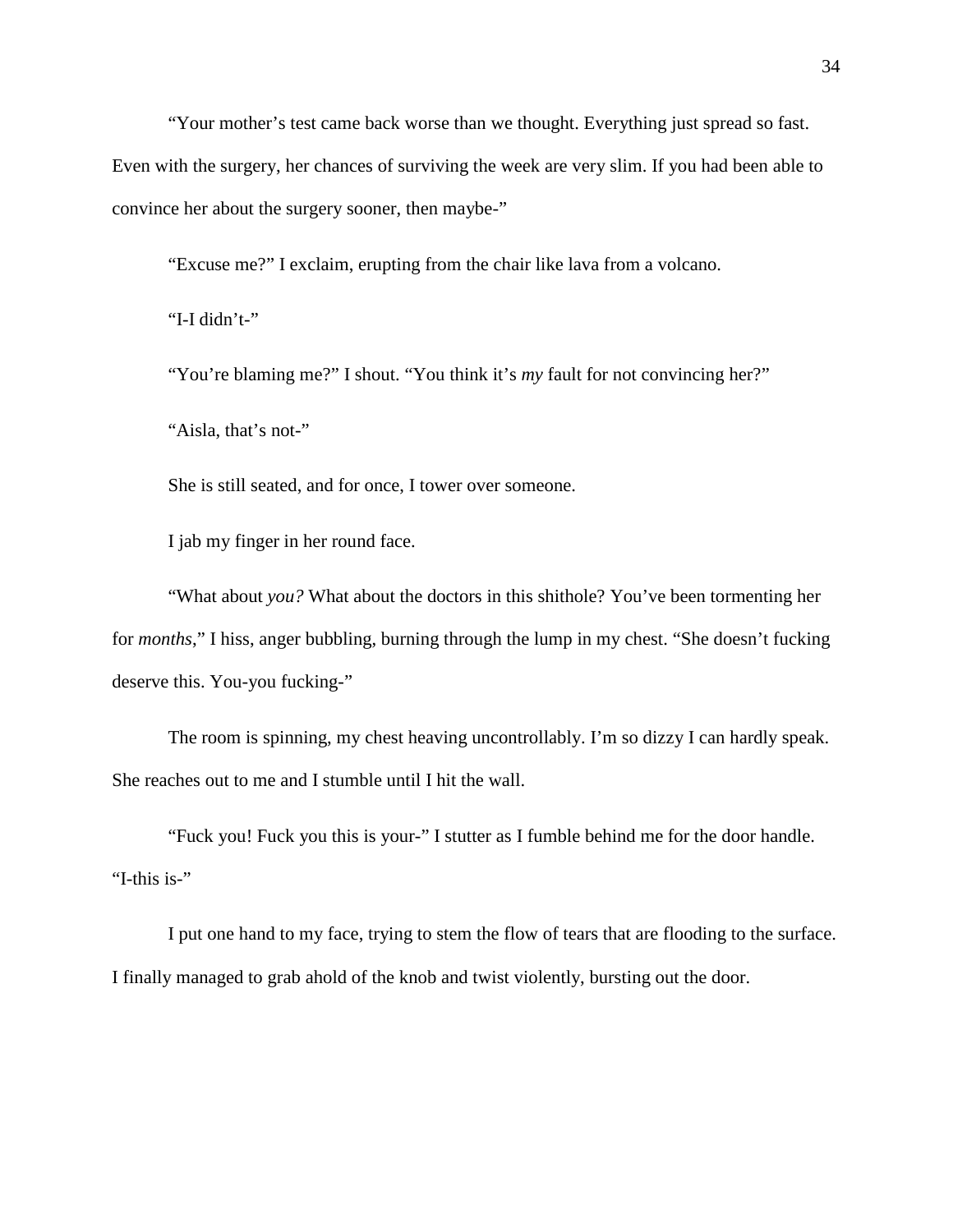I half walk, half run down the hall to my mother's room, leaving Shauna behind, part of me wishing I could go back and shake her until she felt some semblance of the same anguish I was feeling now.

I press myself against the wall outside her door, taking deep, heaving breaths in an attempt to compose myself before I enter. A few tears have escaped my eyes, and I wipe them away with the back of my hand. It's my fault. For not saving my mom. The only person I have left, and Shauna wants to tear her from me, like my heart from my chest, and tell me I am to blame.

Horrible, ugly noises are escaping me as I start to weep in earnest. I inhale until my lungs are full, and hold my breath. My life has been nothing but holding my breath lately, just hoping my mom will hang on. And she has. She's hung on this long, maybe Shauna, stupid, awful Shauna, was wrong.

It is only this tiny flutter of hope in my chest that allows me to remain calm and quiet long enough to walk inside her room, easing the door shut behind me.

Inside, machines I don't know the names of are beeping quietly next to the bed where she lies sleeping. At the sight of her, I break down again. I still remember the mom that used to push me on the swing, and chase me around the playground when none of the other kids would play with me; that mom is not the same mom as the one lying in front of me. This mom is aged and emaciated. And dying. Because of me.

In two long strides, I cross the room, and pull the visitor's chair up next to her bed. She doesn't wake when I press my face into her side to muffle my sobs. My tears are streaming down, staining her starchy blankets with salt water.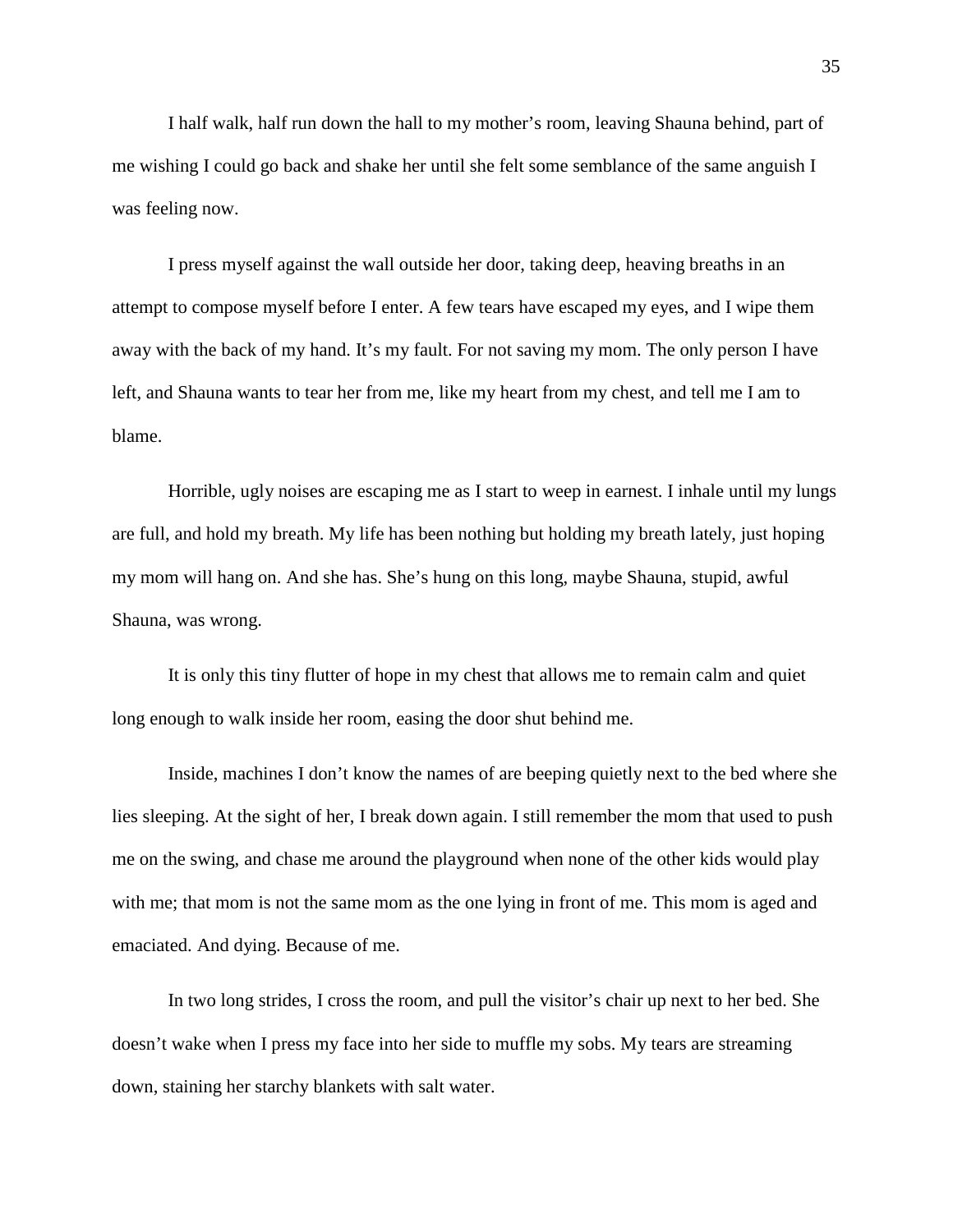I don't know how much time has passed, but my shoulders are aching, and still, I don't move. A small part of me wonders why no one has come to remove me yet, but that small part of me decides it doesn't care.

I stroke my still-slumbering mother's hand with my thumb, marveling at how cold she is. It's almost like the cold is spreading through my body, because I am suddenly shivering. I sense someone behind me, though I didn't hear the door open, and whip around, prepared to fight Shauna, tooth and nail, if she tries to make me leave.

But it's not Shauna.

There *is* someone there, someone I can't quite see. An indistinct shadow, like looking at someone from the other side of a waterfall. But I know. It's him.

And I'm scared.

### Chapter Five

She looks afraid.

I am not quite sure if it is my presence that is frightening her, or her mother's imminent death. Although, I suppose the two are kind of the same thing. As she fears me, I fear her. Not physically of course, she could never harm me in this form, but the very fact of her eyes trying to focus on me is so fundamentally wrong, I feel a shimmer of fear inside. I had convinced myself that she hadn't really seen me, but here I stand, on display for the first time in almost a hundred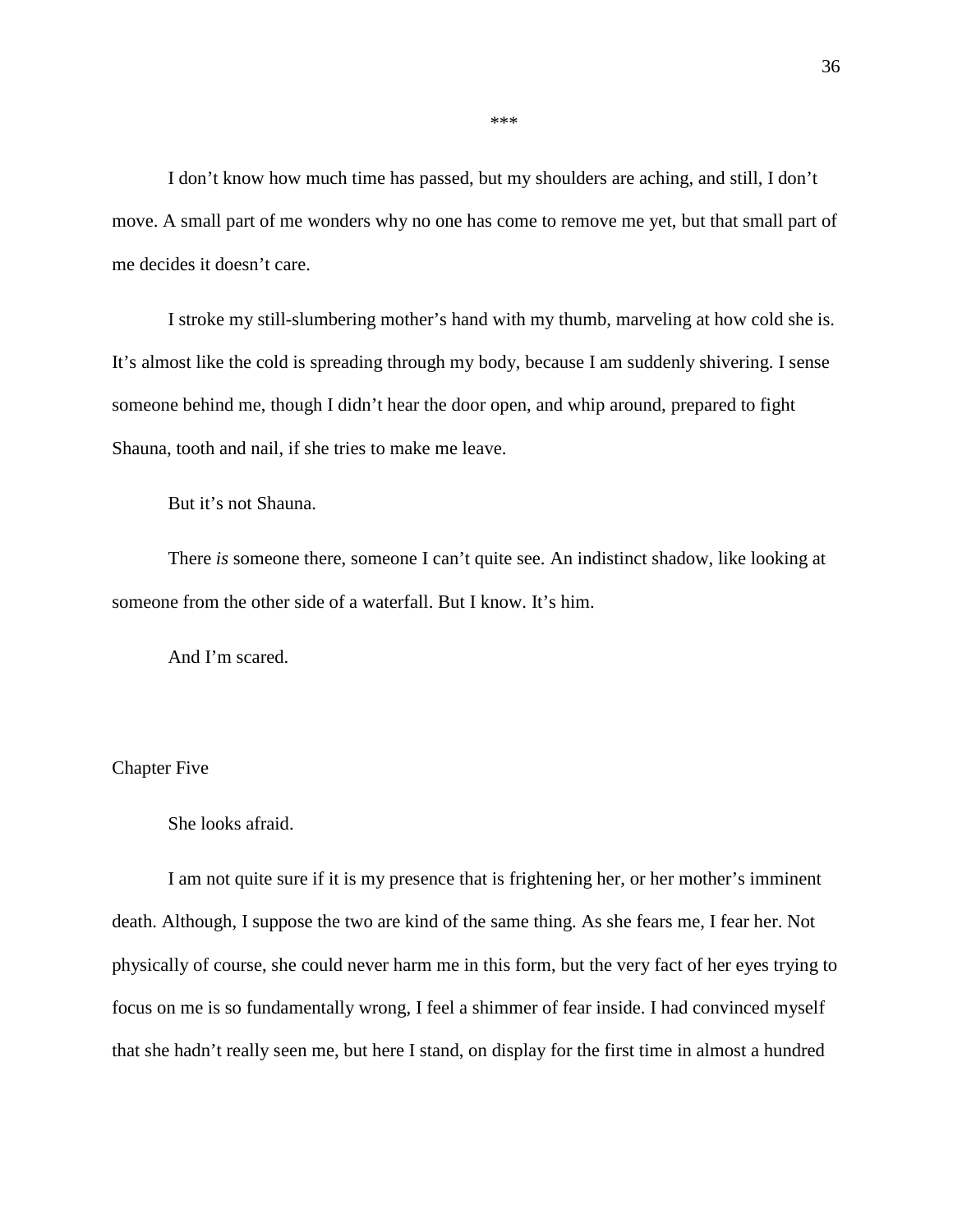years. It's as if the universe is demanding I confront her. And no one knows better than I that the universe always gets its way.

The tears in the girl's eyes only serve to increase their likeness to the ocean. The seas are stormy, though. I can feel the turmoil crashing around her. Her eyes narrow above her gaping mouth, and I'm not sure if she is confused or angry. Perhaps both.

"Who's there?" she demands, and I say nothing. "Who the fuck are you? Show yourself." She knows, somehow that I am here. I recognize the uncertainty in her voice, and focus on manipulating the energy around my presence in order to make myself more visible to her in an act that I regret immediately. In an instant, her uncertainty has turned to terror. Her knees nearly give out, and I can sense her heart pulsing at twice its normal rate, thrusting adrenaline through her veins. She clambers backward, shielding her mother from my view. I watch as her fists grasp at the olive colored blankets that are draped over her mother's body until her knuckles go white. And then I see her face.

Only one other person has ever looked at me the way this woman is looking at me now. She was—she is—the one death that has haunted me beyond the realms of mortal life. As Death, I hide in the shadows, I lurk unseen before the eyes of the dying; they never truly see me. They see through me, to wherever it is that they go when I release their souls from their bodies. And I am thankful for that. But when she died, she looked at me; fearful, pleading, helpless.

It was early in the morning, the sun maybe an hour away from peeking over the horizon. I shivered against the mattress and pulled the blanket tighter around myself, trying to get back to sleep. It was early spring, the mornings still bitterly cold, and the coals in the fireplace had long since died down. Gooseflesh had broken out along my arms, and I slide carefully out of the bed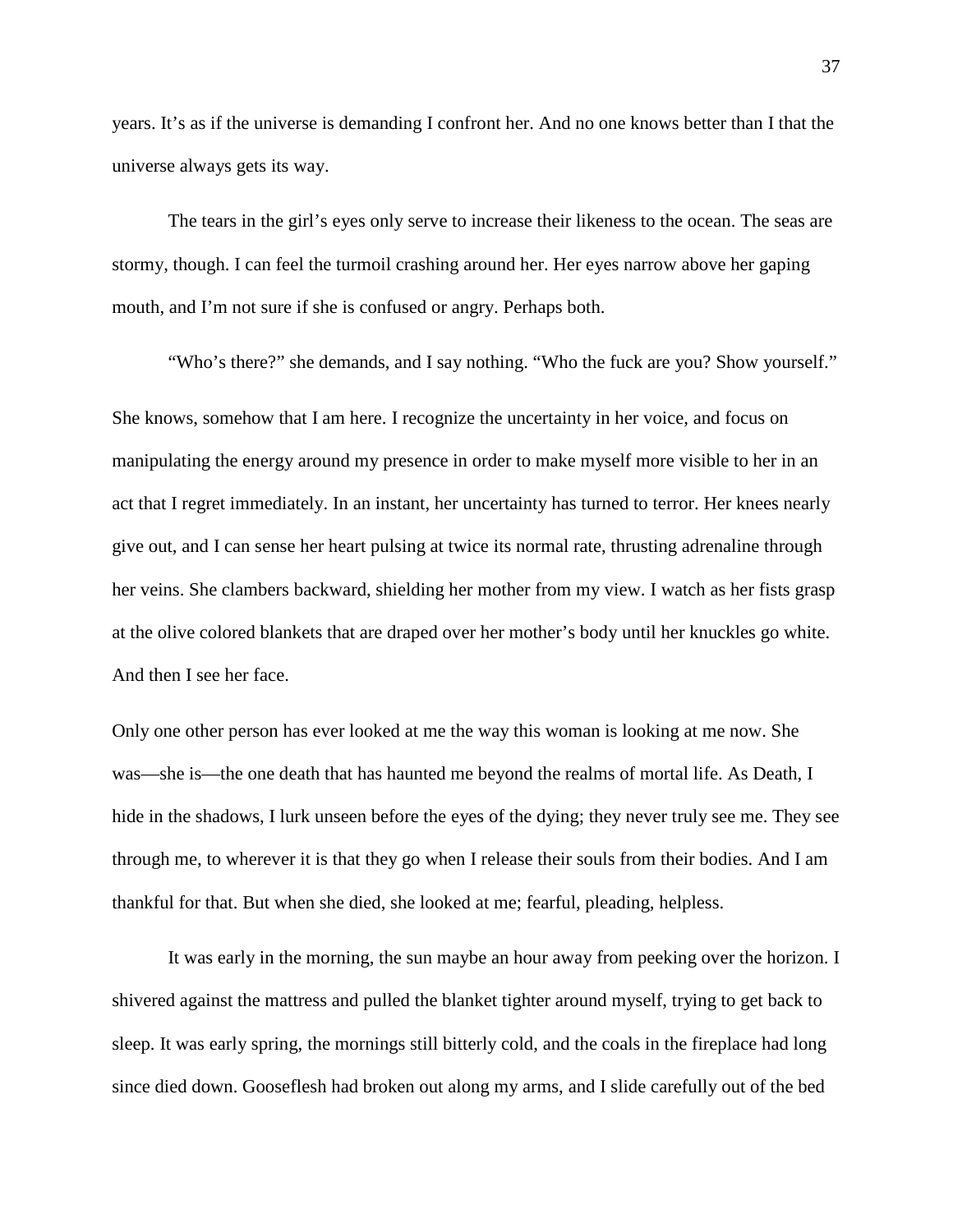to restart the fire, knowing I would never get any rest without it. I kneeled beside the hearth, about to begin stacking coals onto the pile of ashes when my ears pricked up. I could have sworn I heard hushed voices coming from down the stairs. I cocked my head, listening intently. Nothing. Must have been dreaming.

I finished up kindling the fire, taking a moment to savor the pleasantness of the warmth on my face. I sat down on the bed, careful not to jostle it too much, lest I wake Angela, who appeared to be slumbering soundly. I smiled softly as the shadows thrown by the fire danced around the curves of her face. I leaned forward, intending to brush my lips against her cheek, but stop short. There it is again.

I rose slowly from the bed. I was almost certain now. I flicked open the lock on the cedar chest that stands guard at the foot of our bed. The weight of the cool metal grip in my hand reassured me. Holding it carefully at chest level, both hands on the grip, I crept out of the bedroom, closing the door silently behind me. No need to worry her over nothing. And if it was something, she would be safe there.

I thanked god for the thickness of my wool socks granting me the ability to move in silence. I skipped gently over the third stair, the creaky one that I hadn't gotten around to fixing yet, and emerged onto the first floor. My reassurance was quickly ebbing away, and I worried that the drumming of my heart against my chest would alert the intruders to my presence. Their voices were gone now, but I could hear their feet shuffling against the floor, hear their hushed breathing. What did they want? Did they, too, carry weapons? Were they here to hurt us or just to burgle us? My mind was racing alongside my heart now. I edged forward in the darkness, the vague outline of the couch in front of me. It sounded like they were in the kitchen, but how many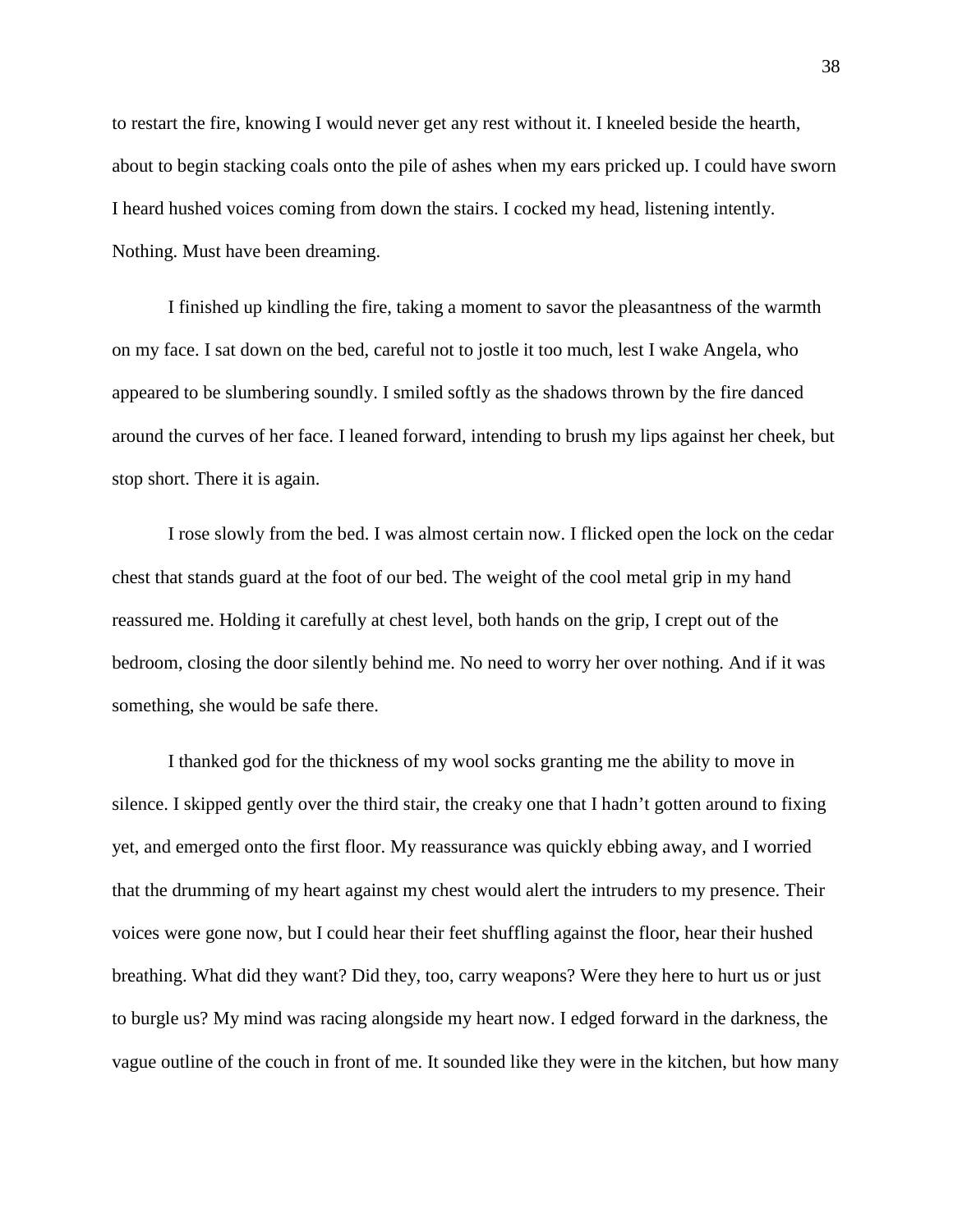were there? I inched forward again, hoping to get close enough to tell how many men were lurking in my house. I stepped forward. I stepped forward again. I tripped.

Angela had left a stack of books beside the couch, their dark colors rendering them nearly invisible in the darkness. The stack tumbled to the ground, banging like firecrackers. I stumbled, falling into the wall for support. Silence. They knew I was there now. They knew I was looking for them. I wrapped my trembling hands tighter around the handle of my pistol. Sweat slicked my palms as the intruders and I plan our next moves. Steeling myself, I crept through the house into the kitchen, ready to do whatever I had to do to catch these men and keep my wife safe.

I barely breathed as I entered the kitchen. There! Three shadows, frozen in fear. The front door, their salvation, was at my back. In a sudden burst of footsteps, two of the men rushed at me. A fist slammed into my cheek, the sharp pain sending me reeling. I turned just in time to see the two who had charged me sprint through the door. The other, forgetting himself completely, sprinted out of the kitchen through the door at the other end. That hallway lead back into the living room where the stairs would lead him right to Angela. I rushed back the way I had come, hoping to cut him off. The first rays of sunlight were just stretching into the sky, turning the darkness to a cloudy gray.

I streaked into the living room, where I heard his steps cut off abruptly. Shallows breaths raked my body, my pulse pounded in my temples. I placed my back to the stairs and surveyed the room. In the new morning light I watched the man streak out from behind the armchair and started toward him when a hand grasped my shoulder, tugging me around. One of the men come back for his friend! I spun into him, pressed my gun to his stomach and pulled the trigger.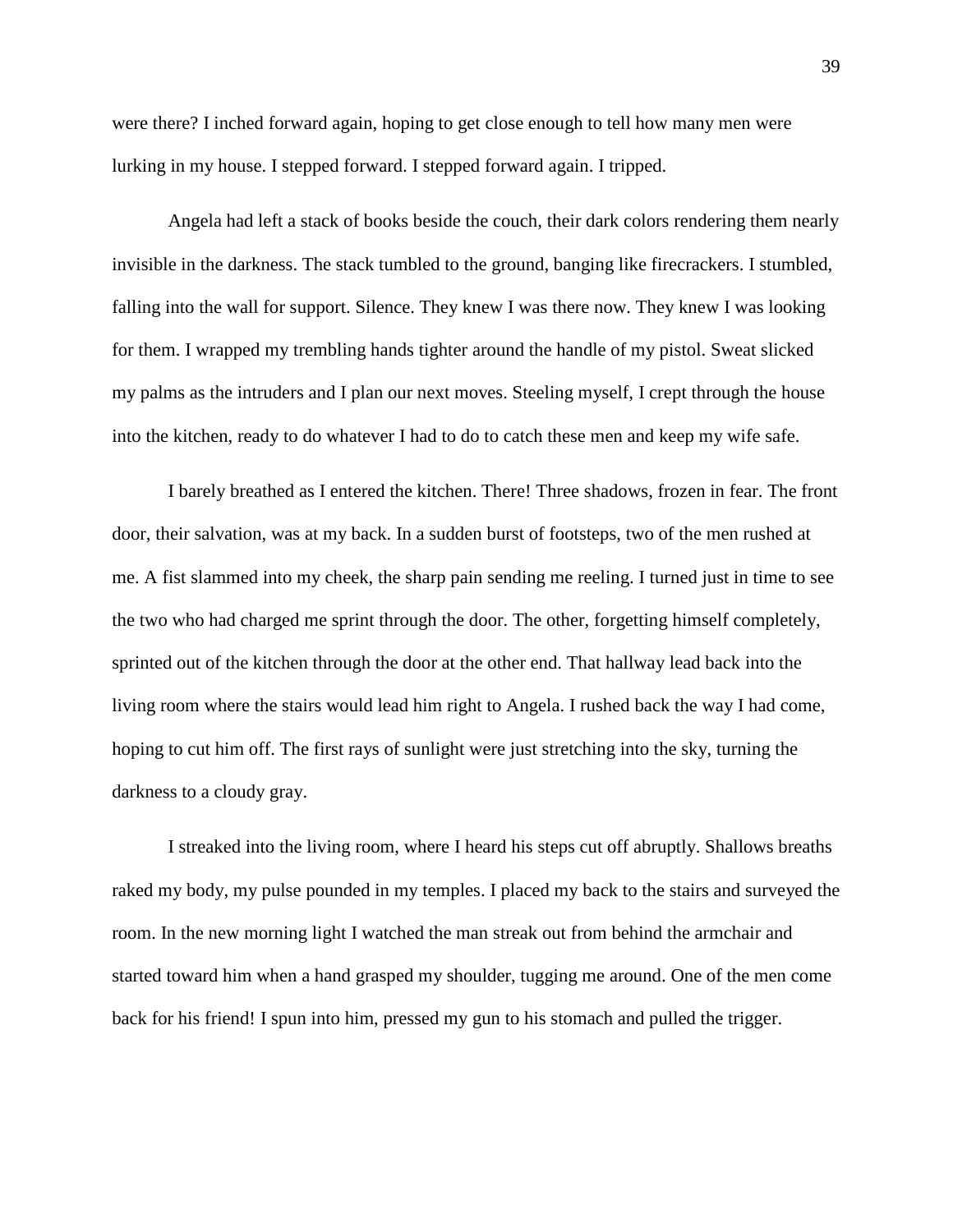The explosion deafened me. My ears were ringing, but I just made out the sound of the last man crashing out of the front door, and a whimper coming from the person in front of me. My throat tightened, my stomach knotted, my eyes widened.

The soft lilac of the nightgown I had bought her for Christmas was stained with a growing pool of blood. Tremors racked her body as she struggled to pull air into her lungs. Frozen, I did not breathe as she touched a hand to the hole in her stomach, a gasp escaping her lips when it came away coated in crimson and dripping onto the floor. I had to force myself to meet her eyes as she glanced between her hand and my face in horror. Our eyes met and hers seemed to say "What have you done? You were supposed to protect me." I had promised as much in my wedding vows. The trance that had overcome me finally broke; I scrambled forward and grasped both her hands between my own.

"I'm so sorry, I'm so sorry. The men, they were here and I—you'll be okay, I am here. I can—" She shook her head at me, the movement nearly imperceptible. The sun rose over the horizon, its rays pouring in through the window to caress her face as she heaved her final breath. She still had that look in her eyes, like I was a stranger. I was no longer her husband; I was her killer. And that is the look that this woman is giving me now, one hundred years later in this defunct hospital room, precisely the same despite the dissimilarities of their features. Angela's hair hung in auburn tendrils as I washed the blood from her body; this woman's hair is the color of the crippling darkness that hid the intruders from me. Angela's face was more angular, her cheekbones prominent as I held her face in my hands one last time before I buried her. The woman standing before me has a softer face, perhaps a lingering roundness still left over from

40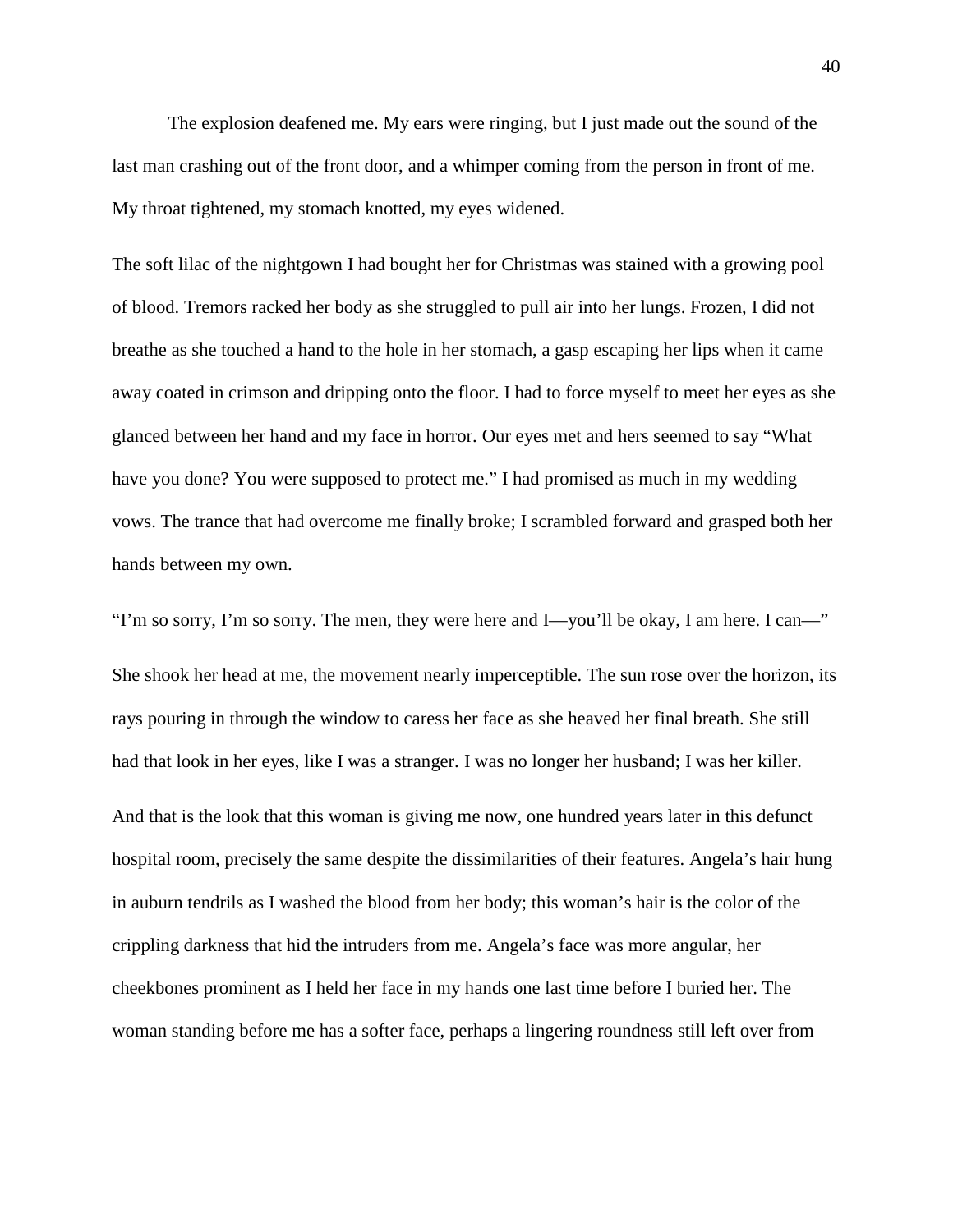her childhood. She appears to still be rather young, maybe only in her middle twenties. Though Angela and I were still quite young when we died.

In the backyard of our home, I tamped down the last shovelful of dirt with the flat of my shovel and fell to my knees, retching into the grass. We lived in a rural area; there was at least a quarter mile between us and our nearest neighbors on both sides, and layers of budding trees and full evergreens in between. I was thankful for that; I could not bear the thought of someone thinking I had done this on purpose. Being taken in by the police, sent to court trial after court trial, living out the rest of my days in some derelict prison, having to live with the knowledge of what I had done.

I tramped inside, not bothering to wipe the dirt off of my shoes. I stopped to retch again at the sight of her blood still pooled on our kitchen floor. A tiny glob of vomit spattered to the floor and I wiped my mouth with the back of my hand. I gathered everything I needed and made my way up the stairs. No need to skip that squeaky third step anymore. My movements were unconscious, as if my body knew what it needed to do without me guiding it. In the moment before I kicked the chair out from under me, I prayed to Angela's spirit not to forgive me, for I knew I did not deserve it, but for a way to make it up to her.

"Thank you, Angela," I breathe. I know not whether this is truly her doing, but I know that I must protect this woman. That she can see me, that she can hear me, the startling similarity between her and Angela; they are signs.

I am aware that my silence has been going on for far too long, that this girl is expecting an answer, but my mind is reeling with questions. Is she a relative of Angela's? A distant great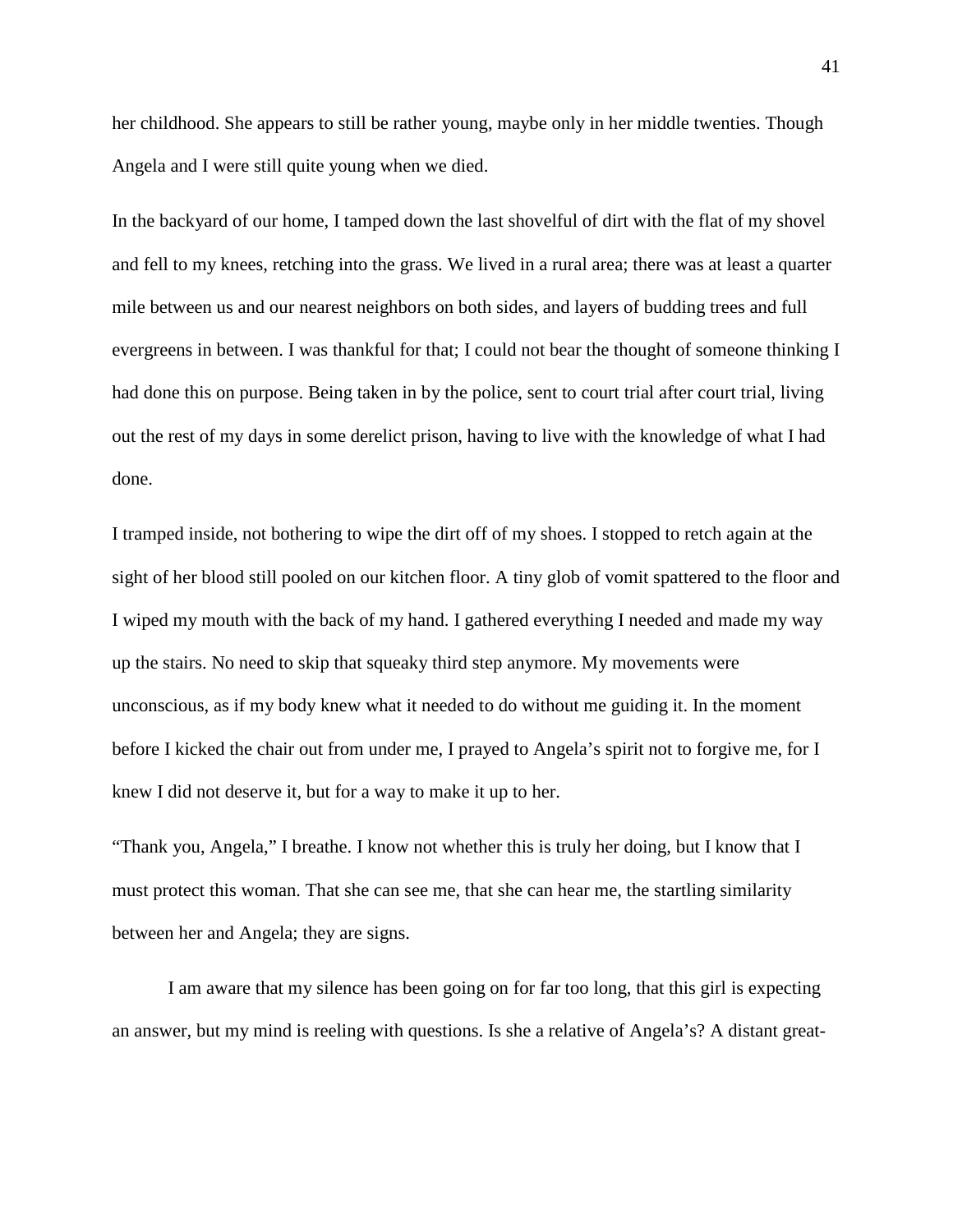great niece perhaps? Is there another world I don't know about? One where the good and virtuous become guardians of the human world, picking people to watch over?

I am seized with curiosity, and it is all I can do not to begin questioning the woman at this very moment. But the ashen pallor of her face reminds me where I am and why I am here. I take a cautious step forward.

She tenses. "Stop. Tell me who you are," she demands in a trembling voice that is so frightened I am nearly dragged under a ten foot wave that urges me to embrace her as I haven't embraced anyone in so many years. If only I could.

"I am here to—release your mother," I say.

She flinches as my voice resounds inside her head. In this form, this is the only way for me to communicate with her. Her eyes widen in desperation.

"Release her? Release her from what?" she asks, though I sense she already knows the answer.

"Your mother is going to die. I am here to release her soul. I am sorry," I reply. And I mean it. I ache for her.

"What's going to happen to it? Her soul, I mean."

Despite her eyes beseeching me, begging me to offer her solace in the certainty that her mother is going somewhere better, I reply honestly.

"I don't know."

"Can't you just leave?" she asks, hands grasping protectively at her mother's body.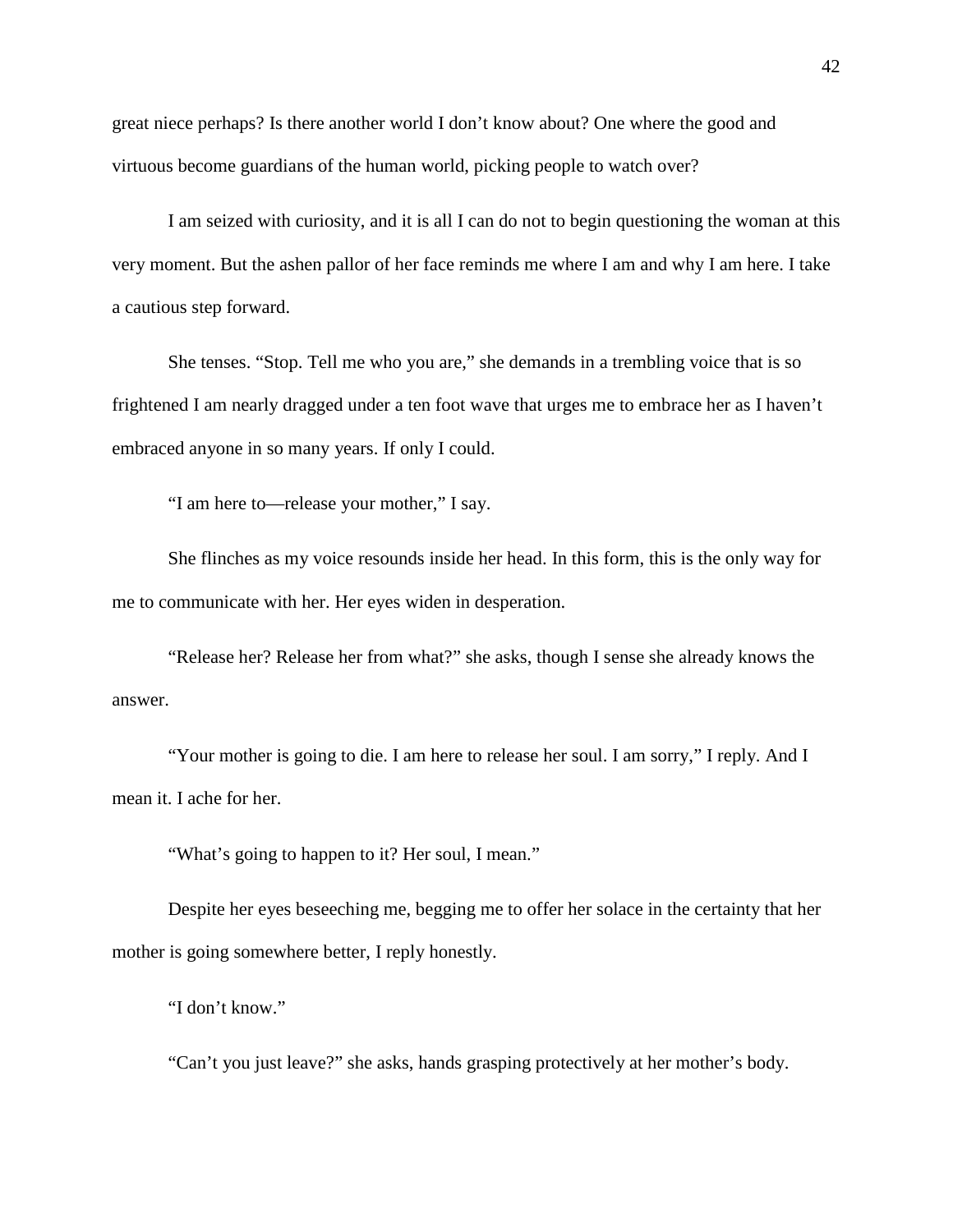*I couldn't leave you if I tried*, I think. Her eyes are still shining in fear, and I wish only that I could for once flout my responsibility and allow her mother to live another day. I know in my heart, however, that I must uphold my end of the cosmic bargain that balances the universe.

"I wish I could," I tell her. "Truly. But there is a balance that must be upheld. I must obey it. I am sorry,"

Fresh tears sparkle in her eyes.

"No. Please. Please, this is my fault, you can't."

"I have to," I respond, letting my own experiences of guilt fill my voice with sympathy.

"Let me say goodbye," she whispers.

I nod. I shouldn't wait, but I will make an exception. Just this once. Angela would have wanted me to; she had a soft spot for sorrowful people, a certain knack for comforting them.

"Did you—did you just nod? It's hard to tell," she explains.

"Yes. I did—you can—can say goodbye,"

She blinks slowly at me, eyes unfocused, and I can tell that she's no longer really looking at me, but steeling herself for the unthinkable. She nods to herself and turns away from me.

She lightly jostles her mother's arm, and though I try not to listen, I can hear subtle murmurs escaping the dying woman's parted lips. The woman, whose name I realize I do not know, whispers to her. Through the link that connects Death to the dying, I sense that her mother is conscious enough to understand her words, but too weak to form a reply.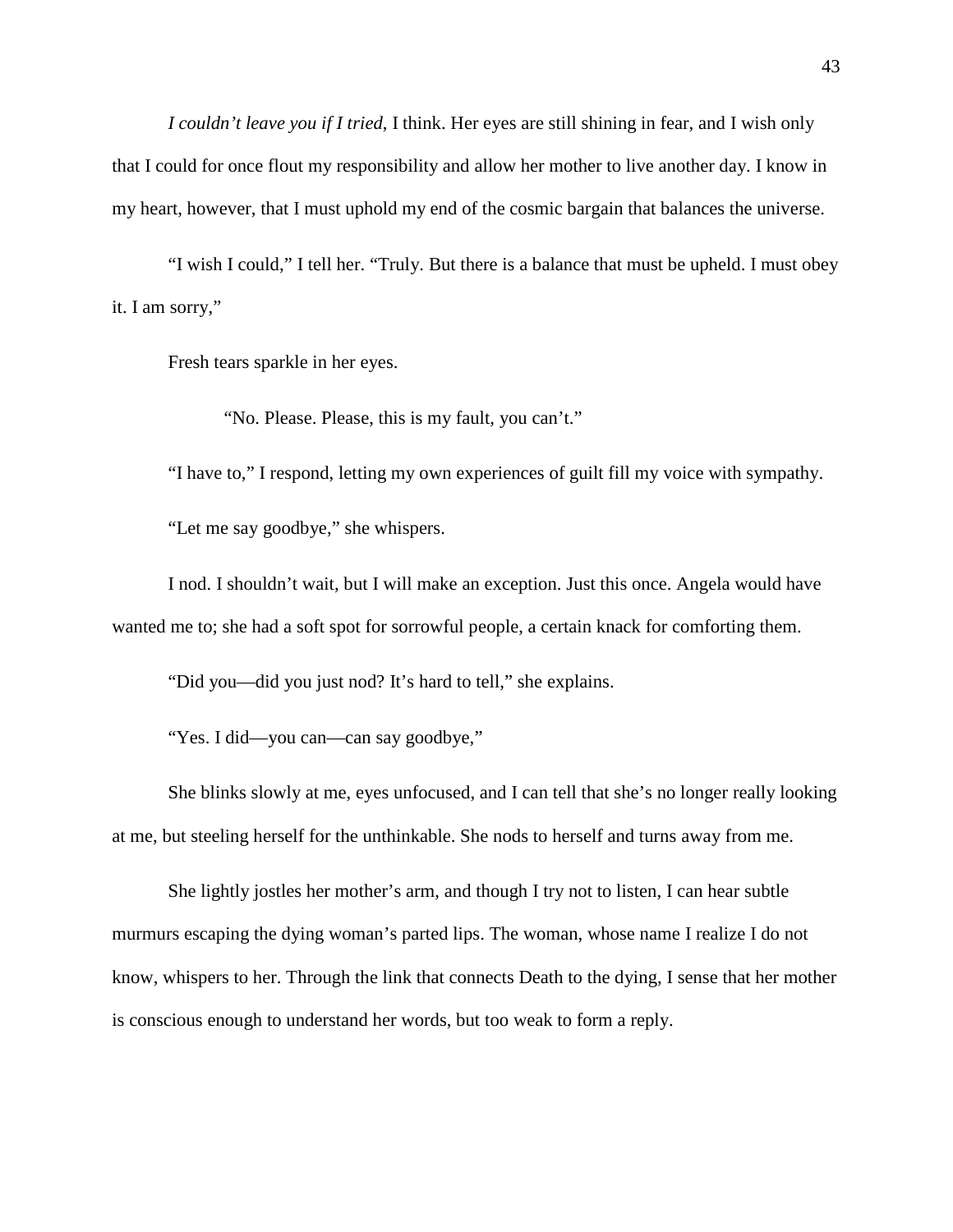Despite her hushed tone, occasional words and phrases float through the air to me. From the fractured pieces of conversation, I conjure a familiar tapestry of immense love, and an even deeper sense of guilt.

As she finishes her goodbyes, I ponder what this girl could possibly feel such guilt for. Illness does not discriminate. She is not the one who caused her mother's cells to attack themselves in a vicious civil war; it is the blood clot travelling up into her mother's brain that is at fault, not her. She is blameless in a way that I could never be. I wonder if it would have been any easier if Angela had died of illness, too. Certainly the slow creep of death would have been painful, watching her deteriorate from the vibrant woman I took dancing at the Lazy Jaguar to an emaciated woman with no hope. But nothing could be worse than knowing it was my fault.

The woman shifts her weight, turning to gaze at me with waterfalls in her eyes, tears streaking down her face, making her shine in the sunrise. She bites her lower lip so hard I fear she may start bleeding. Instead, she nods at me, signaling that she has said all that she is able to, even if it is not enough.

The truth is, it is never enough. Language cannot hold feelings, cannot truly express them. Children are taught to "say the magic words", but there are no magic words. There is only the hope that someone will understand, will feel with you, rather than just for you. It is an important distinction, and though her mother may not, I feel with her. I have regretted every day for a century that I never told Angela I loved her one last time. There is so much I could have said in those brief moments, and instead I fell silent. I realize now that it probably would not have mattered. Nothing I could have said would have changed what I did, just like nothing this woman says to her mother will change the fact that she has suffered and she is about to die.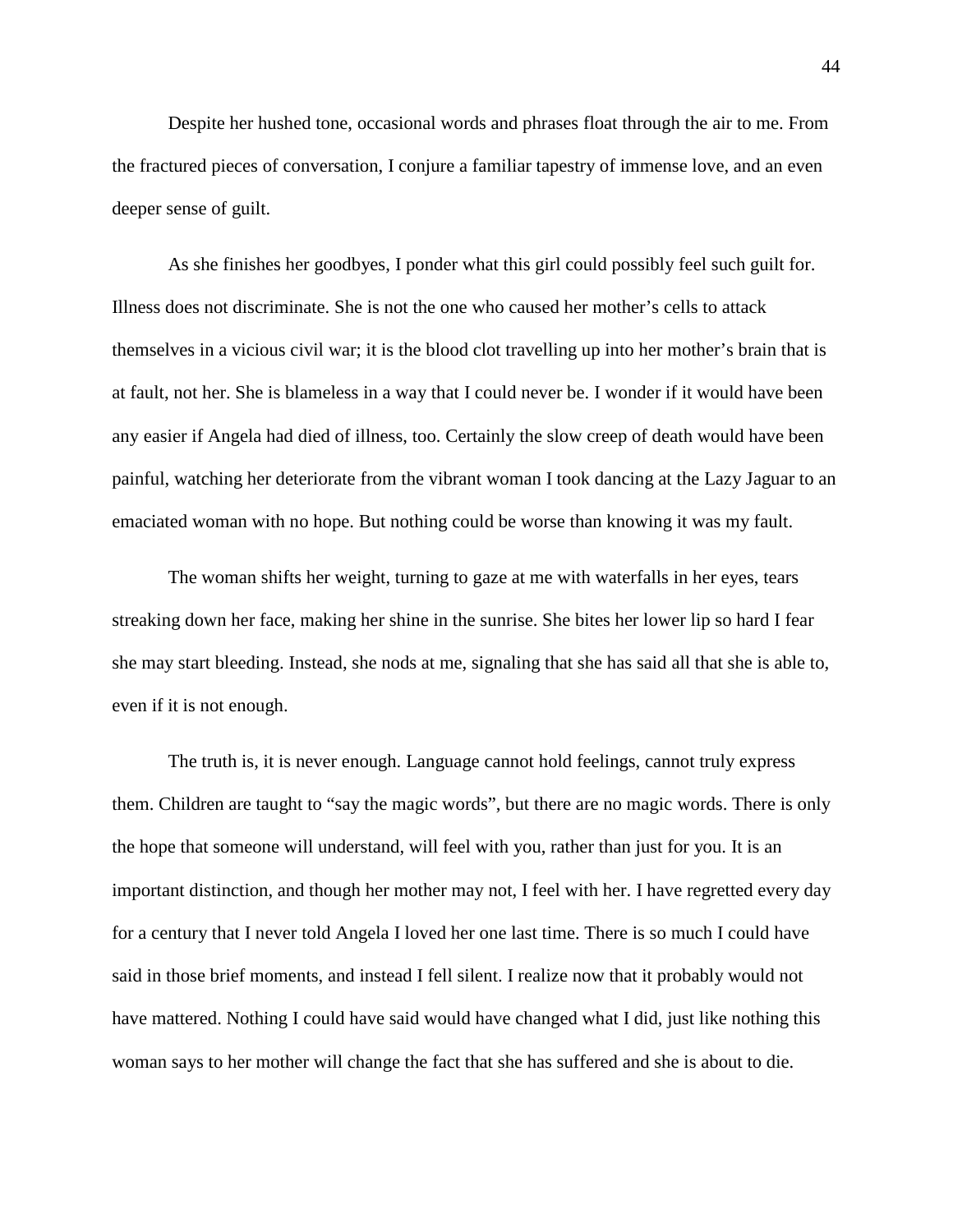The woman meets my eyes, and her face reflects every second of shame and disgust that I have lived over the past hundred years. All too well I know the self-hatred that is coursing through her veins like heroin. I feel it every day, some days worse than others, but I shove it down, repress it, too much of a coward to confront it honestly. In spite of all the dreadful memories being dragged to the forefront of my mind after decades of focused repression, I feel a sense of decency in knowing that I afforded this woman a chance that so few people get. It is the most useful, the most human I have felt in a long time; I would give anything to feel like this just a little longer. Maybe that is why I choose to tell her what is going to happen to her mother.

"Your mother only has a minute or so left. A large blood clot is travelling into a vital spot in her brain. It will block off a great amount of blood flow, and in her already weakened state-" I trail off at the sight of her face. She looks as if she is going to vomit.

"I suggest you leave," I continue. "You don't need to see this."

"I need to be with her," she croaks.

"I can't force you, but that is my suggestion. Spare yourself. She won't even know you are here. You have done enough."

She opens her mouth as if to protest, but the high-pitched wailing of her mother's monitor interrupts her. She jerks toward her mother as if to do something, then remembers her efforts are futile. Two blue-scrubbed nurses crash into the room, throwing the door wide, where it passes through me and slams into the wall.

As the other nurses rush to resuscitate the woman, a male nurse strides through the door, grasping the daughter's shoulders, pulling her toward the door. Her face is blank, not resisting, but never taking more than a jerky half-step toward the door at a time. Eventually though, the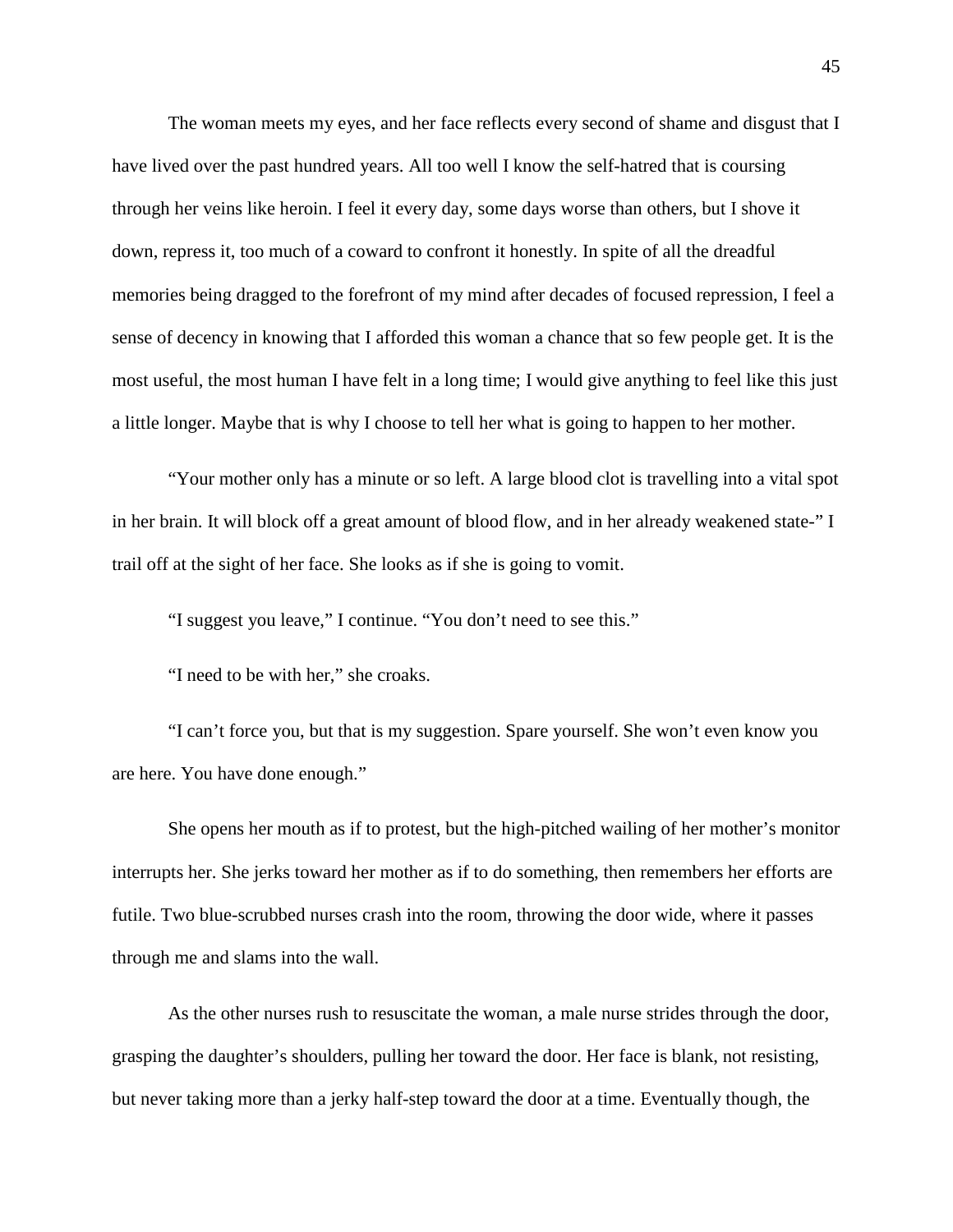nurse wins out and the woman is gone, leaving a hole in the room, as the nurses work against the universe, trying to prevent a death that is already written. A moment later, in the warm light of the morning sun, another body goes cold. My hand caressing her cheek, and the sound of a flatlining monitor are her last sensations.

With tears brimming in her eyes, a nurse with flamingly red hair calls the time of death. Her coworker puts an arm around her and leads her out. One of them will be tasked with the unpleasant duty of calling the morgue and arranging the pick-up of the body. The other will pretend it didn't happen. And the daughter, well, I don't know where she is, what she may do. I do know I need to find out more about her, though. I have to know where this connection came from, why she was thrown in my path.

But I will have to swallow my curiosity for now; time is ticking and people are dying.

\*\*\*

It has been two days since my run-in with the girl from the car accident. Her gaze is plastered in my mind, blocking out my own sight, frustrating me more and more as I attempt to puzzle out her ability to see me. Her very existence is a shadow, constantly following me. She is every dark haired girl on a sidewalk, every stare that goes straight through me, and I cannot shake the feeling that I have not seen the last of her.

I am in another hospital today. It is far across town from the other one, and the woman from the car accident has probably never stepped foot here before, but it reminds me of her. Perhaps because all hospitals are essentially the same; too clean to be natural, set up in a way that is meant to be comforting, but really just triggers something in the pit of your stomach that tells you to beware.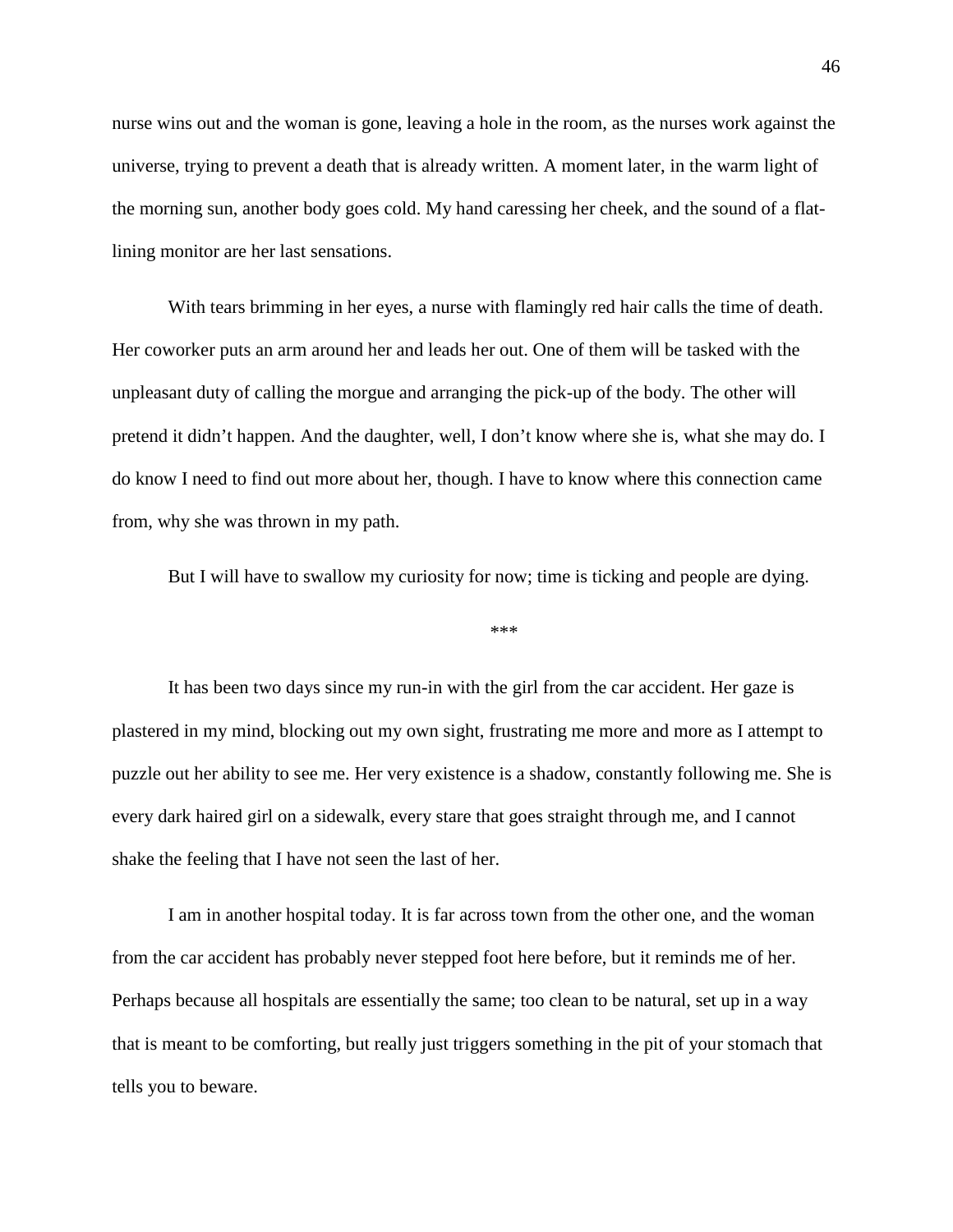I'm here for a surgery gone wrong. A sixty-something habitual smoker with an infection from a surgery meant to fix her heart problems. She goes fairly quietly, though I am grateful that her wound is covered. The stench of rotting flesh is quite strong, making me wonder how her family has not sued for malpractice.

At least, I assume she has family, as the bedside table is littered with odds and ends that she could not have gotten on her own. In fact, her family must have been here quite recently, because today's paper is included among the debris. It is opened to the obituaries. Ironic.

I am about to make my way out, when one of the names catches my eye. It is the name of the other patient, the one with the blood clot. Usually, the names of those I release float away like children's balloons in the breeze, but this one I remember. I scan over the paragraph, searching.

## *Marie Morana is survived by her only daughter, Aisla. Marie was Fifty-one.*

Aisla. Finally, a name to the face. Skipping down another line, I find the burial information at the very bottom, and before I have even thought about making up my mind, I have. The burial is this afternoon, and I will be there.

But this body will not do. There will have to be some adjustments to my schedule.

\*\*\*

I have spent the remainder of the morning clearing my schedule, so to speak. Technically speaking, Deaths are not meant to speed up or slow down the time of a person's death. We follow the universe's bidding, but I am sure that these few deaths will be insignificant in the greater picture.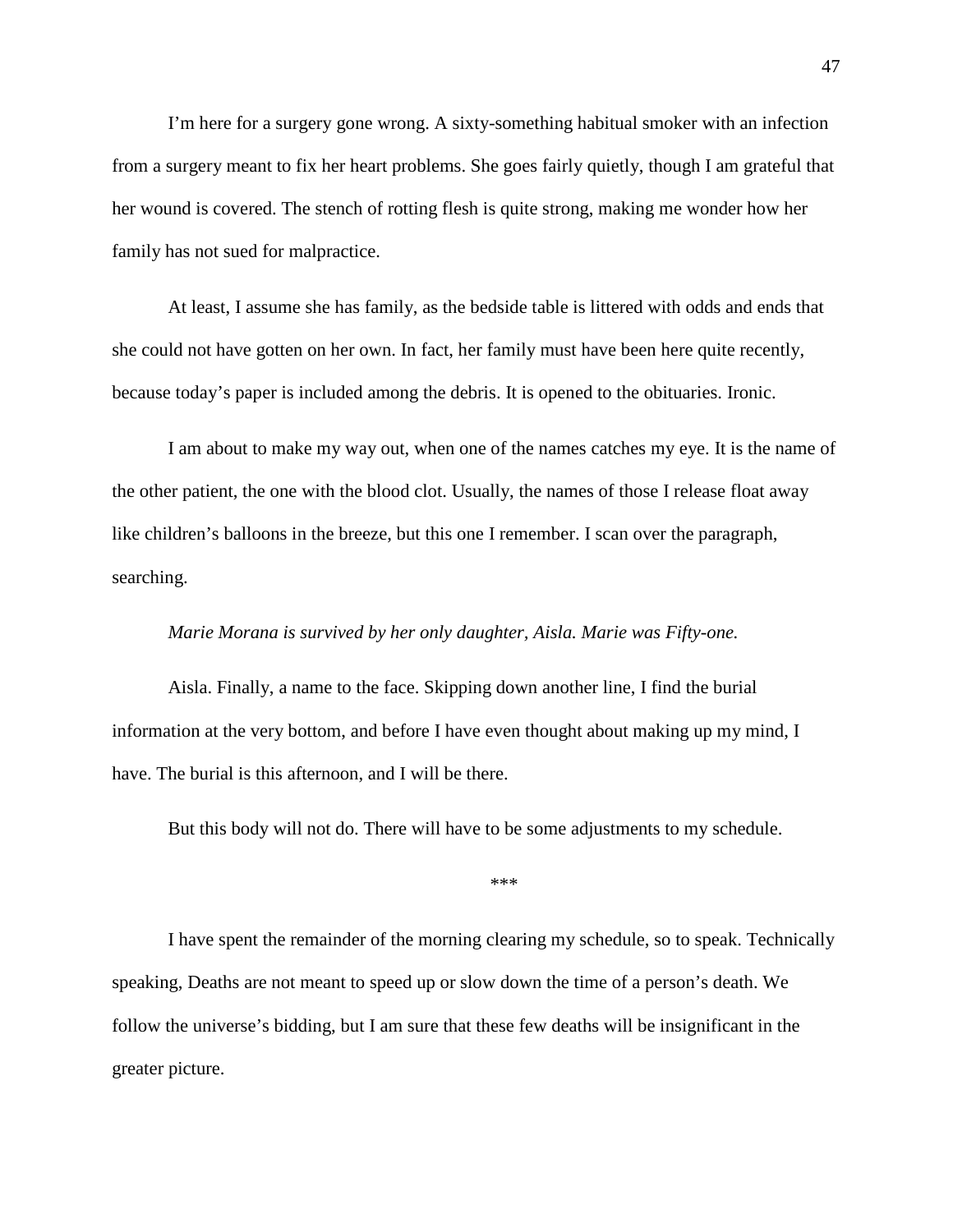I am in a tiny apartment on a darker side of town. A woman's body lies prone on the scuffed floor, just inches from a purple pleather couch with the stuffing falling out. A needle floats in the puddle of vomit beside her head. She is alive, but only just. The excess amounts of heroin are about to stop her heart. Three beats. Two beats. One beat. My hand on her chest. Gone.

She is skeletal, her joints a bit too prominent, her face a bit too gaunt, but she will do. Not that I have a choice. I do not get to pick which souls I release. I move forward, crouching beside her, and focus my energy the way the Reaper taught me, concentrating on filling the empty vessel her soul has left behind. I am being stretched, solidifying. Soon, I can feel grit beneath my skin on a floor that has gone without sweeping for far too long. There's vomit on my lips, which I am careful to avoid as I push myself to my feet. The button on the acid washed ripped jeans around my hips thrusts into my pelvis.

Now standing, I adjust the sequined top the woman was wearing and wonder whether she was planning on going clubbing on a Thursday afternoon, or if this is last night's party armor. By the smell of it, and the not-yet-dry pit stains, I assume the latter. I wish for a moment that I did have choice in which souls I am sent to release. For over a hundred years, I have existed as a phantom, a specter. To be suddenly corporeal, suddenly solid and *real*, is jarring. I am hyperaware of every inch of my new body, and all the rank smells and sensations around me. Since I died, I have only inhabited a body one other time, on my first release with the Reaper. Perhaps it had something to do with the freshness of my own death, the familiarity I still felt between myself and the body I had held for thirty years, but inhabiting the body of another felt inherently wrong. I was an intruder, a parasite, stealing the body of another. I was desecrating something sacred. The body is not meant to be shared between souls. It is yours and yours alone.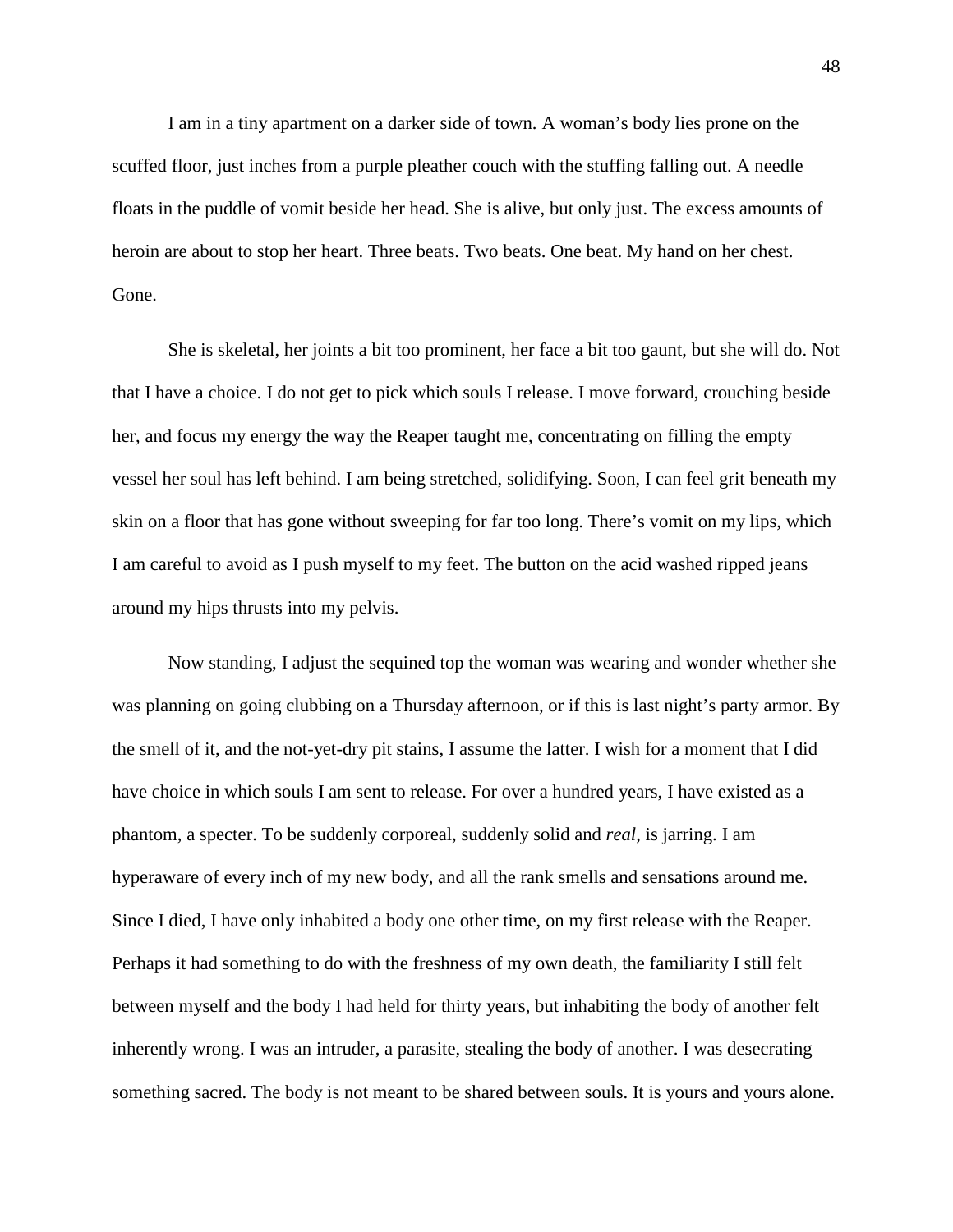Now that I have released her, the connection that would have allowed me to peek inside her mind to find the layout of the apartment is gone, prompting me to pick my way across her living room, tripping over a cat box full of vile smelling excrement, though I see no sign of feline life. I hope it is not dead somewhere in here.

There are only two doors off of her living room. The door to the left is revealed to be a bathroom in desperate need of a professional deep clean. I stagger out, overwhelmed by the scent, so much stronger in a real body, and whip the door closed behind me. The other door leads to a room that is more war zone than bedroom. Clothes, magazines, empty bottles, crumpled papers, all litter the floor. The bed is unmade, and the dresser drawers hang open. I rummage in the latter for a more appropriate outfit with little luck.

I finally settle for a baggy sweatshirt that hides the woman's track-marked arms. A muffled buzz emanates from below the mound of clothes in the drawer. I thrust my hand in, probing for the source, and come up with a cell phone. The screen tells me it's Randy calling, and I flip it open, pressing the red button to send the call to voicemail. I am about to drop the mysteriously—sticky phone back into its resting place, when I see the time displayed. 3:37.

Damnit. The burial is at four, and halfway across town. I scan the room, trying to puzzle out where a woman like this might leave spare cash. The corner of a ten dollar bill peeks out at me from under a broken alarm clock on her bedside table. I snatch it and hurry outside, careful to avoid tripping on the cat box again.

I leave the door unlocked and hope that no one breaks in while I am gone. I will have to get back in here later to put her body back, and I haven't the time to search through the explosion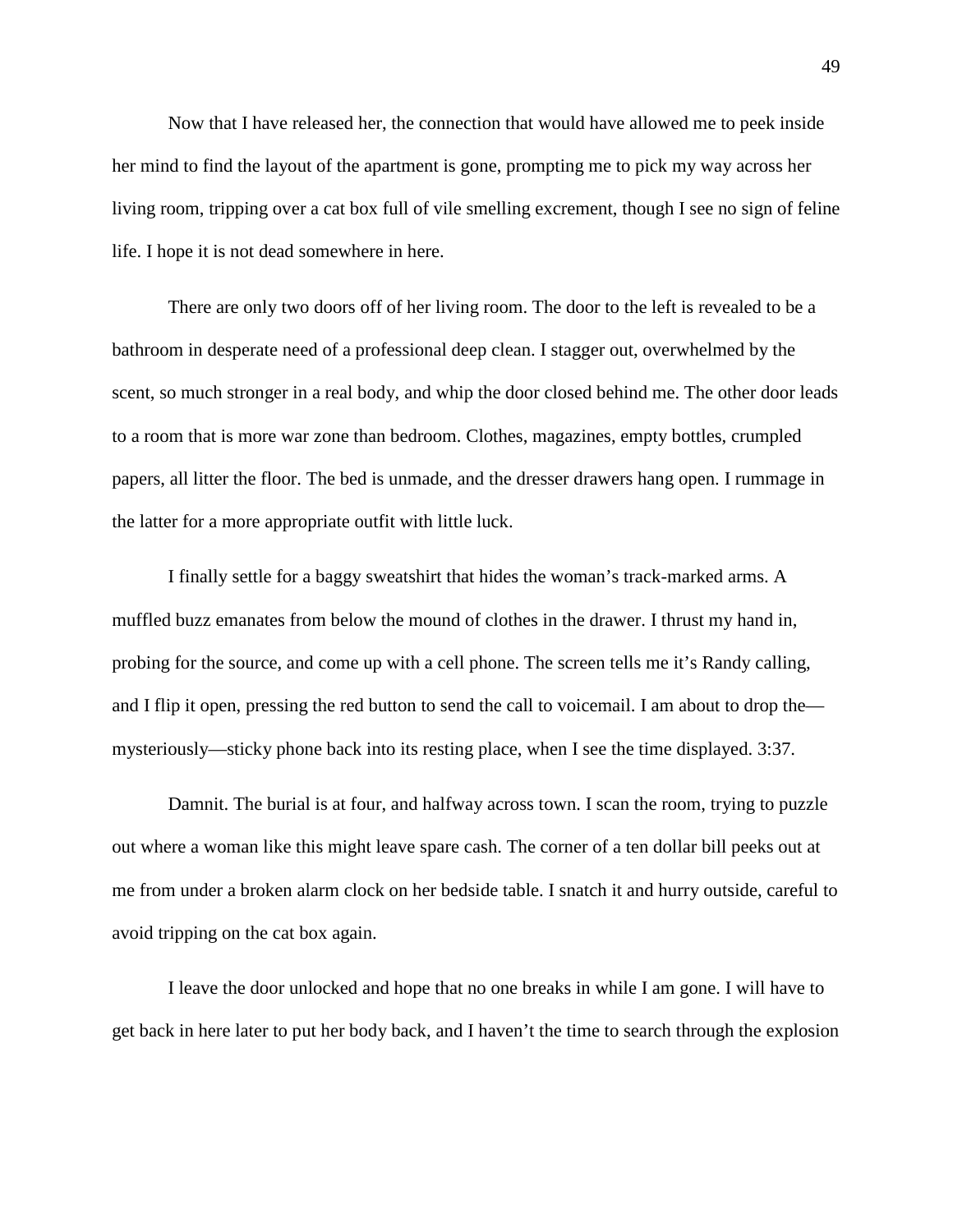site for her keys. I take a taxi as far as the ten dollars will get me, and fast walk the next few blocks to my destination.

A black metal arch stretches over the entrance, a wooden sign is bolted to it, reading: CEMETERY. As if the loaded silence, and prickle on the back of your neck wasn't enough of a give-away. I cross the threshold, trying to remain inconspicuous. I follow the path deeper into the graveyard until the human voices interrupt the ghostly ones.

I follow a voice that has the obvious droning intonation of a minister who has no desire to be where he is. But, I reflect, it is probable that no one in the tiny group assembled in front of the gaping hole in the sprawling landscape wants to be there.

I edge closer, finally settling in the shadow of an enormous oak older than many of the graves. I watch the minister flip to another page in his bible, finishing his unwilling sermon, and marvel at the minute size of the congregation. I had only ever been to one funeral when I was alive, and grief had stricken most of the day from my memory, though I am all but certain that this is much too small to be normal. There are maybe five people gathered around this woman's grave, and even as I think this, one of the attendees taps Aisla on the shoulder, and at her indication, departs. She watches him go.

I am not close enough to see her oceanic eyes, but I can picture them clearly in my head, probably filmed with tears just as they were two days ago. I am not sure what I hope to gain by being here. I was hoping that by watching from afar I could figure out what her allure is, but I realize now how foolish this venture was.

I turn to leave, to right my mistake, but I wait until the woman's burial guest walks past me. I glance to my right, trying to avoid catching his eye, and realize my blunder in lingering so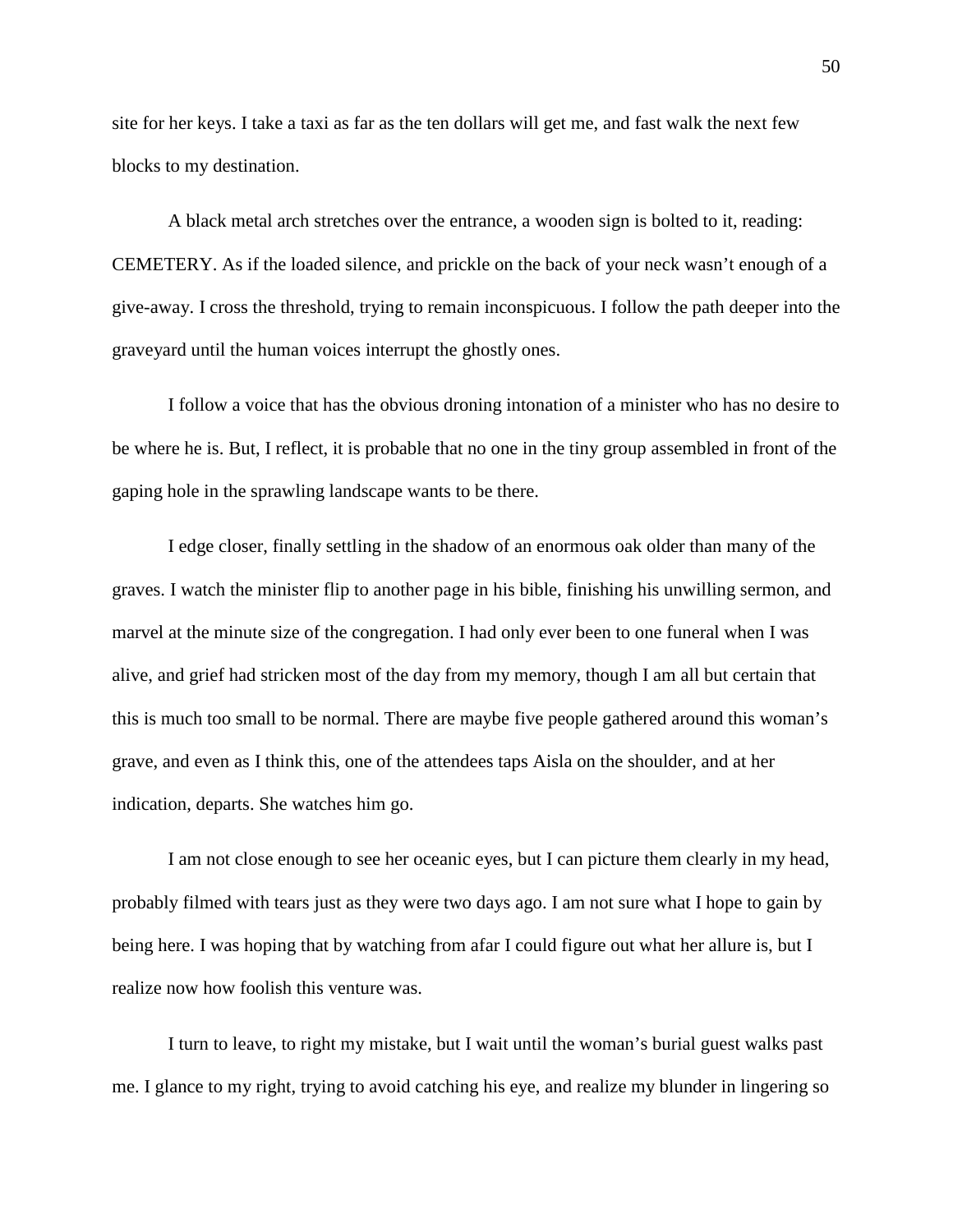close to the path: Aisla was watching him go, and her eyes come to rest on me. I shrink back, afraid to be seen, even in this disguise. But my attempt at obscuring myself is for naught. She sees me. Of course she does.

# Chapter Six

I'm sitting on the edge of my bed, bleeding and making a valiant effort to push back the stars at the edges of my vision. I have exactly one set of what middle class people would call "nice clothes": a pair of black dress pants, and a dark blazer to go with them. Once upon a time, they were a gift from my mother; clothes to wear to my big interview at The Corner Bistro. Now, I'm wearing them to her funeral.

Or at least I would be, if I were a proper, domesticated lady and knew how to sew without puncturing myself to the bone with a needle.

The pants being as old as they are, and me having gained a pound or two since they were purchased, the slacks had vehemently resisted my efforts to guide them over my thighs. Needing a little more oompf, I had hooked my thumbs into the belt loops and heaved upwards, resulting in one of the loops ripping off, and a gash appearing on the side.

I have neither the time, nor the money to buy new pants for the memorial, so I had rummaged through my odds-n-ends drawer, brushing aside matchbooks, a tiny flashlight and some batteries to find the mini sewing kit I had swiped from the lost and found at work. I figured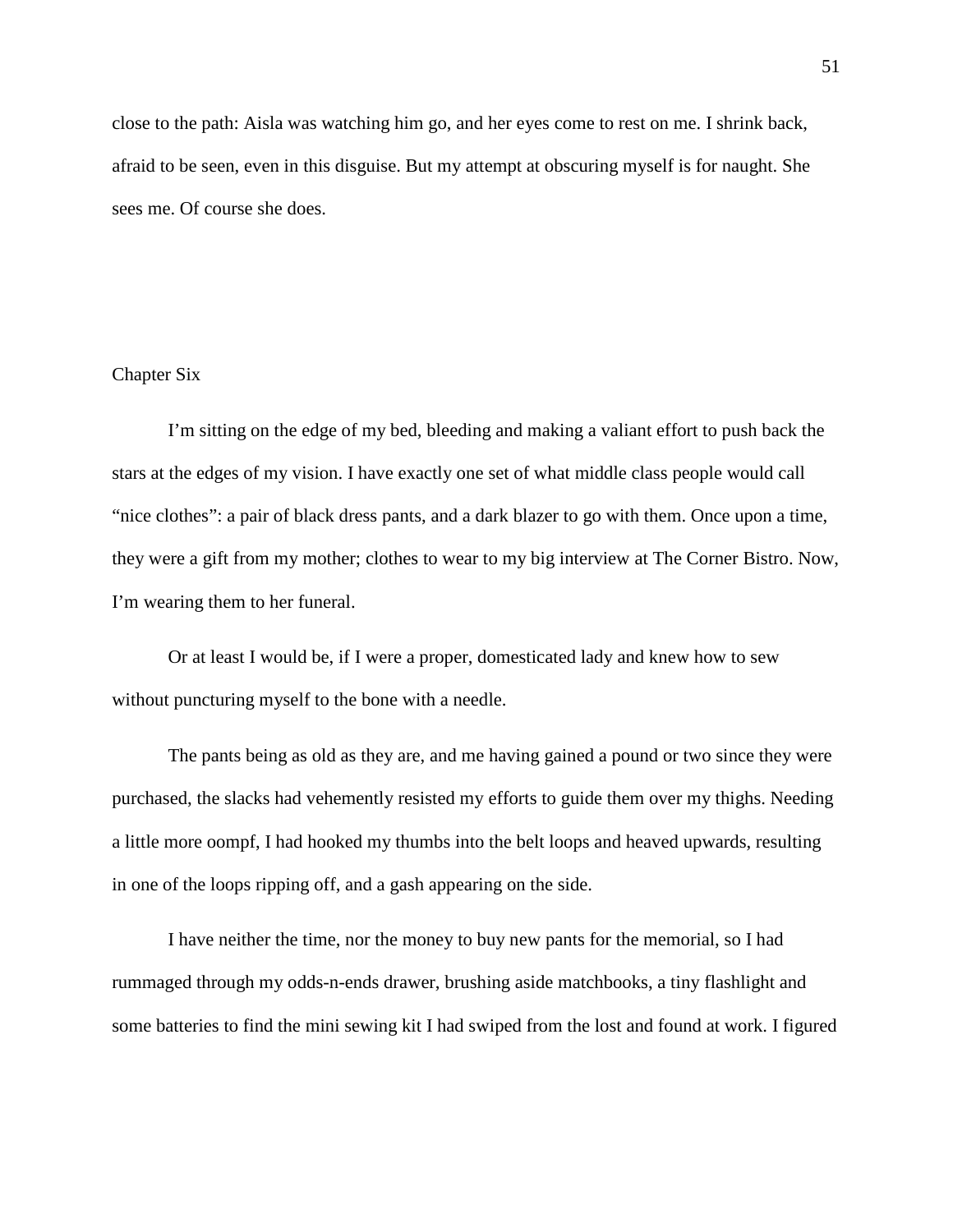it would come in handy at some point. I just didn't factor in the small problem of me not knowing what I was doing.

The first issue was threading the needle. The second was the sloppy, obvious set of stitches that I was producing. My frustration mounting, I jabbed at the fabric with enough force to drive the needle deep into my thumb. Hence, my wooziness. It wasn't the blood that bothered me, it was the foreign object piercing my skin. The bitter side of me wishes that my thumb was Shauna's face.

I hold a paper towel to my thumb and sigh deeply. I hate that bitch, that stupid fucking asshole. The very thought of her quickens my breathing and makes the stars reappear in my eyes. I don't have time for vengeance now; I need to hurry up and get ready or I'll be late. I imagine the newspaper headline: Awful Daughter Late to Mother's Funeral Due To Lack of Domestic Skills. My shittiness could be front page news.

My mother knows—knew—how to sew. When I was a kid and still played with Barbie dolls she used to take me to the little arts and crafts store on the outer edge of town and we'd pick out different fabric patterns together. Then when we got home we'd sit down and I'd tell her what kind of clothes I wanted for the dolls. I would watch as the needle would bob in and out of the fabric and before I knew it, I would have custom ballroom gowns and boot cut jeans for my dolls.

As I make my way back to my kitchen I ponder the irony of this situation. My mother was an amazing seamstress and I can't even secure a button. I wanted to learn how to sew like her, but I eventually lost interest in the dolls, thinking being a tomboy would be cooler. I wish I had learned. It's such a small thing, but the little things that we rely on people for eventually add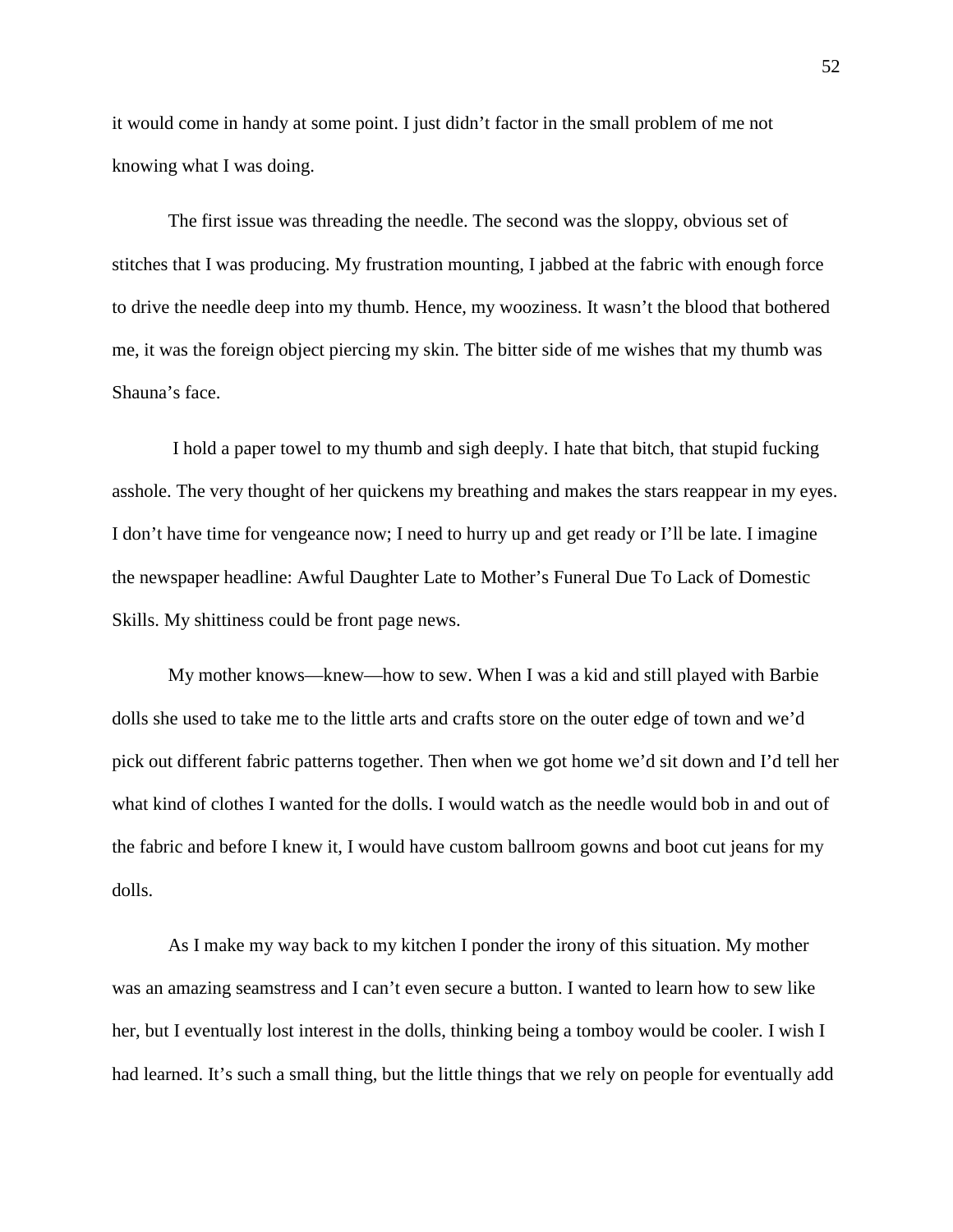up. I should have spent more time learning from her, I should have spent more time just being *with* her. We spent a lot of time together when I was a kid, but after my father died I got my first job bagging groceries at the Quick Mart, and mom got another job on top of the cashiering gig, cleaning houses for the richer people in the next town over. Our schedules just never meshed. I'm still so grateful for the time we had when I was young, but you get to know your parents in a different way when you're an adult you understand them better; they're not just mom and dad, they're real people with memories and skills and thoughts. I missed out on that.

Tears in my eyes, I shuffle aside some withering take-out menus in my odds-n-ends drawer, finally emerging with a Band-Aid and an all but empty tube of disinfectant. The hole is small enough that I probably don't need it, but I don't know where that needle has been, and come to think of it, I'm not too sure about the Band-Aid either.

I go back to my room, and carefully this time, finish off my shitty sew job. With some determination, and the reallocation of some thigh jiggle, I squeeze into the pants, and before I know it, I'm in a cab on my way to my own mother's funeral.

Two days was not nearly enough to reconcile the fact that the thing we are burying today used to be my mother. Her body. When she first got sick, she told me "When I'm gone, I want to be buried. In that cemetery on Chestnut maybe. Just as long as you don't cremate me." When I had asked why, she laughed and said "Well, there's a chance I'll be going to hell. I don't want to be burned twice."

I had shaken my head at her as she winked at me, incredulous at her ability to make a joke just weeks after receiving what is arguably the worst news a person can ever get. Jokes aside, she was too good to go to hell.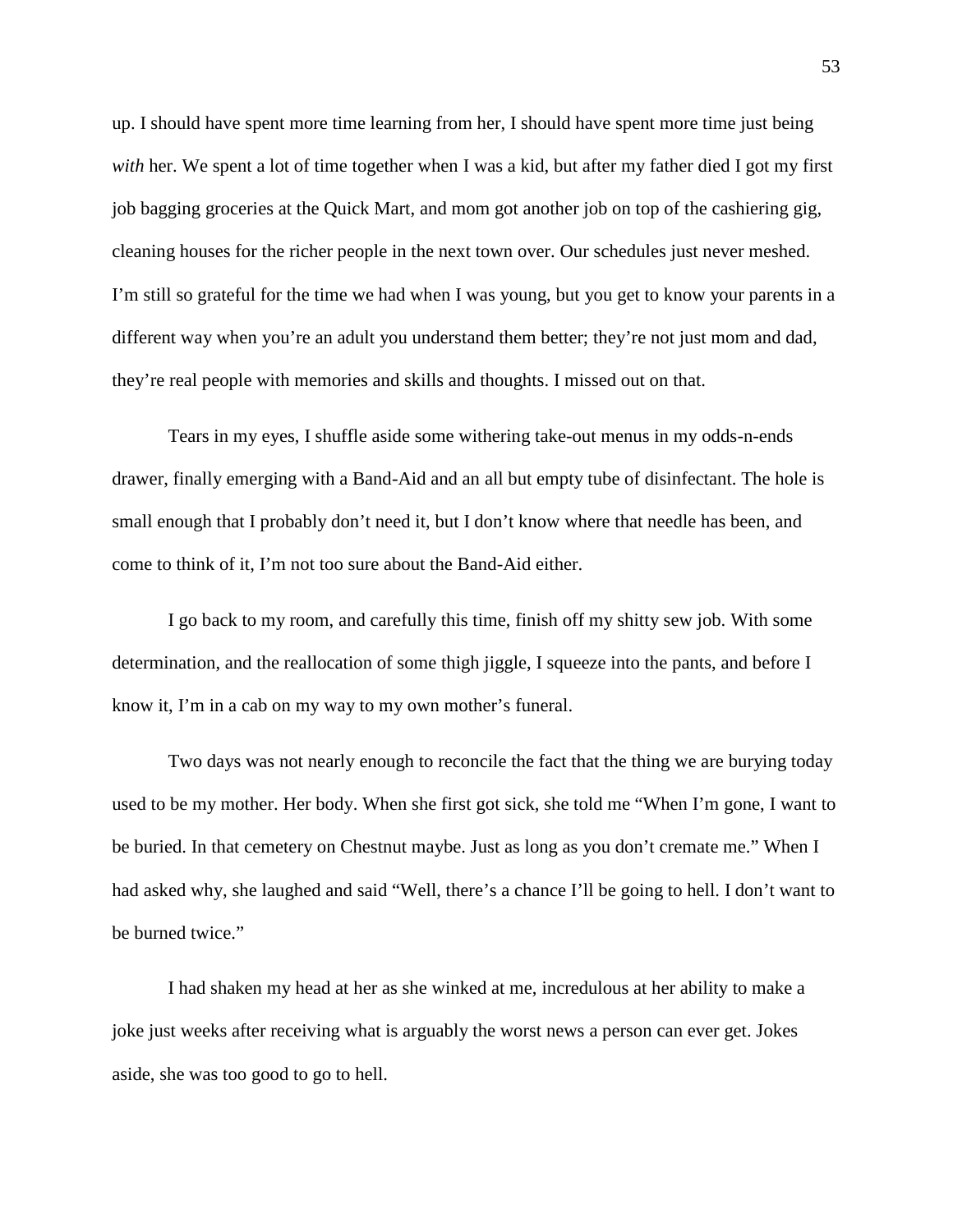Although, that guy, that *thing* told me he wasn't sure where she was going. I shake my head. In spite of my utter hatred of being told what to do, I have been trying to heed his advice, and forget him. He was kind to me, letting me say goodbye—I think. It's possible he is at fault somehow. I don't know. Thinking about him makes my head hurt, and I am almost grateful when the cab drops me off at the front gate.

I make my way into the cemetery. I have made arrangements for the minister to meet me at the burial site. I found the guy online, and I'm not even sure he's a real minister. The shame of not being able to afford any better roils in my gut, but hospitals are ruthless. My mother is gone, but the thousands of dollars in hospital bills are not. These money woes are the same reason I could only afford a tiny headstone, adorned only with her name. I wish I could've gotten her back home to rest next to my dad. She would have liked that.

As I approach the gaping maw of the earth that will soon swallow my mother's body whole, I see that said minister has already arrived. As I get closer, I notice his head is topped by a nest rather than hair. Or a toupee maybe, but it looks more like a nest. I hear tweeting overhead, and wait for the birds to soar down and lay eggs on his head. My stomach clenches as I hold back a laugh and curse my nervous laughter. Though I suppose it could be worse; I could be a nervous pee-er. Imagine my predicament then. I'd have to excuse myself and squat behind that big oak tree over there.

And that's assuming I could even get out of these pants. I think I might have sewn myself into them. I guess I could always tear them off, superhero style. I'd just need the cape to go with it. Might help me get through this. Steeling myself, I meander over to Bird Man Minister and offer him my hand, along with a smile that I'm sure looks more like a grimace.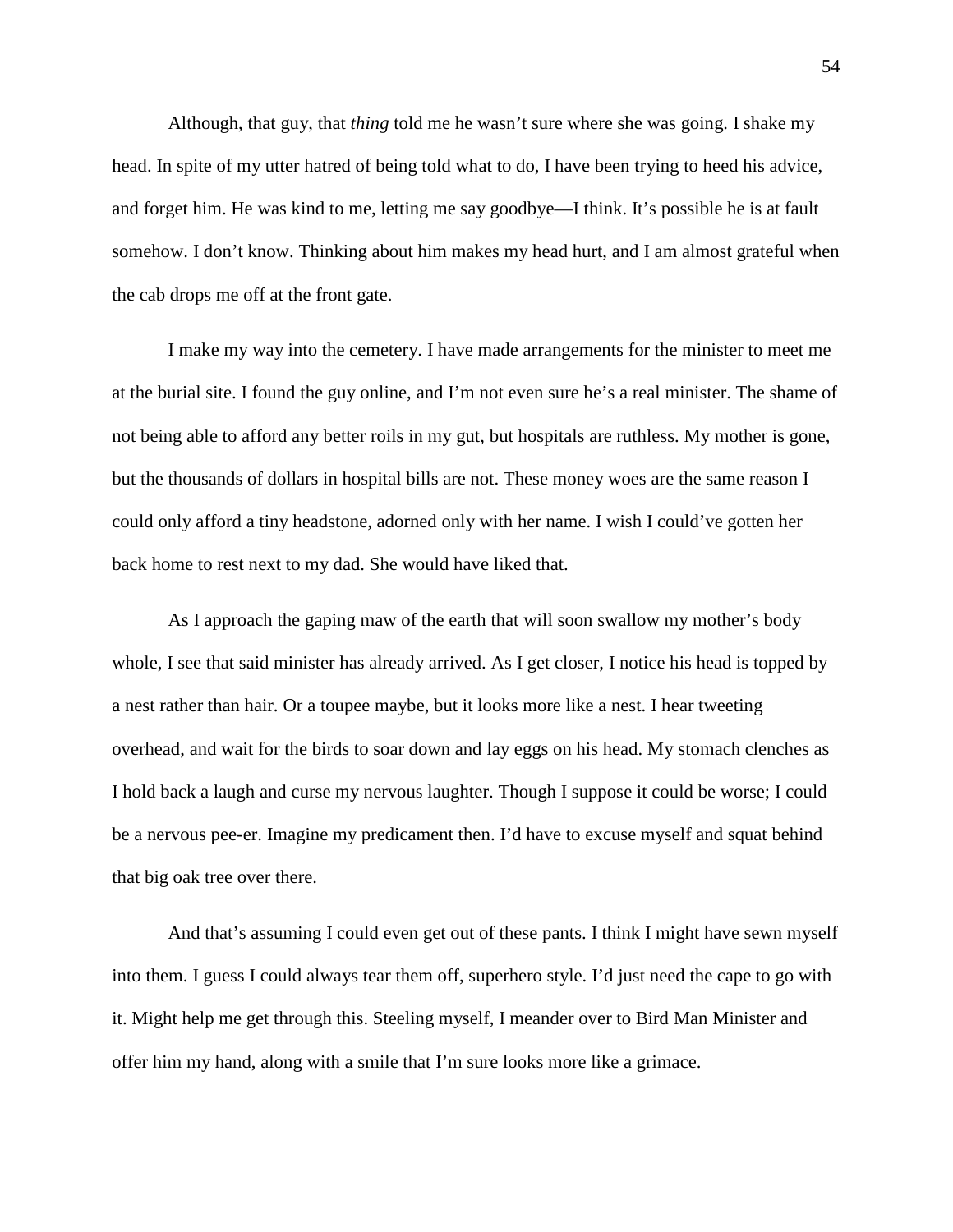"My condolences," he says in lieu of a hello, his voice much deeper than I had expected.

"Thank you," I say, because that's what you're supposed to say.

I swallow hard and try to focus on his face, rather that the hole he's standing next to, because I'm quite sure that if I look at that hole I'll lose the meager breakfast I managed to choke down.

"How many people are we expecting?" he asks, using the royal "we", as if he and I are united.

"Umm . . ." I trail off, realizing I have no idea how to answer him. I put a tiny ad in the paper, but most of my extended family live several states away, and I'd probably have about as much luck contacting them via smoke-signal as I would trying to find their phone numbers. And, though my mother had been fairly popular in the hospital, eking out as many smiles as she could from nurses and patients alike, it's not like nurses can go to every patient's funeral, and sick people are too, well, *sick* to leave.

The only person I'm even marginally counting on to come is Mick. I had gone into work yesterday, eyes still red and haunted, and told him that I would need today off. Something was wrong, that much was obvious.

"Did something-?" he had begun, falling abruptly silent when he saw me nod vigorously, just wanting the conversation to be over.

My face had clearly confirmed his suspicions, because he pulled me into a tight embrace, filling my nostrils with a pungent mix of sweat and uncooked pasta. I had pulled away after a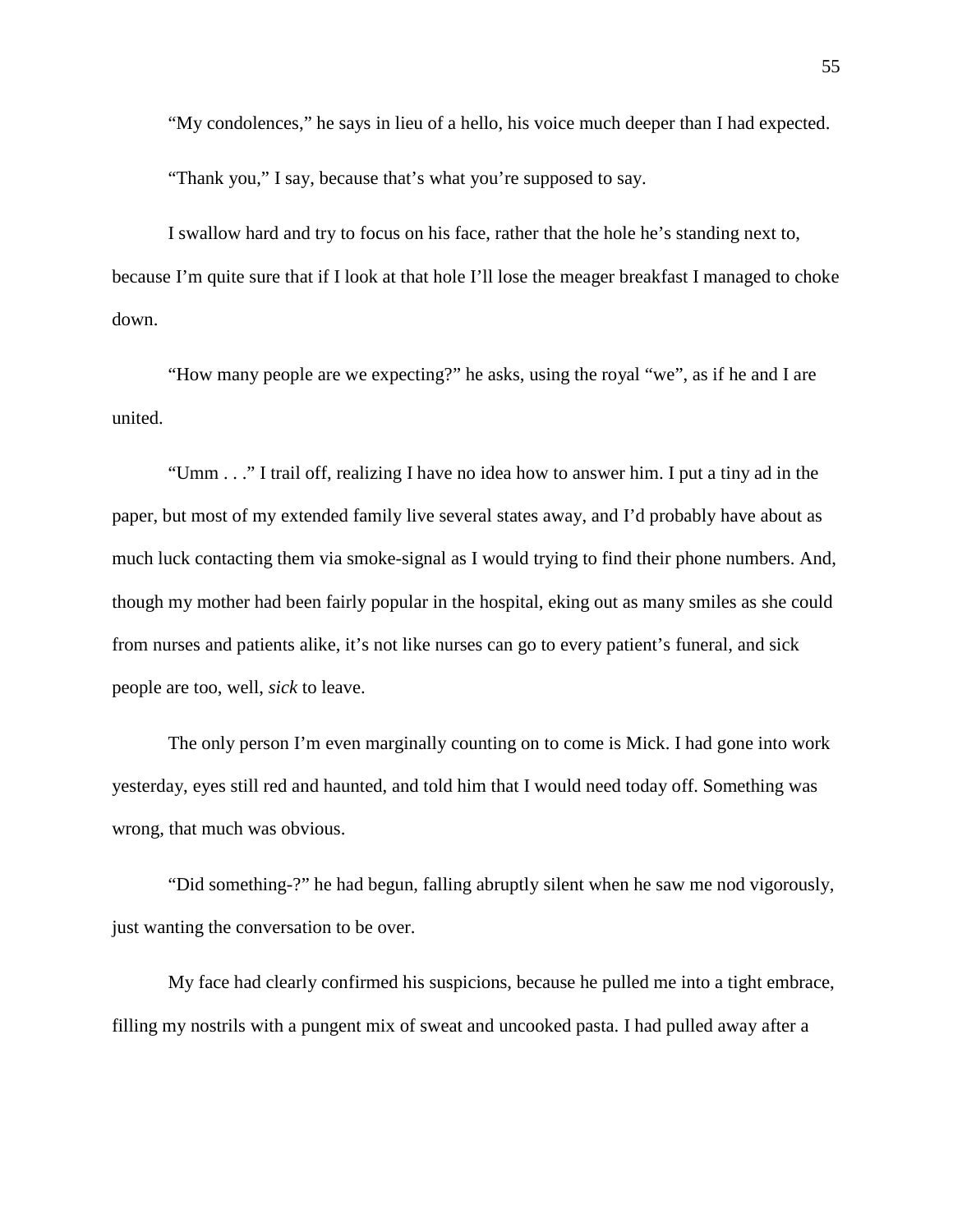few moments, wiping my eyes and saying, "Careful, Mick. Door's open. Don't want anyone thinking I'm sleeping with the boss to get a raise."

His eyes had softened for a moment before he smirked and replied "Yeah, right. You're not my type. Too short."

"Yeah, you're right. I'm about as tall as you are wide," I quipped.

He snorted. "You're sharp, kid. You don't deserve all this bullshit. Leave the funeral info on the desk here, and take the rest of the day."

"I need the money," I protested.

"Don't worry about the money. You'll be paid for today."

This simple act of kindness had nearly overwhelmed me, and it was all I could do to squeak out, "Thanks for having my back, Mick," before he waved his hand dismissing me.

I had left a barely legible note with today's details on it and gone home to stare blankly at the wall. Just like I've been staring blankly at Bird Man Minister. For way, way too long.

I'm spared apologizing by the arrival of a nurse pushing an older woman in a wheelchair with breathing tubes snaking up her nose. The nurse looks vaguely familiar, unlike the woman, whose coughing is loud enough to wake all the dead here and finally start that zombie apocalypse everyone's been worrying about. The nurse greets me with a pity-filled smile. Her name is Sharon, or Sherri—something with a "shh". I wish the woman with her would be something with a "shh" and shut the hell up for just five seconds.

"Hi, Aisla. I was really sorry to hear about your mom. She was so strong, but she's in a better place now. Ruth here wanted to come say bye and-"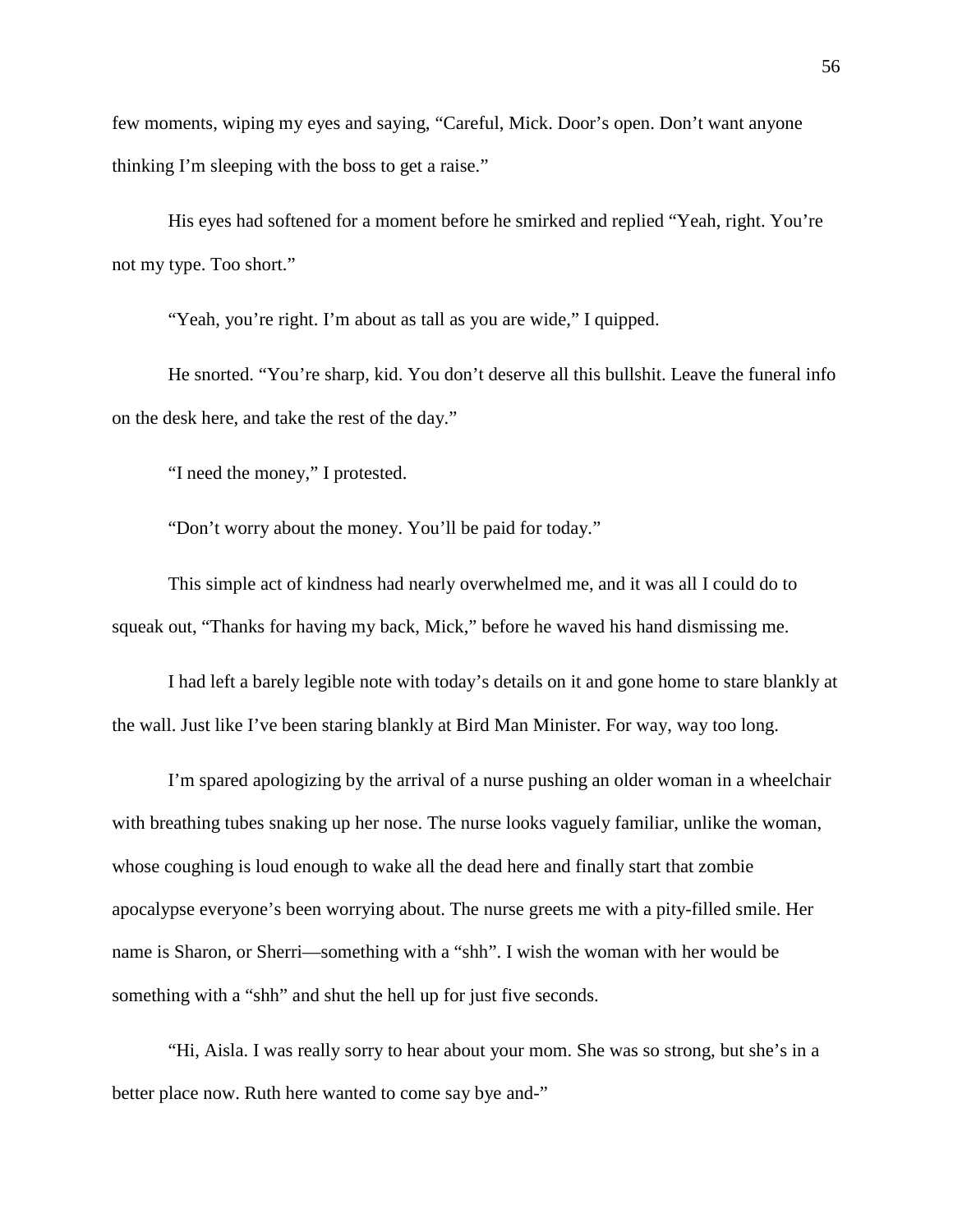"Your mother and I had breakfast together almost every day before she got too weak to leave her room," she wheezes. "She reminded me of my daughter," she continues, but the rest of her sentence is derailed by another bout of coughing. Thankfully. Hearing my mother referred to in the past tense is a little too much right now.

Glancing over the nurse's shoulder, I see two male figures ambling toward our ragtag group of mourners. They crest one of the verdant hills and make their way over.

One is Mick, still clad in baggy pants and his chef's jacket. He claps me on the shoulder, squeezing reassuringly.

"Can't stay long, hun. Gotta be back for the dinner rush, but I wanted to be here for you."

I nod and turn to the other man, who I finally recognize as my uncle on my father's side. If I glanced at him quickly enough, I could almost mistake him for my father. They have the same sloping nose and almond shaped eyes. The only difference is the hair; my father never got a chance to go as gray as Danny has. If my father was were here he'd be able to make me laugh, I know he would. Danny was a bit more reserved, my father was the life of the party. He could make anybody laugh, anybody.

"Danny," I say, surprised to see him.

"Aisla. Been a while, huh? Haven't seen you since last Thanksgiving."

"That was two years ago, actually." I don't know why I felt the need to correct him. "Right. You still with that guy? Matt?"

Matt. If ever there was a name I didn't want to hear today, that was it. Matt and I had been dating for almost two years that Thanksgiving. We'd just moved in together six months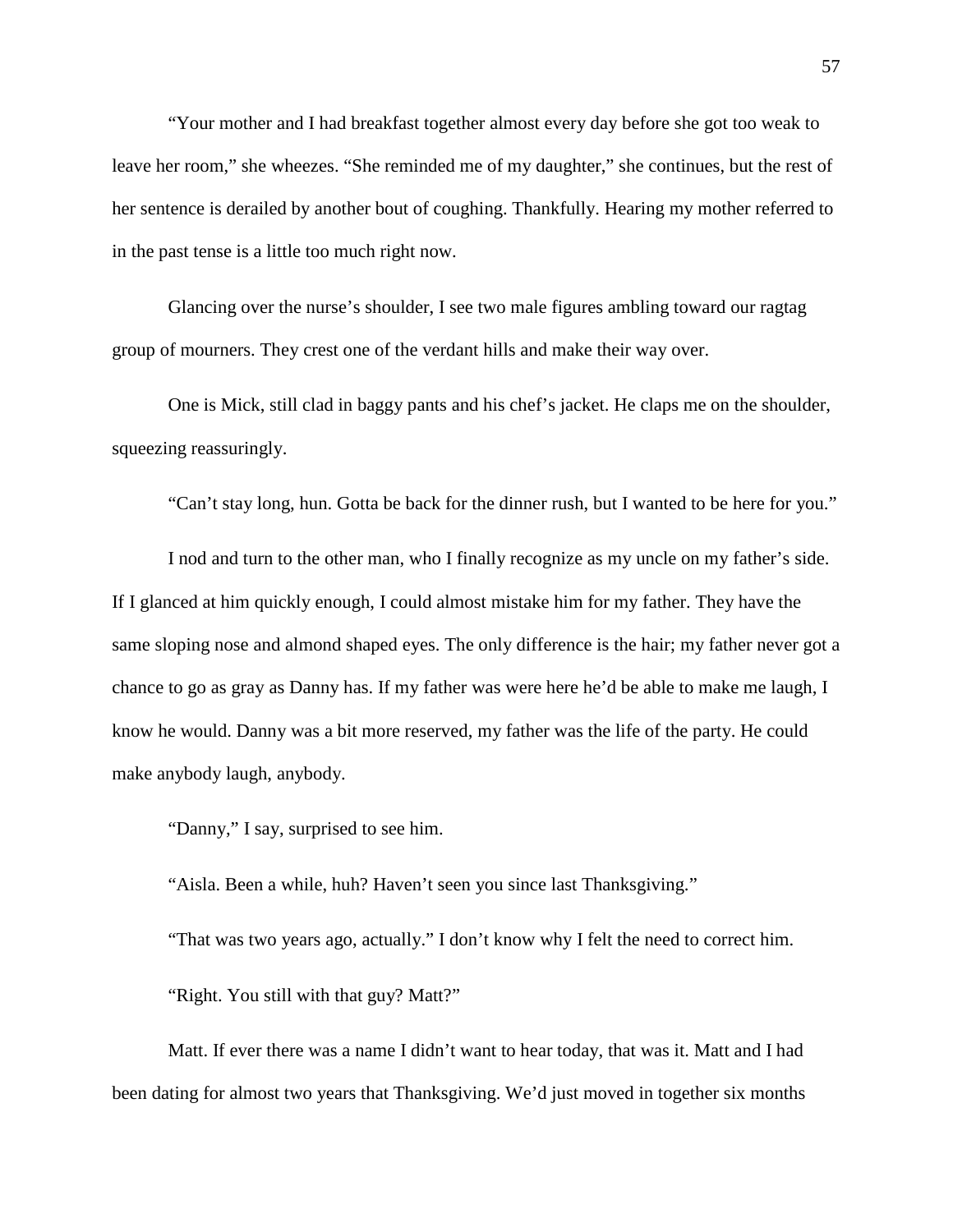prior, so we invited everyone over to our new apartment, showed off the faux-hardwood floors and the kitchen that had—get this—a fully functional stove; nothing like the one in my mom's and my old apartment. Our last place had a stove where only one burner had flames all the way around, and the oven couldn't reach temperatures past two hundred fifty degrees. Moving here from what I was used to with my mother injected me with a double dose of culture shock. When I lived with my mom we couldn't both be in the kitchen at the same time, and now my kitchen had room to fit a dozen people for Thanksgiving. The bed was a queen size, twice as big as my decades old twin mattress. Occasionally, I'd lose Matt in the night, and have to roll over five or six times to get close enough to steal his body heat. And best of all I had a claw foot bathtub I'd always wanted. It was a little chipped in a few spots, kind of dull and yellow around the edges, but it was still a claw foot tub, and I was happy.

When my mom arrived she gasped at how beautiful the place looked. We'd decorated for Thanksgiving, used the new plates we'd saved up for and made fancy place settings with everyone's name on them. It was the first time I'd eaten a holiday dinner on something other than paper plates from the dollar store. My mom had been there a million times since we moved in, but she never seemed to get tired of looking at it, beaming with pride as she examined the home Matt and I had made together. I guess it seemed like a palace to her in comparison to what we were used to. Part of me felt guilty that I hadn't brought her into this new kind of living with me, but I couldn't help but be happy to have my own little slice of life here.

More people had started arriving soon after, and the chaos of Thanksgiving began. We gathered around the long table and I poured wine, carved the turkey, cleaned up spills, pulled the pie out of the oven just in time to stop it from burning, still used to adding at least twenty minutes to any given recipe to combat the awful oven I used to deal with. I smiled politely at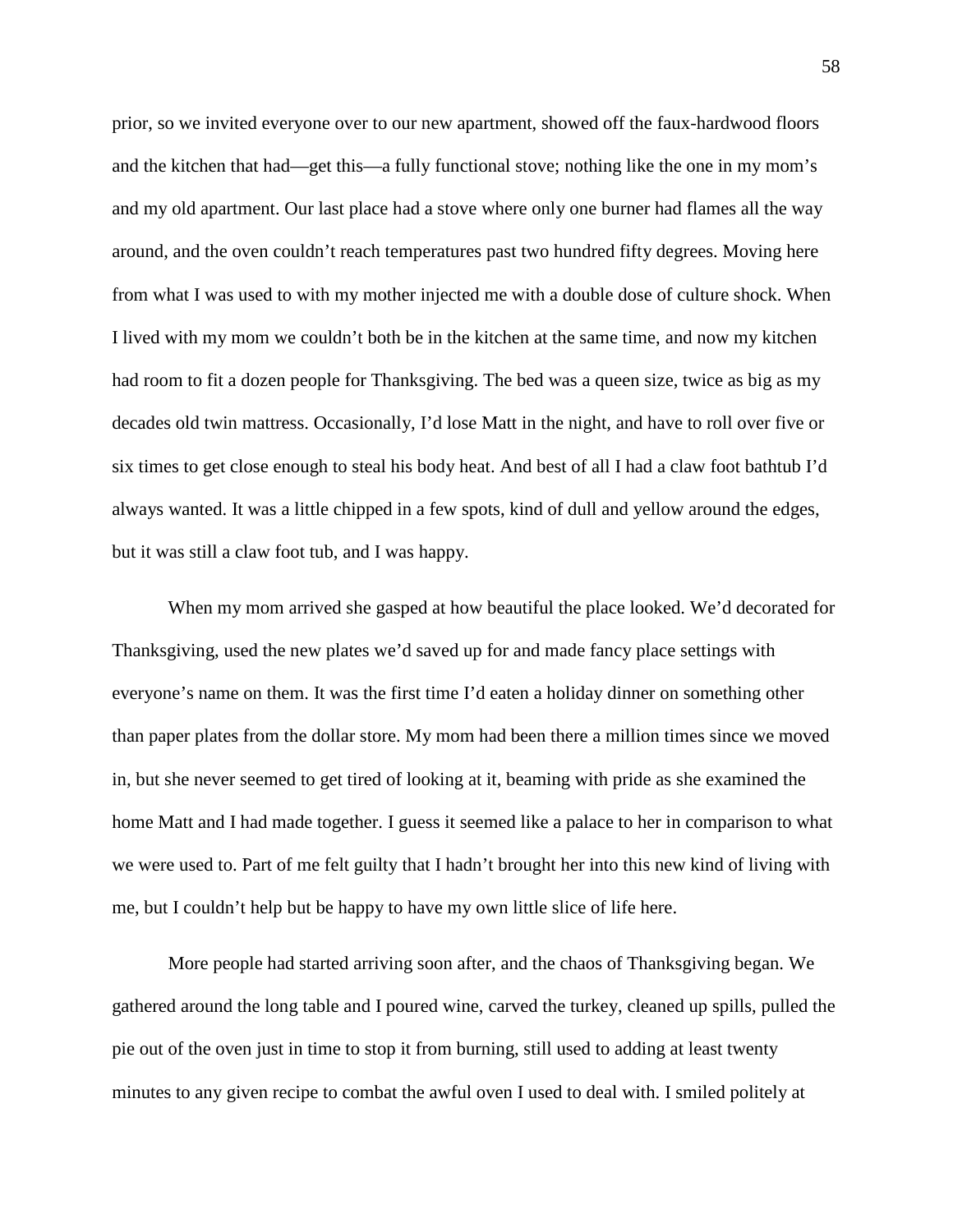some racist comments by his grandfather, pretended to laugh at the jokes about getting a real chef to cook their turkey dinner. I watch with trepidation as plates and forks and wineglasses found their way to the sink, knowing we'd have to wash them later. For a second I missed the convenience of the paper plates. Use 'em and toss 'em, no clean up necessary.

For as much as you're supposed to look forward to seeing your family on the holidays, I was grateful when six o'clock hit. I kissed my mother goodbye and finally closed the door, leaving us alone for the first time in seven hours.

"Ugh," I had sighed, collapsing onto the couch.

"I know. At least it's over, though."

"Don't forget we're hosting Christmas, too. I think I'm going to get a bunch of ethnically diverse Santa decorations this year. Just to annoy your grandfather."

He laughed and shook his head. "You're a goof."

"Oh yeah? Not to burst your bubble, but I'm your goof and you're stuck with me," I smiled.

"Maybe I like being stuck with you. Told you I'm gonna marry you some day."

And I believed him. Then mom got sick.

And it happened just that fast. One day she was fine, and the next day I got a call at work from someone telling me I needed to get to the hospital right away. She thought she just had a touch of the flu; she had the swollen glands and the fever, she'd been resting and drinking lots of fluids, she was going to be fine. I got to the hospital and they told me my mother had Leukemia. Then they rattled off a bunch of medical jargon that I couldn't understand. The gist of it, they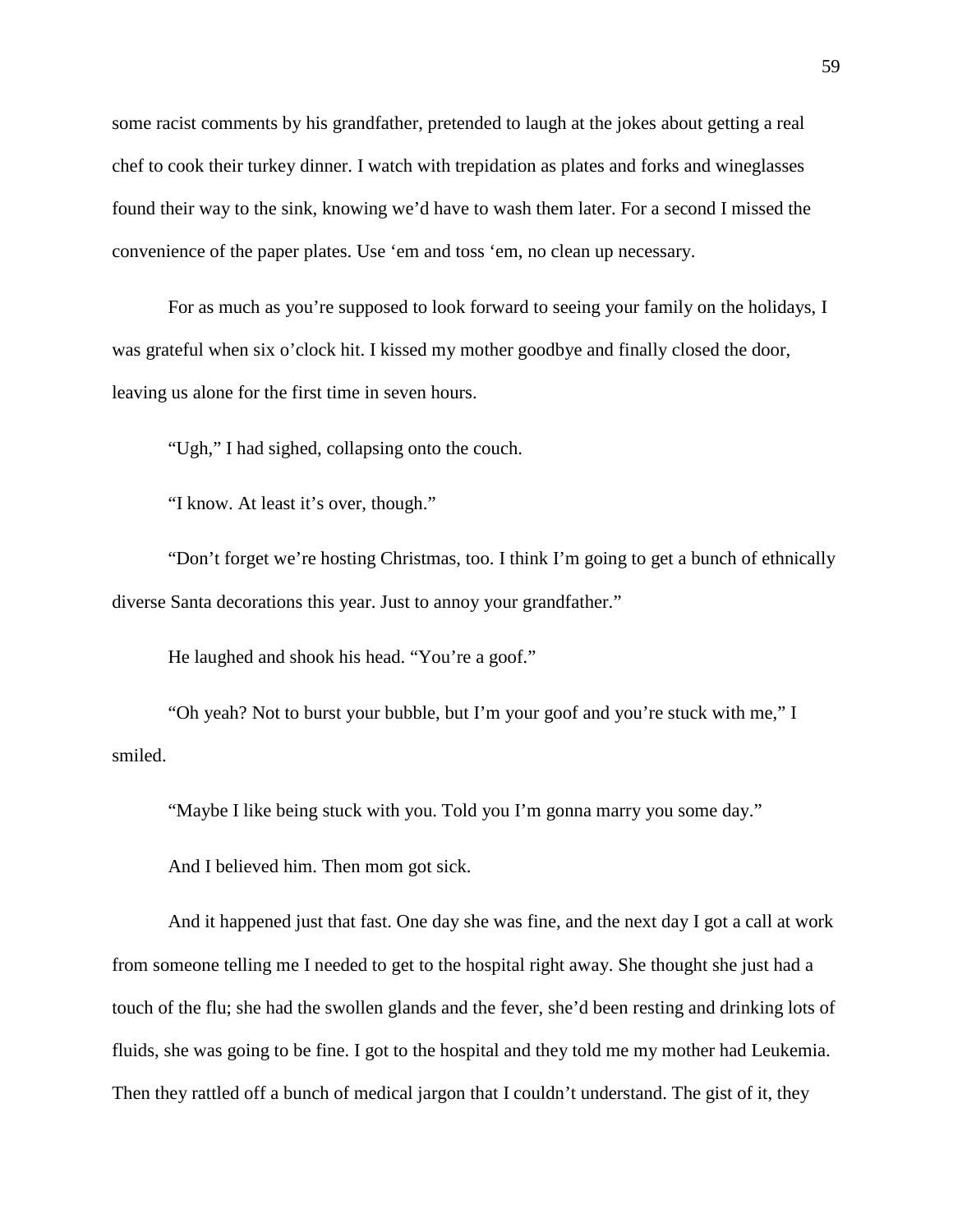said, was that she was in the first stage right now, but if she didn't respond well to treatment she wouldn't have much time left. Maybe months. Then I had to go home and tell Matt that my mom was sick.

Sick. It's not a strong enough word for what happens to you when your life is invaded by cancer. Sick could never describe the civil war that goes on in your body. The way your cells battle each other; one side fighting for your salvation, the other for your destruction. It could never encompass the look in my mother's eyes every time I went to see her that told me she knew she was dying. Not in the factual way, but in the way that says you are counting down your days, afraid to close your eyes at night because you might never open them again. But she still tried to be brave. She'd smile and ask me about my day, but I could see the weight of that knowledge lurking there. No, sick isn't for cancer; it's for cases of the sniffles, and little coughs. But it was too much, far too much, to say out loud "my mom is dying" so I said she was sick.

But the problem is that sickness like my mom's doesn't just affect your body. It also does a number on your relationships; either dividing people, or bringing them closer together. For Matt and me, it was the former. Not that he didn't try to be supportive. He did. But in the months between that Thanksgiving and mom's diagnosis, moving in together had lost some of its charm; the dishes started to pile up, money got scarce, laundry went undone.

My family had never had a lot of money; dad worked as a mechanic in a tiny shop in our hometown and mom cashiered at the convenience store. They made enough to support us, but we never really had much. We lived paycheck to paycheck, sometimes going without cable or a pair of new shoes to make sure the electricity stayed on. There was never a retirement plan or extensive healthcare. When dad died it fell to my mother and me to support ourselves. When mom got sick, it fell just to me.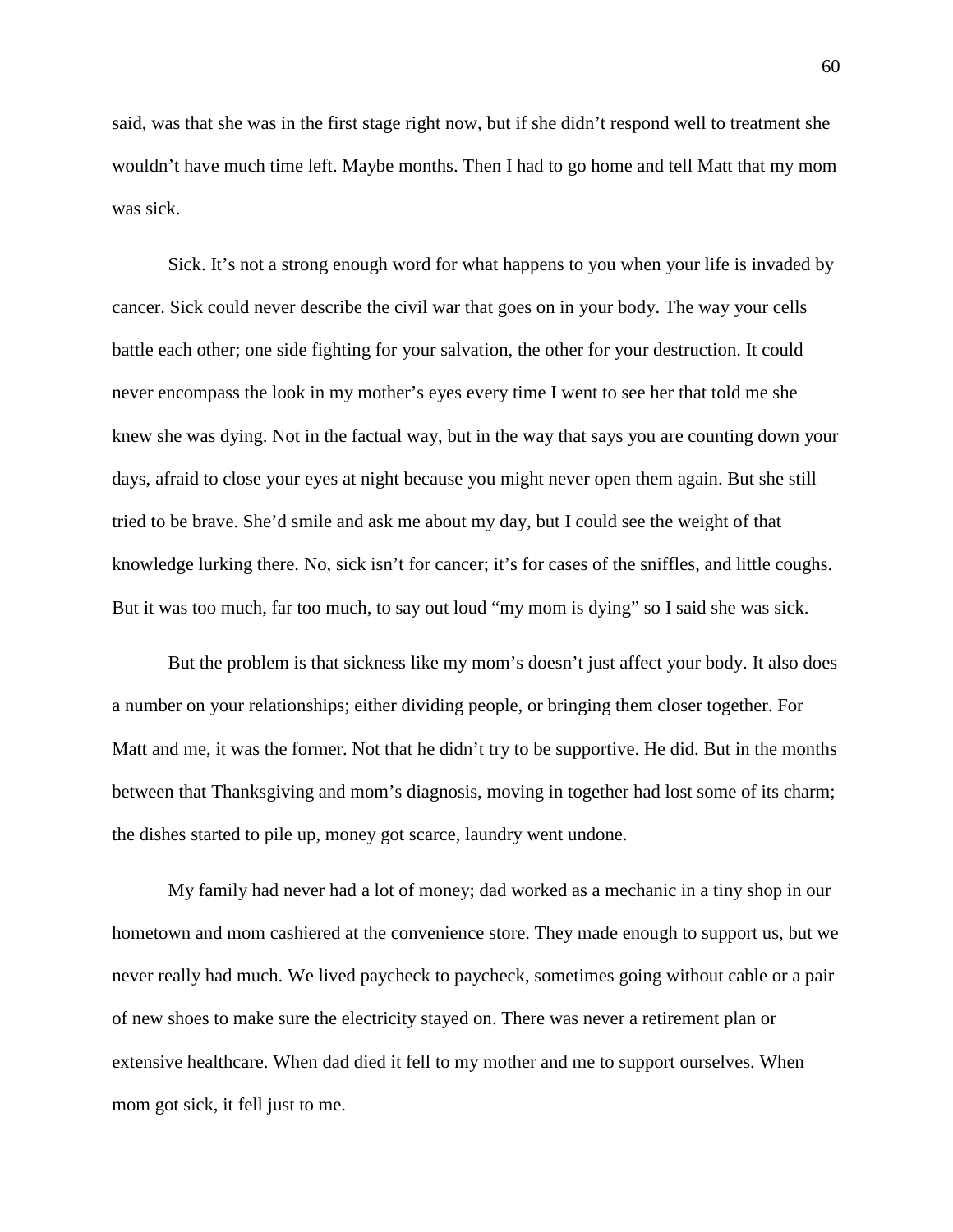"I can't do this anymore, Aisla. I'm sorry," Matt said running his hands through his hair. You're never here. When you're not at the hospital you're always at work."

"Matt, what do you want me to do?" I asked, my voice rising. "She's my mother I have to help her, I can't just do nothing!"

"Aisla, it's not up to you to help her. It's up to the doctors. You need to take care of yourself, too. How many times in the past four months have I seen you? Four? Five? Every time we talk about this you agree to slow down and take care of yourself, but you don't. I can't watch you kill yourself like this. I know what I'm doing makes me a terrible person, but—"

"Then don't do it."

That was all I said. I didn't apologize, I didn't tell him I could change, I didn't beg, I didn't plead. I just said "don't do it."

"I'm sorry," he said quietly, not meeting my eyes. "I just can't do it anymore. I'll come back tomorrow when you're at work and get my stuff. I—"

He stopped short and picked up his car keys from the side table. I finally started crying as he shut the door behind him, but I couldn't bring myself to chase after him.

I didn't realize it at the time, but Matt wasn't the one who ended things; I did. Long before that day. I stopped worrying about him when he got home late, I stopped surprising him at work with a bagel and a coffee to help get him through the day, I even stopped sleeping in our bed with him. I couldn't explain it, it just felt wrong to be that close to somebody. Like fog clearing off a mirror, Matt's place in my life slowly faded away, leaving me staring at my own reflection. And just like that I knew; Matt didn't choose to leave, I chose to let him go.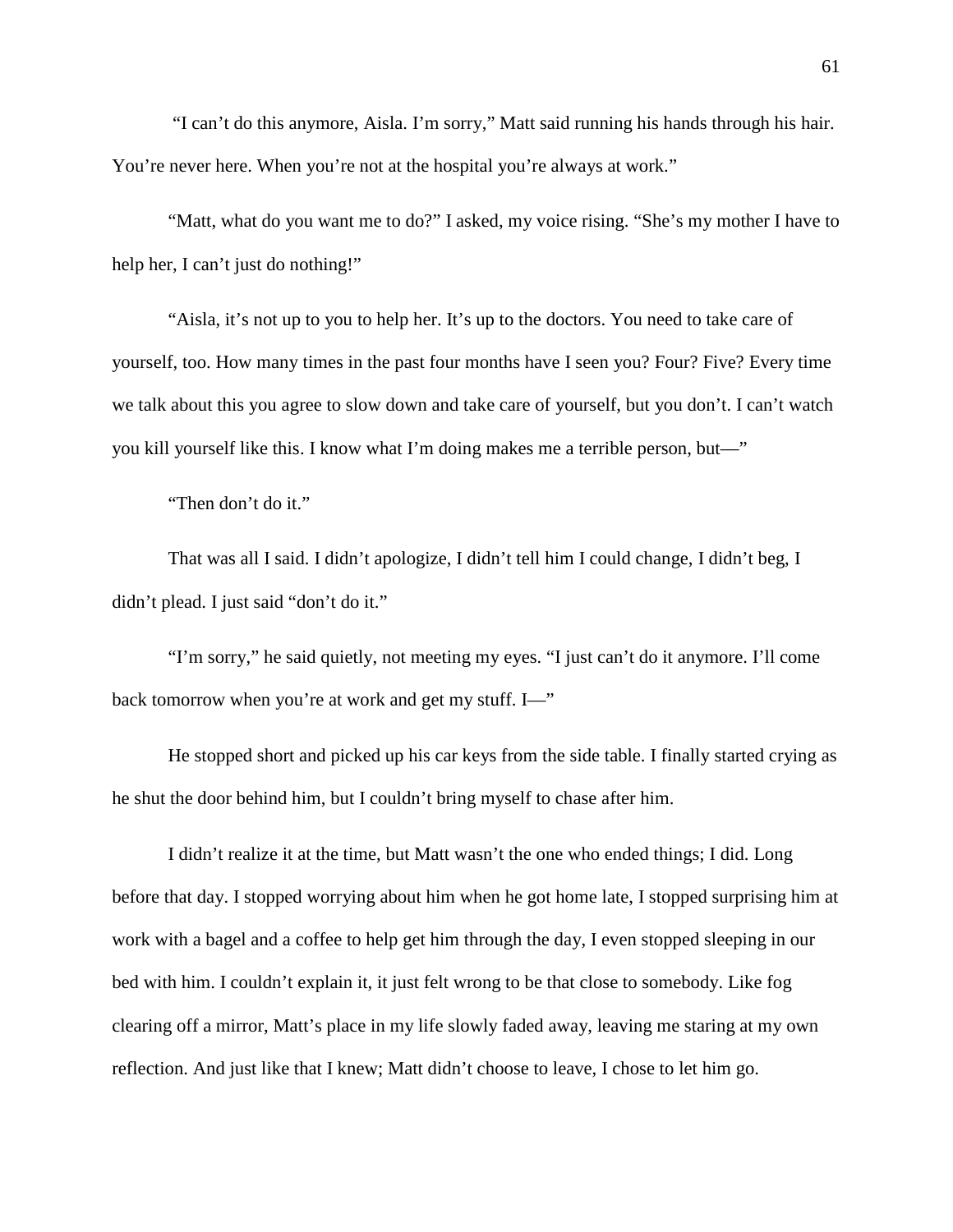Looking back now, I think of all the things I could have done. I could have scaled back to four or five days at the hospital, taken a day off work every now and then, offered to move into a smaller place, one we could afford and still save money to pay for all the medical bills without me working sixty or seventy hours a week. I could have spared him just one day a week and we might still be together. At the time, that seemed like too much. To dedicate even a second of my time to anything or anyone but my dying mother seemed profoundly wrong. It had been just us since I was sixteen. Even when we didn't see each other for a day or two because of work I still felt connected with her. There was something about knowing there's someone out there busting their ass for you that gives you a kind of armor. Like they're always there, just behind you, ready to have your back if you need it. She gave me everything she had. How could I not return the favor when she needed it most? Matt couldn't possibly understand that; both his parents were alive. If only I'd understood that giving my whole life to a dying woman meant I would have nothing left when she was gone.

The next day, when I came home his shoes had disappeared from their usual spot beside the door, the books he always left on the coffee table were gone. He took his TV and the dresser we'd bought together. All my sweaters that had been in the bottom drawer were neatly folded on my bed like they'd never been touched. The closet lay half empty where his jeans, his collection of band t-shirts, and the hoodie I got him for Christmas the year before used to hang. When I went looking for all the pictures of us, to pack them away, I found he'd taken those, too. The only thing he left were his keys. They hung on the hook by the front door where they always did, like he was somewhere in the house, waiting for me to come and find him.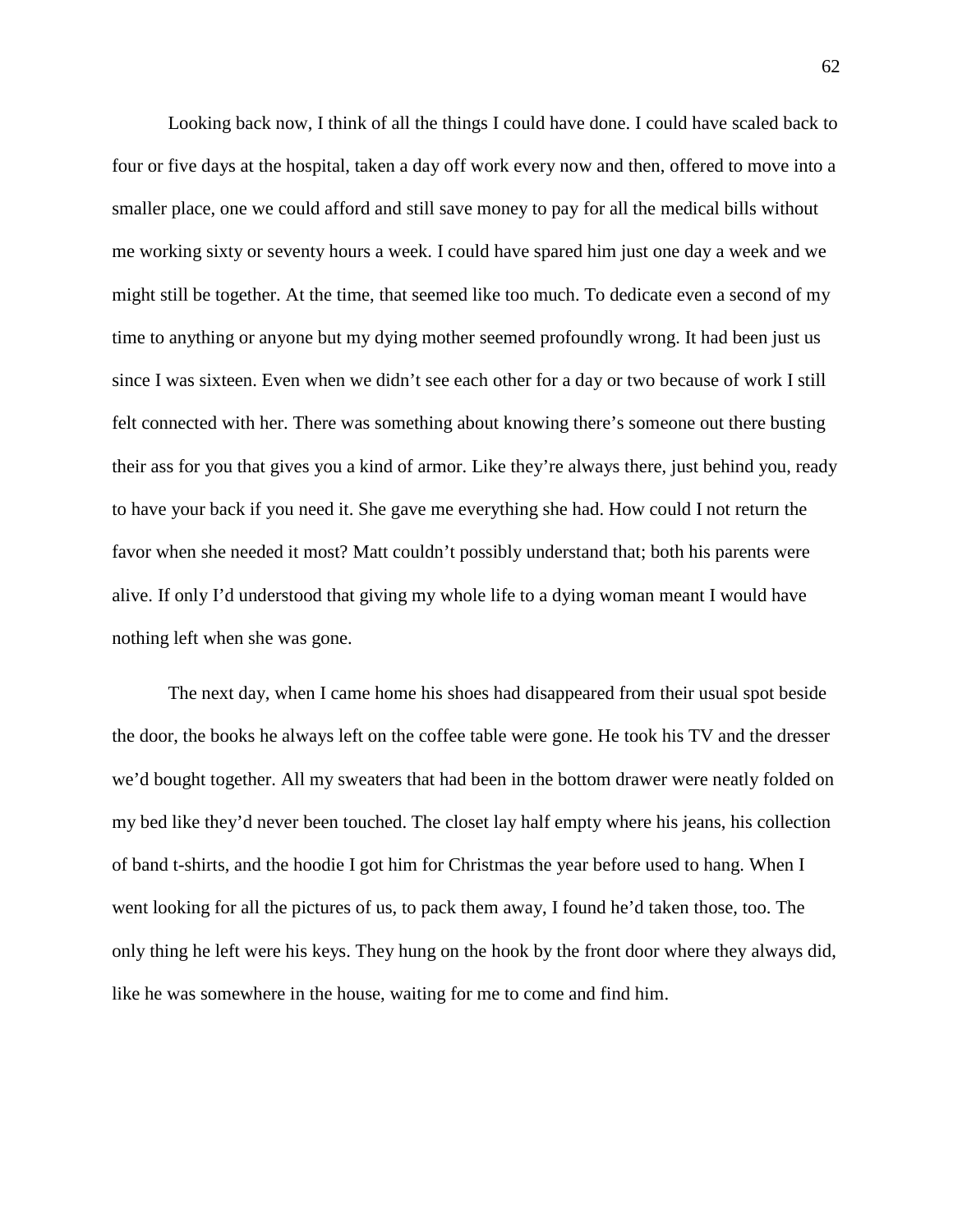A week later I was gone, too. I moved into the apartment I'm in now. I couldn't afford to stay in our apartment on my own, and I didn't want to anyway. I couldn't live with his ghost any more than I could live with myself for ruining something that could have been.

Bird Man Minister taps me on the shoulder, gracefully interrupting what has been possibly the most awkward conversation I've ever had.

"May I begin the service?"

"Please."

I'm about to turn and announce that the service is starting when I realize that the group is so small that everyone has heard already. They all muddle closer around the grave, and the minister pulls a tiny bible from his jacket. At my father's funeral, I was hyperaware of everything: every person, every syllable spoken, every smell. This time though, it's as if I'm not even here.

It feels like an invisible wall is separating me from the others, and the minister's sermon is nothing more than a gravelly hum. I glance around me, searching for any distraction from reality. I see a figure in the distance, far away enough that I'm not sure if they're coming or going. Probably visiting a loved one.

This person is my future: visiting an empty cemetery, alone, empty, praying to a headstone for guidance.

I am broken from my reverie by the Bird Man's voice calling my name.

"Ms. Morana."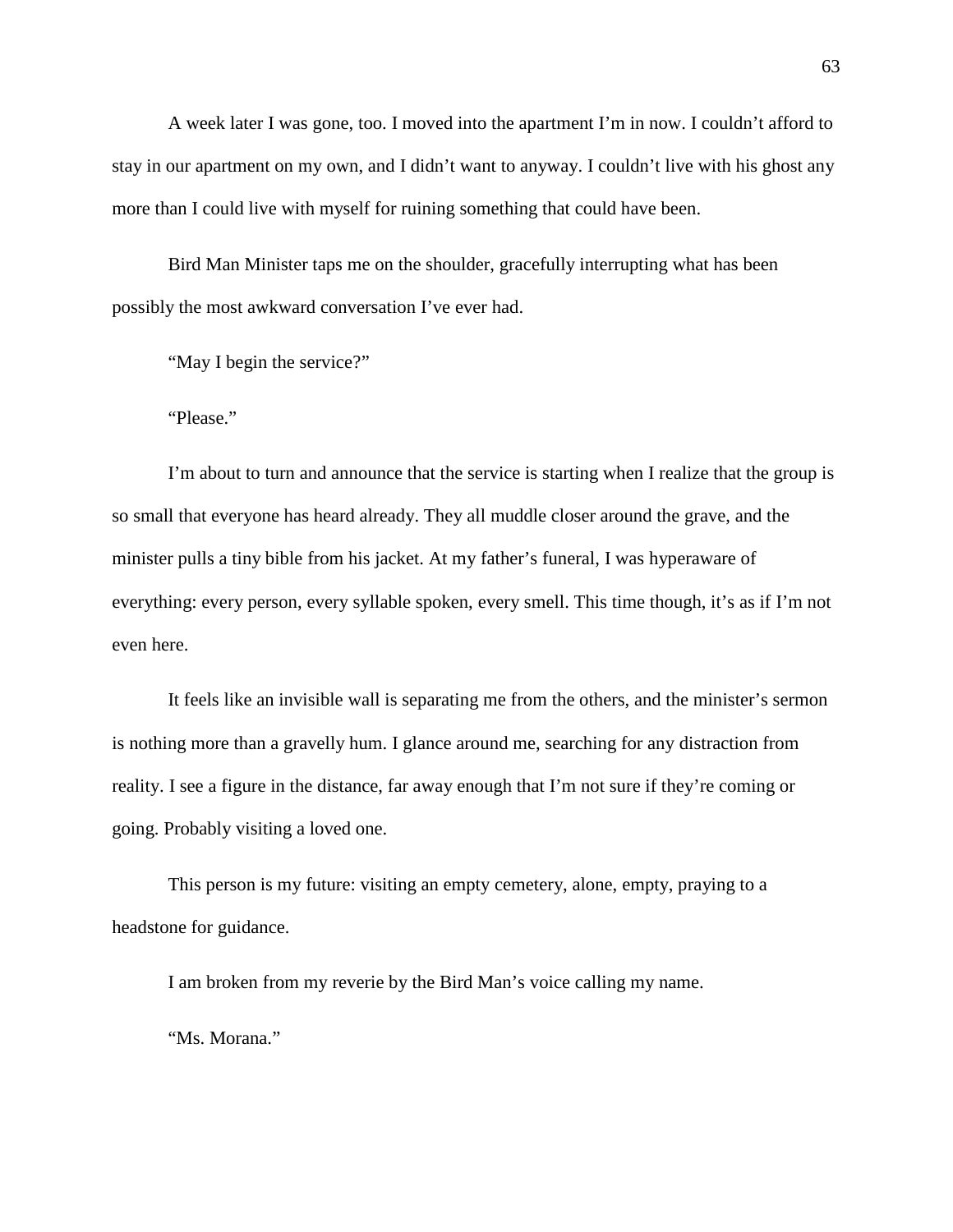I stare back at him, not used to being addressed so formally. Aisla? Yes. Bitch? Eh, on occasion. Ms. Morana? Never.

"Would you like to say a few words?"

I swallow hard, nod, and step forward. I try to walk myself through it: open mouth, emit sound.

 $~^{4}$ I-"

I can't bear it. If I say anything, I'm admitting that this is real. I step back, shaking my head, displaying both my inability to speak and my state of denial.

The minister sighs as if irate at my grief. I ought to pull that stupid toupee off his head. My fists clench, but before anything can come of my anger, a finger lightly taps my shoulder.

"I got to run, girl," Mick murmurs. "Dinner rush is coming soon and I left Ronny in charge." He shakes his head, clearly picturing the state of ruin his kitchen is probably in. "Take a few days and clear your head. Process. We'll take care of everything."

"Thank you, Mick. For everything." I stretch my arms around his beer belly. "I got twenty bucks says Sherm is on fire when you get back."

"I got twenty bucks says you're right," he retorts.

"Send me pictures," I say, laughing in spite of the tears.

He chuckles. "Will do. Good luck. Take care," he says, running a hand across his thinning hair. "Bye, hun."

"See ya," I say, half raising a hand in farewell.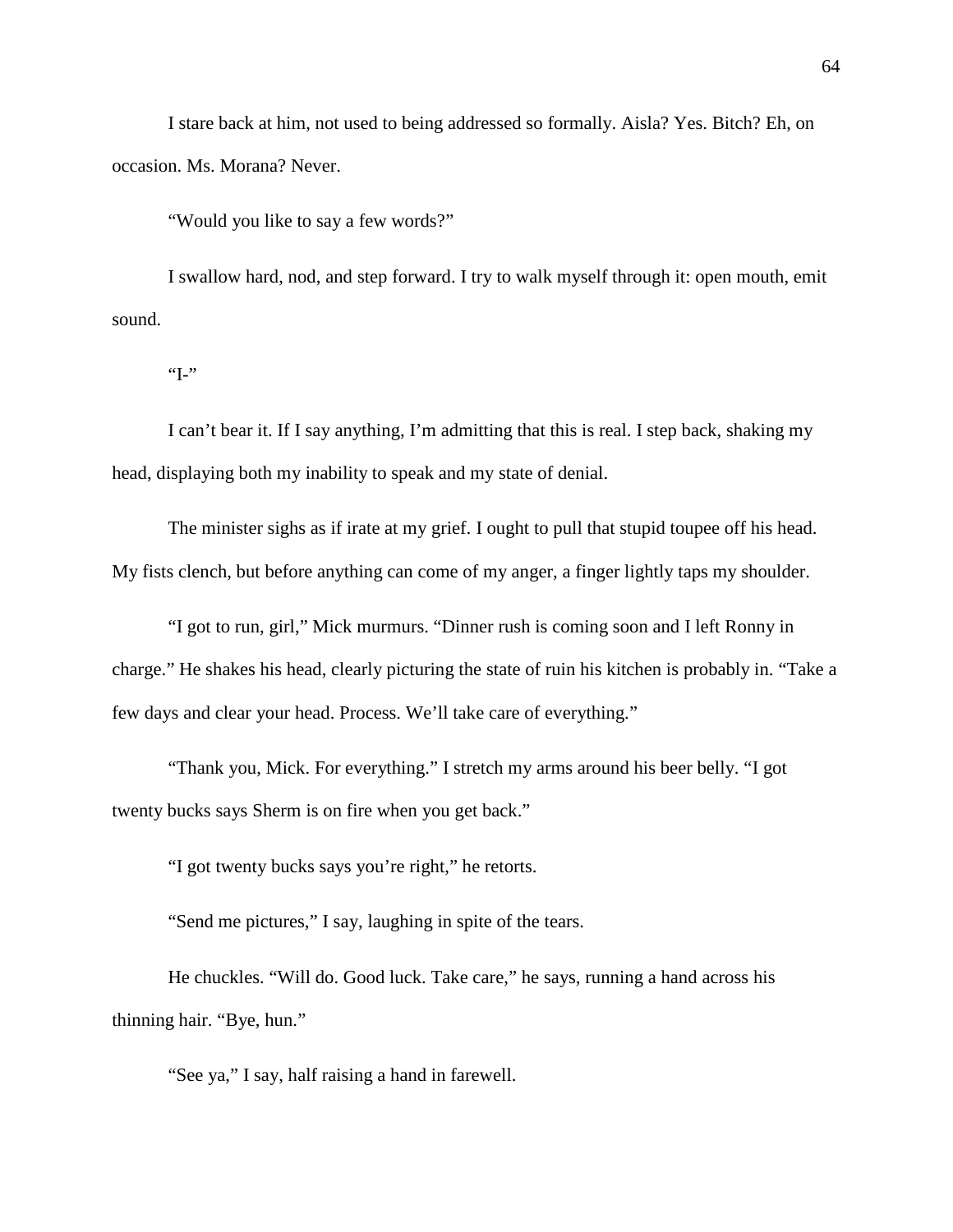I watch the back of Mick's head as he ventures back to his kitchen. I hear the pages of the minister's bible rustle. Mick approaches the mammoth oak tree that marks a turning point in the path. My mother used to tell me that old, ancient trees like that were just the souls of really stubborn people that God had planted in the ground.

Behind the tree, I see a woman's figure half-hidden in the shadows. I can't quite make out her face from this distance, but she doesn't look familiar at all. By the way she's dressed, I would have guessed that she was here on her own visiting someone, but she seems oddly fixated on the proceedings here.

My musings are interrupted by a solemn chorus of amens. The funeral is over. Just like that. Pretty soon some stranger will come and cover the casket in dirt and that will be that. I thought funeral services were supposed to provide closure, but standing here, surrounded by virtual strangers, listening to a generic sermon delivered by a Rent-A-Minister, I've never felt farther from closure. I'm in the open, but invisible walls are closing in. Sheri/Sharon and the coughing lady are coming toward me, forcing the fist around my throat to close even tighter.

I turn on my heel before they can speak, or cough, and stride toward the mysterious tree woman.

In a few long strides, I've halved the distance between us. I'm close enough now to see her eyes darting between me and the path leading out of the cemetery. Her muscles are taut, as if she plans to dart away at a moment's notice.

"Hey," I call, still traipsing toward her.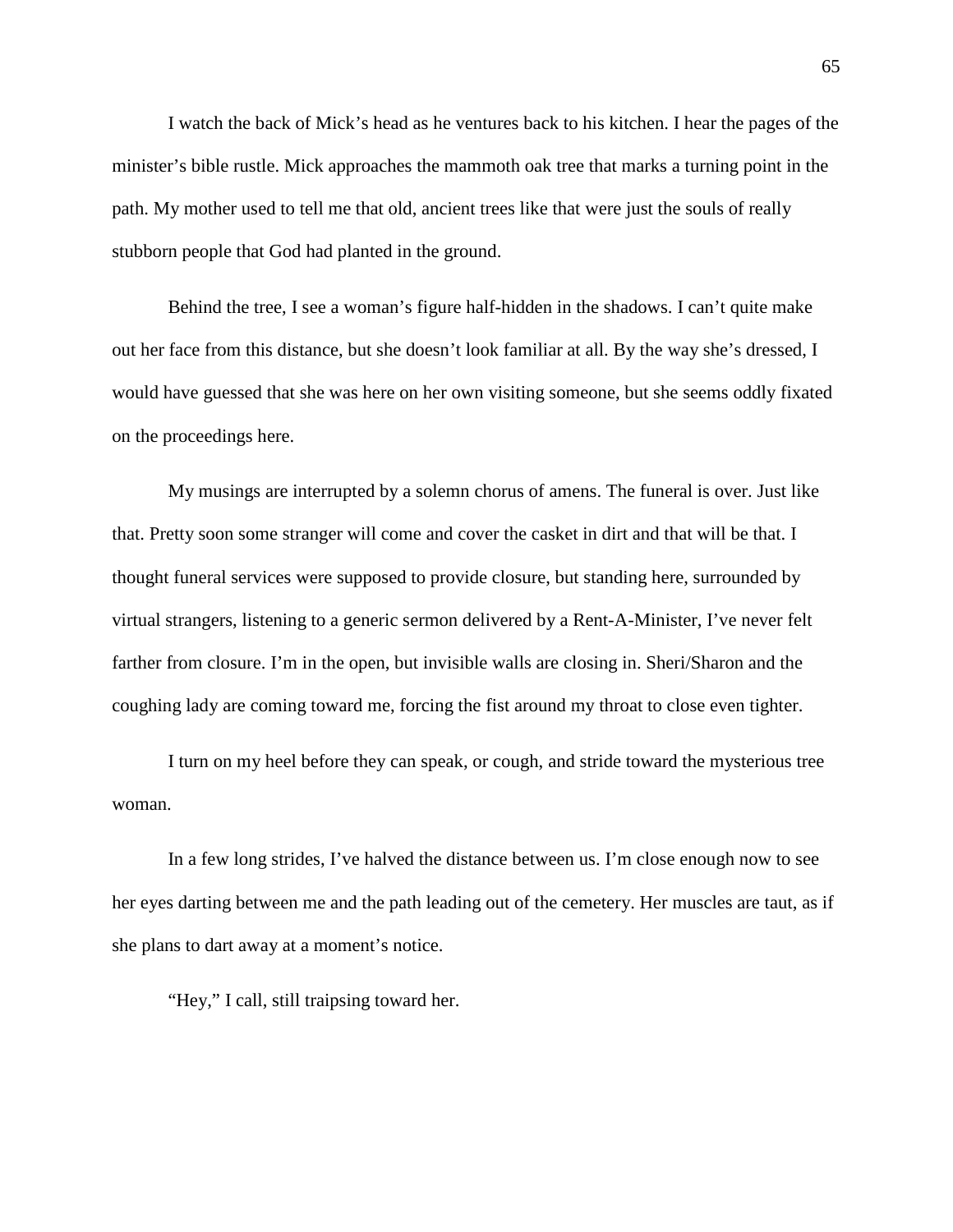She steps around the tree, revealing herself completely. Despite the warmth, she is tempting heat stroke, wearing a hoodie big enough to drown in. her face is gaunt, reminding me of the way buildings implode into themselves during demolition.

"Are you—were you here for the—?" I trail off, gesturing behind me to indicate the remnants of my mother's funeral.

She hesitates before answering.

"Yes."

I wait for her to offer more information, like how she knew my mom, or why she's hiding behind a tree like a pedophile in a white van. When she remains silent, I decide to ask the less offensive of the two questions.

"How did you know my mom?" I ask, watching her eyes carefully. There is something familiar inside them, something that make my skin prickle, and the hair on the back of my neck stand up.

"I—was in the same hospital. We both were treated by the same nurses. I cannot imagine your grief. I am sorry."

Without warning, she spins away from me and lopes off, reminding me of the gazelles I used to see on the nature channels in the hospital. I call after her, but my utterances fall on deaf ears. The way she spoke, the cadences and inflections in her voice, I have only heard one other person speak like that. A person I have been trying desperately to pretend doesn't exist, a person I'm not even sure *is* a person. A person I am determined to get answers from.

But not today. Today, I have goodbyes to say.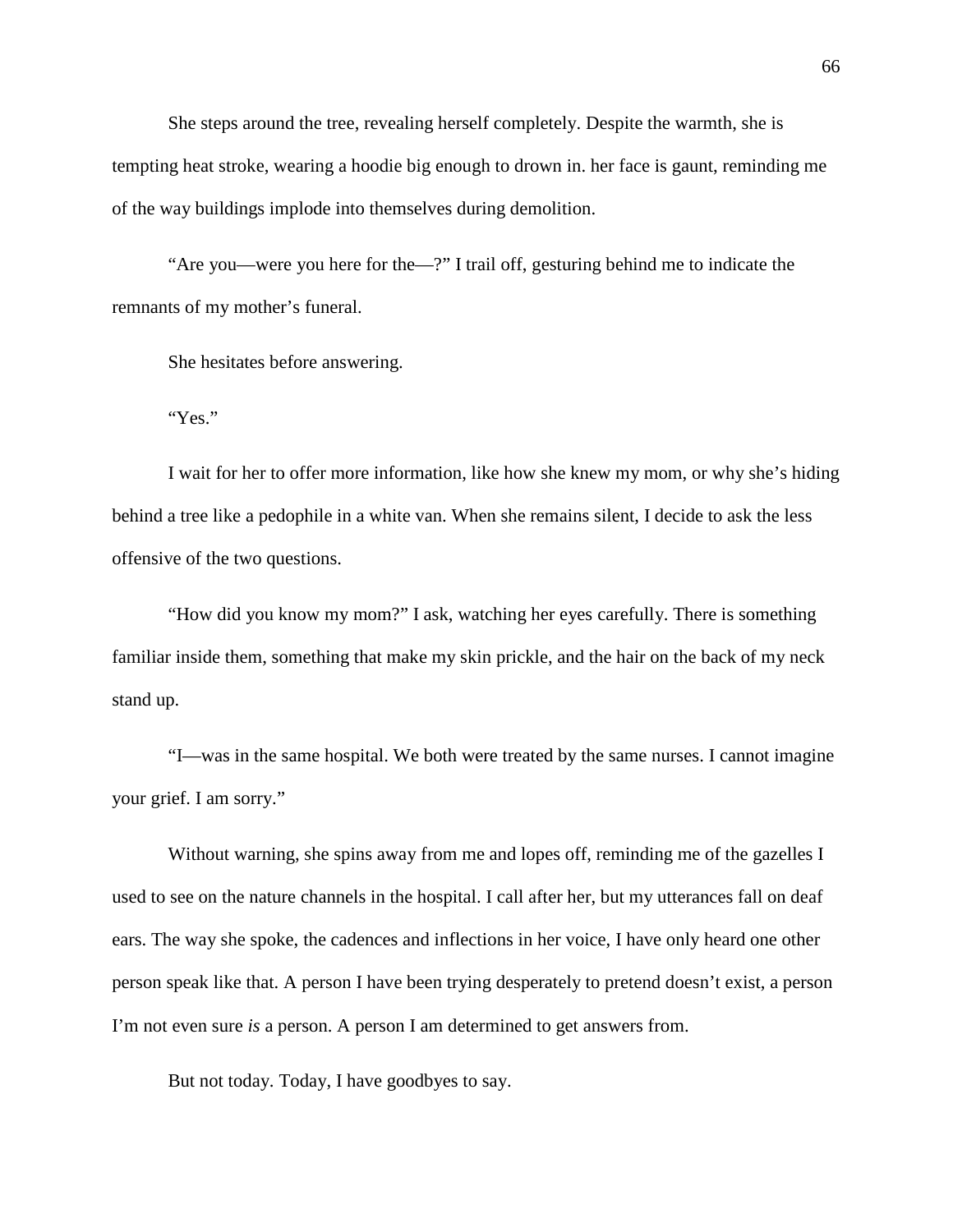### Chapter Seven

Simply put, this was a mistake. That much was obvious, or rather, should have been obvious, from the beginning. Yet I chose to ignore that. And for what? Curiosity? Was curiosity worth having her calling out to me as I hurry away, so overtly suspicious of my presence? Foolish.

The grass rustles as a whisper flows through the air, kissing my face and shaking the leaves of the trees. The whisper seems to have quieted the woman's shouting, because the cemetery is silent once more. Unwittingly, unwisely, I glance back to find Aisla, the girl with a name like music, crouched alone in the sea of headstones. She presses her forehead to the ground, and for a fleeting moment, I think about going back, placing a hand between her shoulder blades, just being there. But I know I must leave. I have been gone too long already.

At the outside gate, I realize my second mistake of the day. I brought enough money for the cab ride here, but not the ride back. I am . . . stuck.

I am Death. I am graced with stores of knowledge, a hundred years of experience, in phantom form I am able to appear in an instant, I can touch souls, induce mind-numbing fear, and yet, here I stand, stranded. With no choice but to go on foot.

My century's worth of experience walking these streets makes it easy to find my way back to the home of the woman whose body I have stolen—well, borrowed really. It is only the heat and the impractical footwear that makes the experience an unpleasant one. I walk through the shimmering heat waves rising from the pavement and contemplate the decades that have passed since I have dealt with the ailments of a human body. Perspiration beads in my hairline,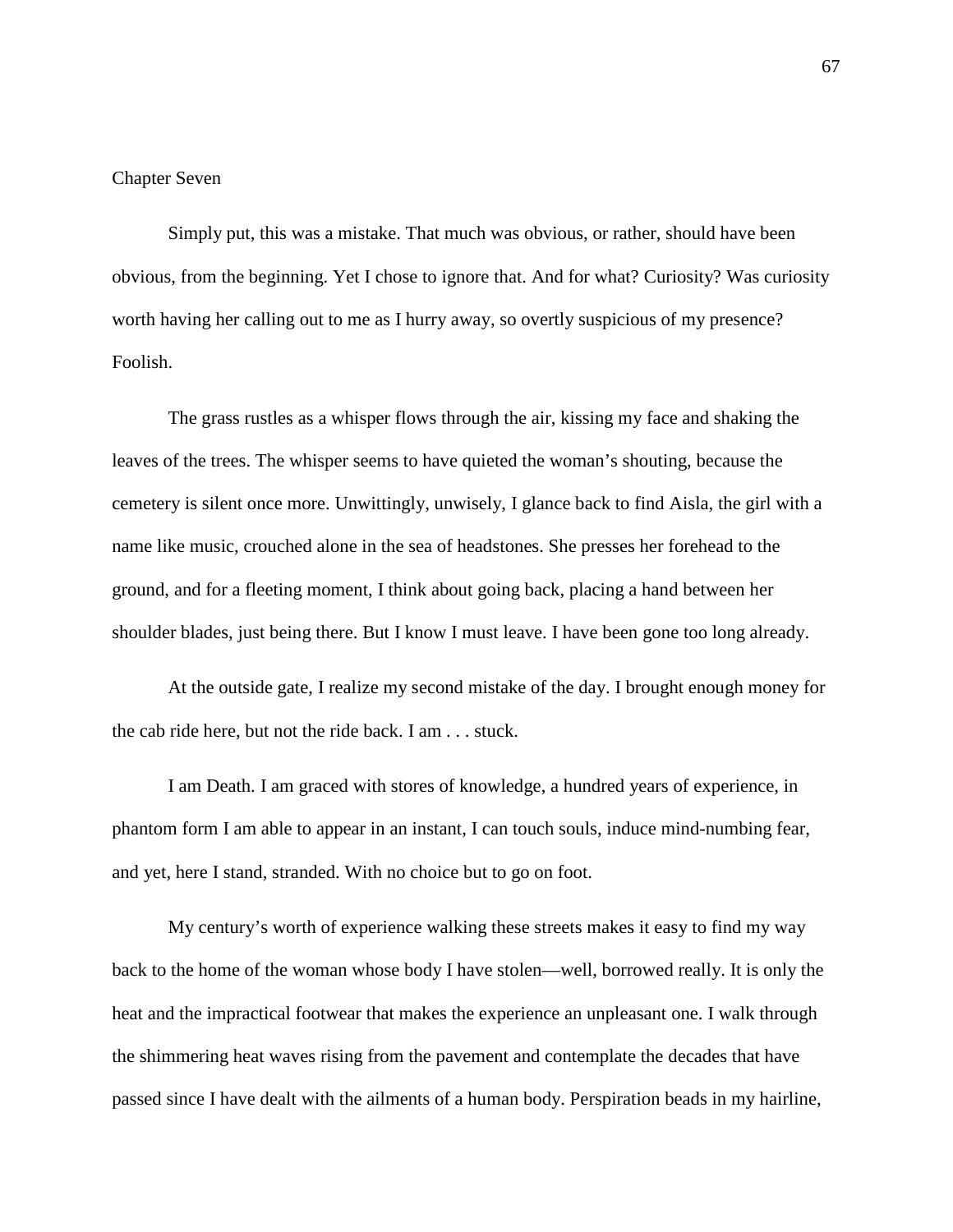and my feet begin to ache as I tread on. The soles of this woman's scuffed shoes are so dreadfully worn down as to be no protection or comfort at all.

I try to hurry as quickly as I can, eager to return the body and take my usual form once more. Eventually, I find myself at the woman's doorstep. I turn the knob, hoping that no one entered the house in my absence. Upon crossing the threshold, I quickly scan the room to find everything undisturbed.

I make my way back to the cluttered bedroom, and change back into the clothes the woman was wearing when I first arrived. I am thoroughly ready to put this debacle behind me. I have not quite sated my curiosity, but after all, curiosity killed the cat, and I would rather not die twice. Who could say what would be in store for me then?

I pull the sequined top over my head, shimmy back into the constricting jeans, and return to the living room. The pool of vomit has begun to fill the room with its vile odor, and I must take a moment to brace myself for the looming necessity of putting my face next to it once more.

It is unlikely that anyone will investigate into this woman's death. She was not close with her family, and those she called friends are not the worrying type, but I am obligated to change as little as possible about her death. It is with this obligation in mind that I lie down beside the putrid fluid and close my eyes. I focus my energy away from her body, and feel myself peeling away from her like a snake shedding its skin.

It is a relief to be back in my natural form, but the relief only serves to emphasize what a foolish decision I made. One would think I would be wiser than that after a century of experience.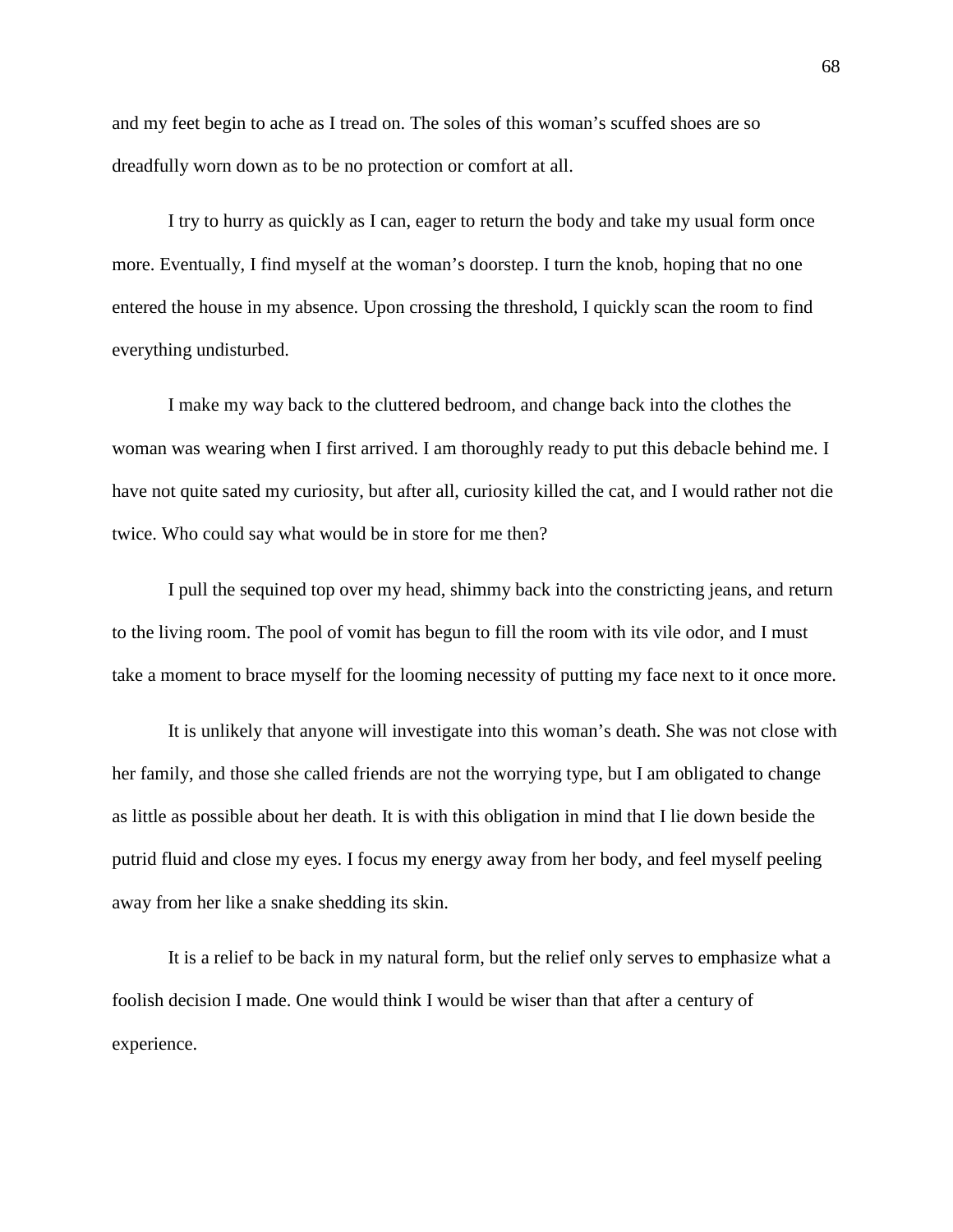With a final glance behind me at the dead woman whose name I am already forgetting, I depart from the apartment with the spectral feline as if I had never been there in the first place. As fleeting as a thought.

I silently vow to be wiser now. I take this girl, Aisla, and force her to the back of my mind. I erect walls around her, brick by brick. I have become skilled at compartmentalizing the horrors of my past; doing the same with Aisla should be simple by comparison.

The task should be made even simpler with the evening I have ahead of me. I have three names on my list, the three names whose deaths I could not speed up as I did with the others. In a flash, I appear several blocks away from the apartment, and see two firemen shiver despite the blistering heat, subconsciously unnerved by my presence. Smoke billows from the house, undulating snake-like into the sky. It does not take an expert to know the meaning of this particular smoke signal.

It is 7:03pm. Dinner time for some, too late for this tragedy to make the prime time news, but perhaps tomorrow morning's instead. The news crews will show up soon, interview as many witnesses as possible, get all the harrowing details. Imagine if they knew I existed. I would never get a moment's peace. But then again, when do I ever?

The firefighters are attempting to douse the flames licking at the house, but it is not enough. They say fighting fire with fire never works, but apparently neither does fighting fire with water.

*The world is full of irony,* I think as I make my way into the blaze. I pick through the maze of fire and wonder if this is what hell looks like. Although, I suppose for this family, this is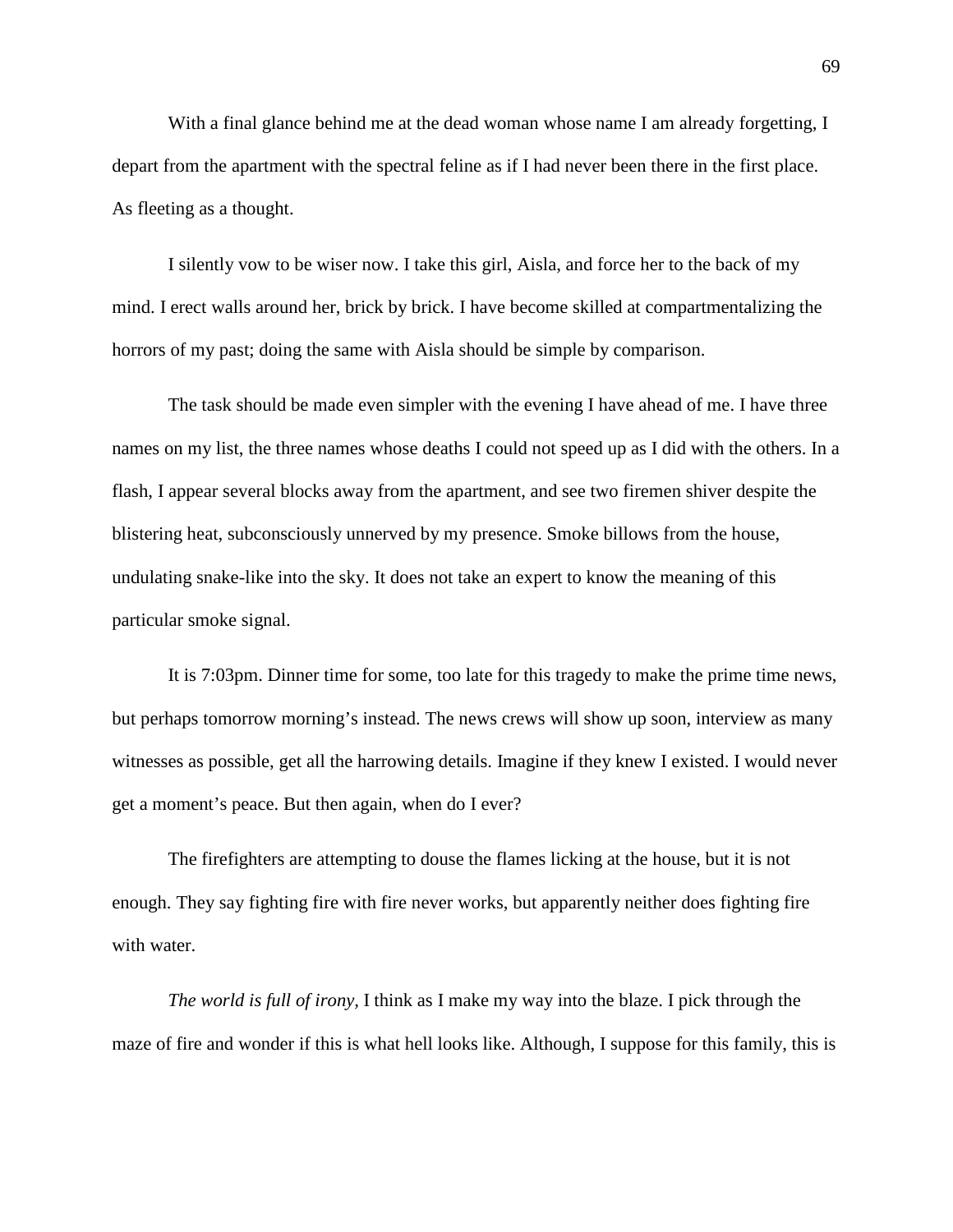hell. Whether they go from hell to hell is another question. Like I said: irony. It is truly inescapable.

## Chapter Eight

I have whipped cream on my face, and in my ears, and my eyelashes. Everywhere. I have whipped cream everywhere.

"I thought the war was over, guys," I shout to no one in particular.

A few months ago, one of our salad guys, Jon, took a handful of whipped cream to the face, courtesy of Ronny. In a not-so-well-though-out attempt at payback, Jon sat in waiting outside the kitchen bathroom, expecting Ronny, but instead getting Mick. While Jon took a moment to watch the life of his career flash before his eyes, Mick wiped his face clean and declared "It's on."

What ensued was a war involving some of the most inventive ways of rigging whipped cream to explode that I have ever seen. But the last few weeks had been so quiet, peaceful even, that I thought the white flag had been waved, and that I was safe from such sabotage. But no such luck.

I momentarily abandon my search for red onions and go to clean off in the bathroom, catching a double take from Mick as I walk by.

"War back on?" he asks.

"Yep."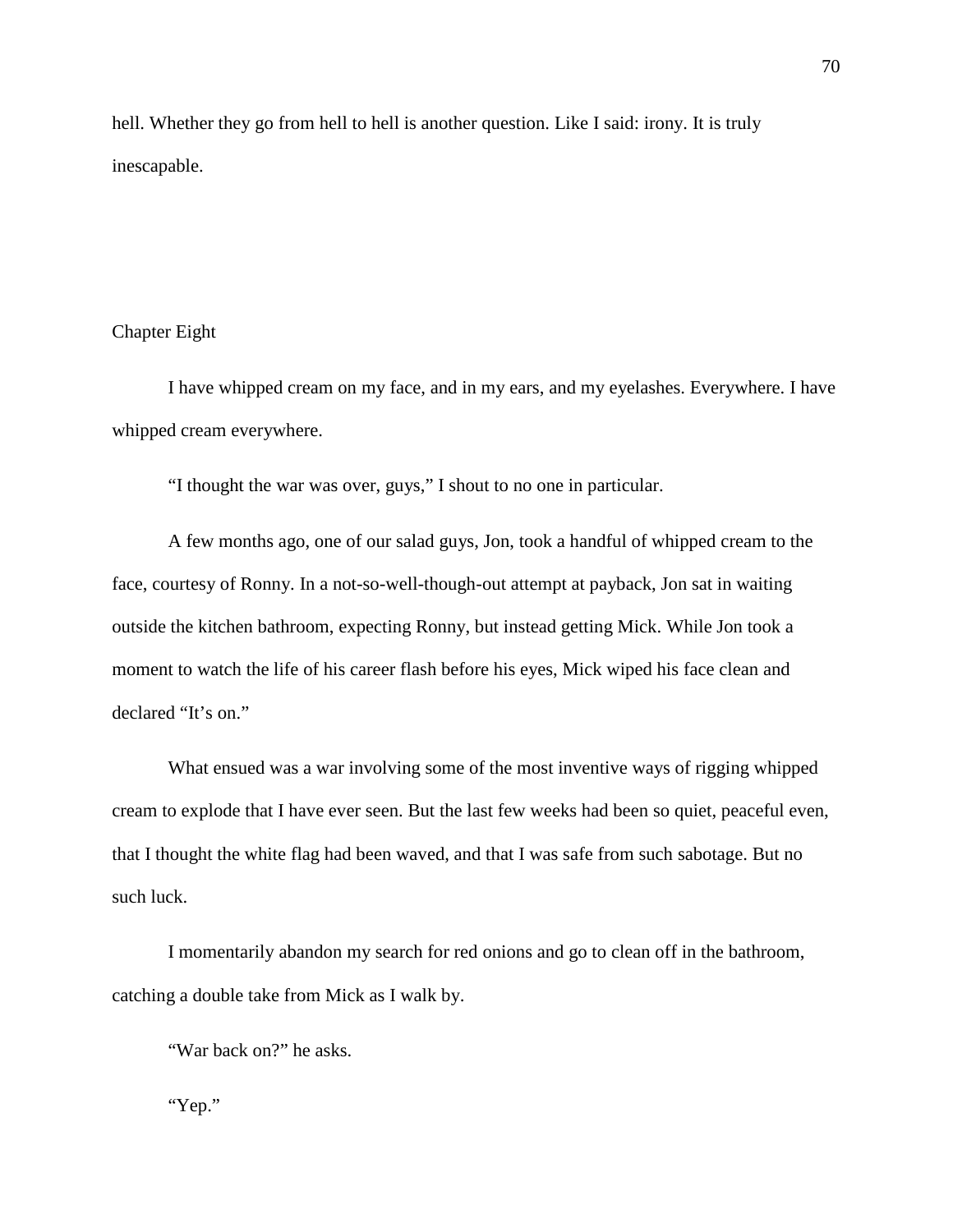"Motherfucker," he replies, nodding.

Mick had been kind enough to offer me a week or two off work to recuperate after "my ordeal" as he called it, but I turned him down. I took the weekend to clean up, figure out just how deep into debt the hospital bills had put me, and come back to work this morning with a burning desire not to talk about it.

I need to keep busy. If I'm thinking about work stuff, I can't think about other stuff. Well, I hope that's how it works, anyway. I've only been here for an hour so, I'll wait and see. Though I might become preoccupied worrying about being attacked with dessert toppings.

I wash my hands and go back to prepping for the day. I've rolled what feels like a million and one meatballs when I feel he hair on the back of my neck stand at attention. I glance behind me and see only the refrigerator and a shelf of spices. I huff out a sigh and return to my meatballs. I've had more than enough of that feeling this week. Between the car crash and the hospital and the cemetery . . . maybe I'm just going crazy. I snort derisively to myself. Maybe I'll end up like one of those people who hold up cardboard signs and shout conspiracy theories about the NSA.

"How are those balls coming back there?" Ronny calls.

"Bigger than yours, ya perv," I retort.

I carry one of the pans out to the line and hand it off to Sherm.

"Why is this so small?" he asks.

"What?" I ask back, unsure, as always, as to what Sherm is talking about.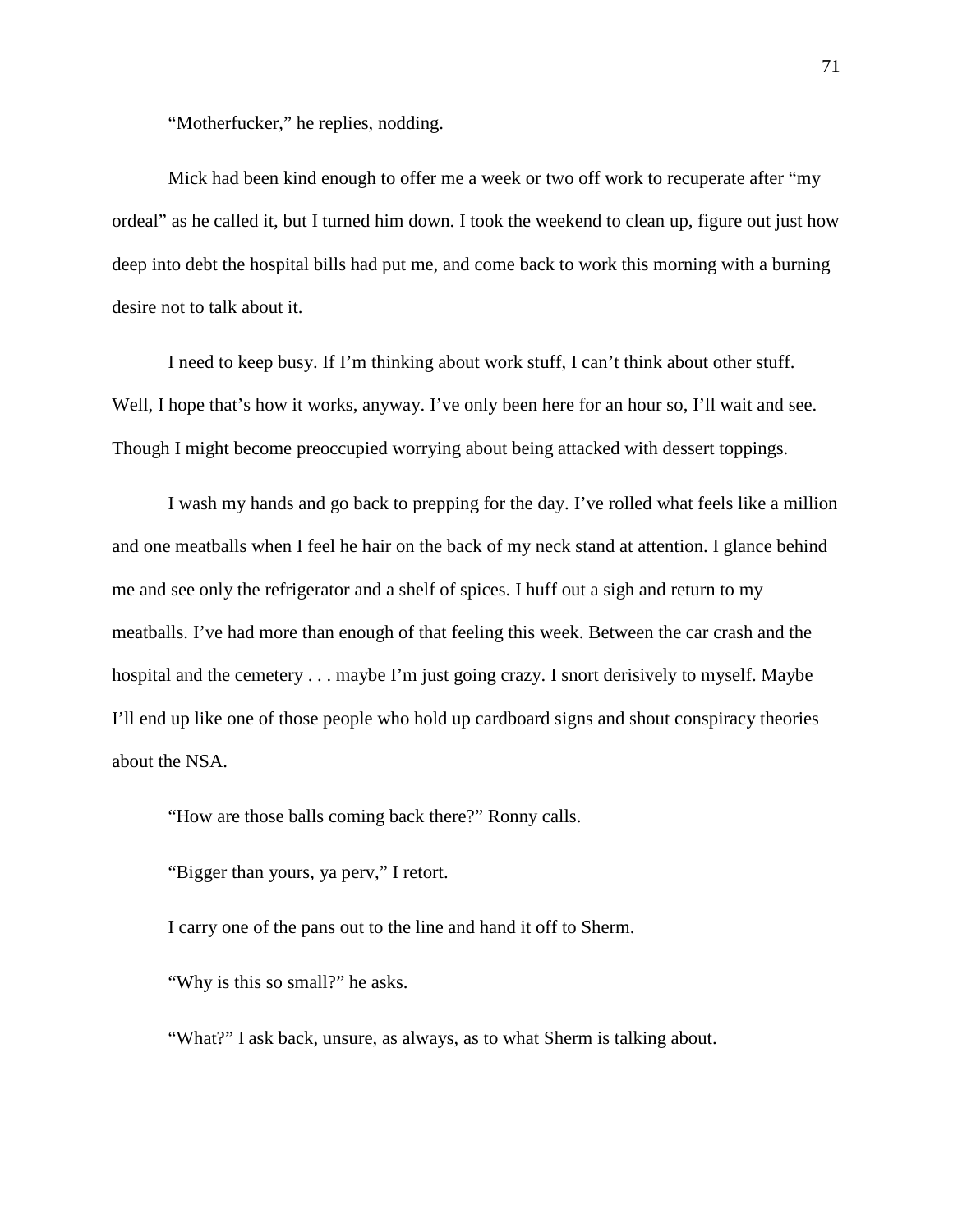Ronny saunters over, wiping his dark fist on an already soiled rag. "He's right," he says, sounding shocked. "This is a half pan. It's Sunday, we need three of these."

Fuck. I had been thinking it was Tuesday. Having those extra days off screwed up my days. I'm so used to my hospital schedule with my mom, that's how I always kept track of my days. But now—

I take the pan back and return to the prep area in the back just in time to hide the welling in my eyes.

As I begin rolling more meatballs between my palms, shaping the damp, squishy meat into perfect spheres, I can't help but picture the funeral in my head. I don't really remember anything that anyone said, I just keep seeing their faces, mourning my mother, pitying me. I don't want pity, I want my mother back. She never would have wanted to go like that, she wouldn't have wanted to go at all. And there were so few people there. My mother deserved a crowd. Instead, all she got was her brother-in-law, her daughter's boss, and another dying woman.

I can still hear the woman's hacking coughs in the back of my mind, accompanying the cadence of the minister's sermon. *What was her name again?* I wonder. Oh, right. Ruth. I picture her sunken, wrinkled face and feel a tiny twinge of guilt. I probably should have thanked her for showing up. I didn't know her, but I'm sure my mother would have been happy to have her there. I just got so distracted by that decrepit-looking woman who was lurking around. Thinking about that woman and who I think she really is raises the hair on my arms and I try to go back to thinking about Ruth.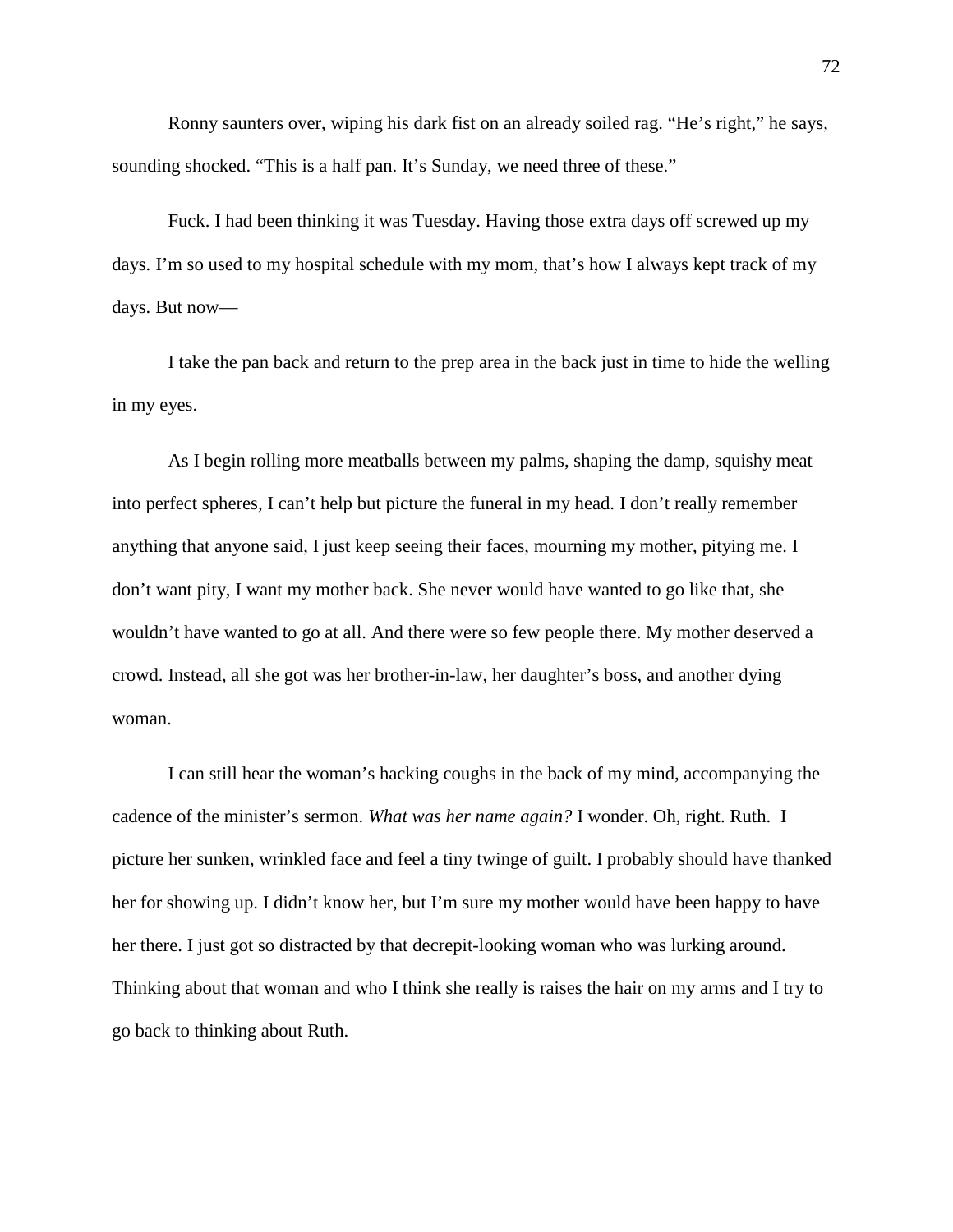Ten minutes later, I have a satisfactory amount of meatballs and return to the line to set up my station. Because of my blunder I only have a few minutes before opening to get settled. I hope for a slow day, but know it's unlikely. As much as this city has decayed in the past decade, The Corner Bistro is fortunate enough to sit in the epicenter of a square two miles or so of untouched history. The streets are modern, but the buildings whisper stories of the past if you know well enough to listen. This makes it a popular spot for nostalgic oldsters and the population of younger people that have resisted the chemical temptations that are all too readily available.

I peel sheets of saran wrap off pan after pan of sides and garnishes and wonder how this tiny corner of the city managed to remain ancient and proud when everything else has been reduced to rubble and ruin. Maybe ghosts of the Revolutionary War still linger here, refusing to cross over while their beloved homes are in peril. I can respect that. It's noble, really, defending something like that. Better ghosts that defend something than ghosts that kill people and then stalk their loved ones while disguised as other people.

The miniature printer on the counter shudders and spits out the first ticket of the day. I snatch it up and call out the order: two spaghetti and meatballs and a ribeye steak cooked rare.

"Meatballs, huh?" asks Ronny, waggling a thick eyebrow at me.

I mumble something incoherent and slap a steak on the grill.

More tickets start pouring in with such frequency that I half expect the printer to start smoking as its little mechanical heart gives out.

The gogogo environment soon grips my mind and forces it for a brief moment of time to give its full attention to the flow of the kitchen. On good days I spend the lulls in service to cater to my proud heart, admiring the well-oiled machine that I helped to create. It's a source of pride: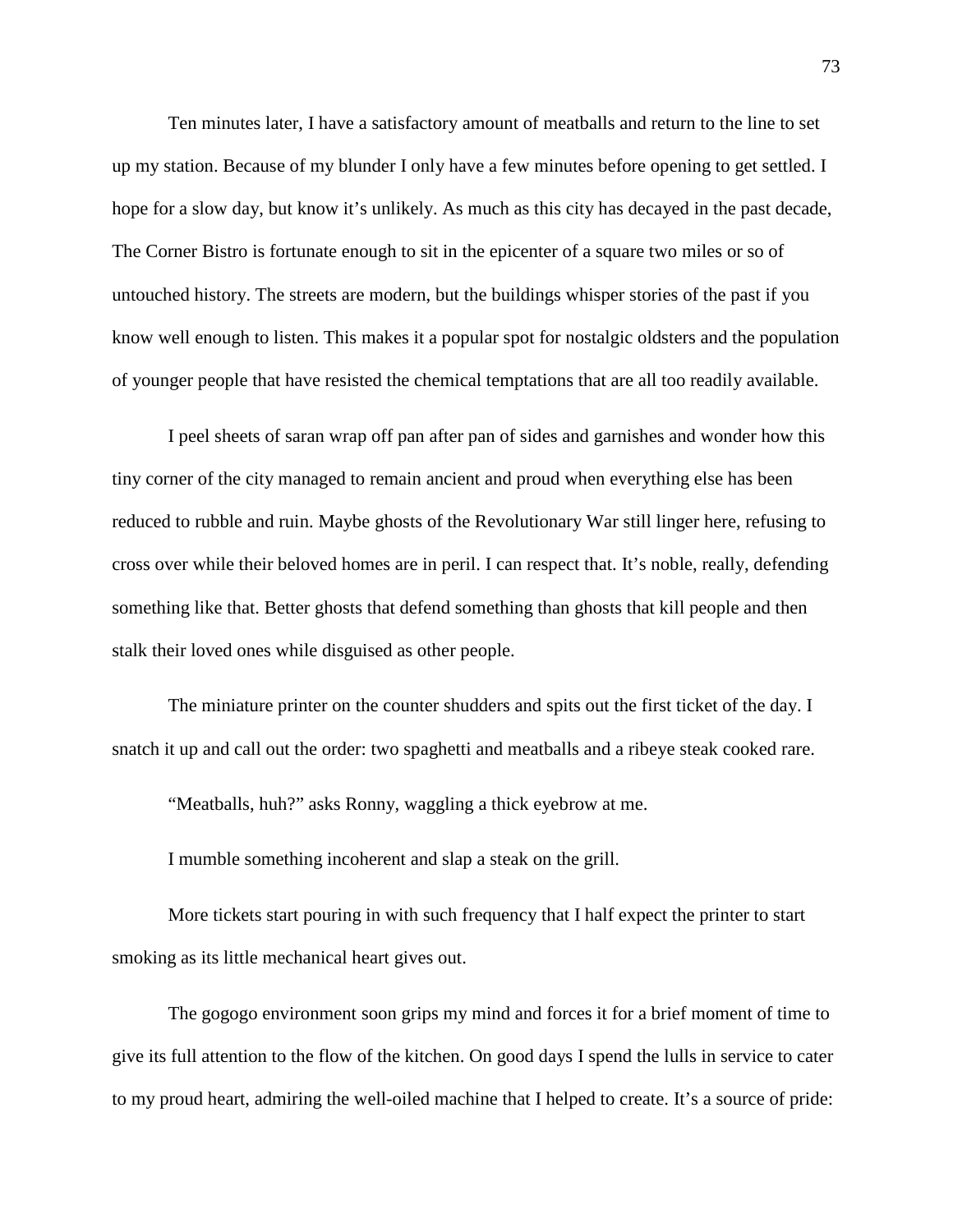the spot on timing, the teamwork, the code of honor between the staff. On bad days, I dedicate my spare seconds to cursing my fellow cooks, and wishing the labor board would let me bitch slap the lazy ones. Sometimes I throw things. Today though, I spend my breathing time tossing shovelfuls of dirt on top of rudely intrusive thoughts that lurk in the shadows of my mind, rearing their heads when the opportunity arises.

I see a ticket calling for a sea bass with asparagus and think about how much my mother adored sea bass. I remember her face shining in joy when I snuck some home one night, furtively wrapped in tinfoil and stuffed into a baggy pocket, and then fumble the tongs as I remove a set of steak tips from the grill. Two of them tumble to the floor, now coated in dirt and god knows what else, and I have to try to cover my mistake on the fly.

I glimpse a waitress whose blonde hair conjures images of the sickly looking stranger whose identity I am all but sure of. I think about finding him, getting the answers I need, and forget which ticket I'm on. I nearly start a set of grilled turkey before I remember that I've already done that, and re-center myself.

My day, afternoon, and evening continue in this vein until the traffic in and out of the kitchen dissipates, voices hush and movements slow. The printer seems to breathe a sigh of relief as minutes tick by without another order. Poor thing deserves a pat on the back.

Without the cacophonous bustle of the dinner rush, my mind feels more vulnerable, more susceptible to unwanted thoughts. Despite the occasional slips, the noise was my wall, my moat, complete with ravenous alligators and vicious piranhas. Without it, the pressure of a thousand unwelcome thoughts pressing in, knocking at my skull, gives me a migraine.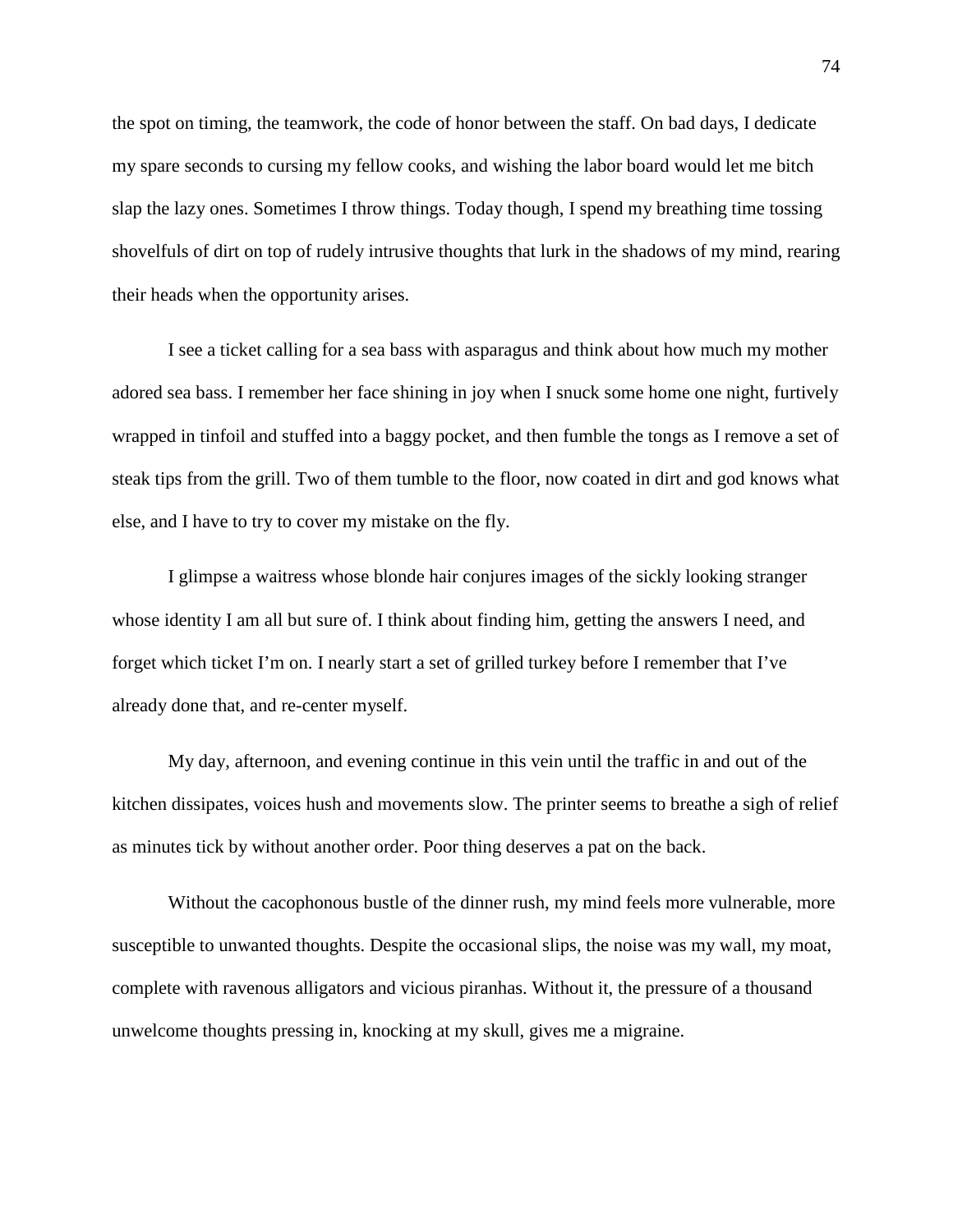I try to rush through my closing duties, but am hampered by a sudden bout of memory loss. I walk into the freezer and forget what I needed. I can't remember if I already cleaned the ovens or if I asked Matt to do it. Forgetfulness aside, at 10pm I've finally finished my side work and wave a vague goodbye to a few of my still-cleaning comrades.

The sky seems darker than usual as I walk home, an impenetrable onyx shield guarding the heavens from the unsightly vagaries of human life. Somewhere in the distance, a woman wails unintelligibly. Another female voice returns the call and I wait to hear gunshots or sirens. Neither comes, so I know they must be friends; drunk or high and screaming simply because they can.

I send a pebble tumbling down the sidewalk, nosing it along with the toe of my shoe. I shiver guiltily in the cool summer night, reflecting on my slip ups today. Logically, I know that I didn't do anything catastrophic. It's a kitchen; sometimes we make mistakes. But I've always taken it as a point of pride that *I* don't make mistakes. I am always in control. I shouldn't let anything change that.

I round a corner and dig out my phone. It's a quarter past ten and I haven't checked my phone since I got to work at ten this morning. Not that I'd need to check it. I only ever got calls from my mom or from the hospital. So now my phone is empty. Devoid of even a spam email. Guess at least I'll save money on my phone plan now.

I blame my preoccupation ono the events of the last week. And I blame the events of the last week on Faceless Fred. I climb the steps to my door and joggle the lock until it clicks open. I halfheartedly vow to find out who he is, but fatigue whisks my resolve away. I need to rest.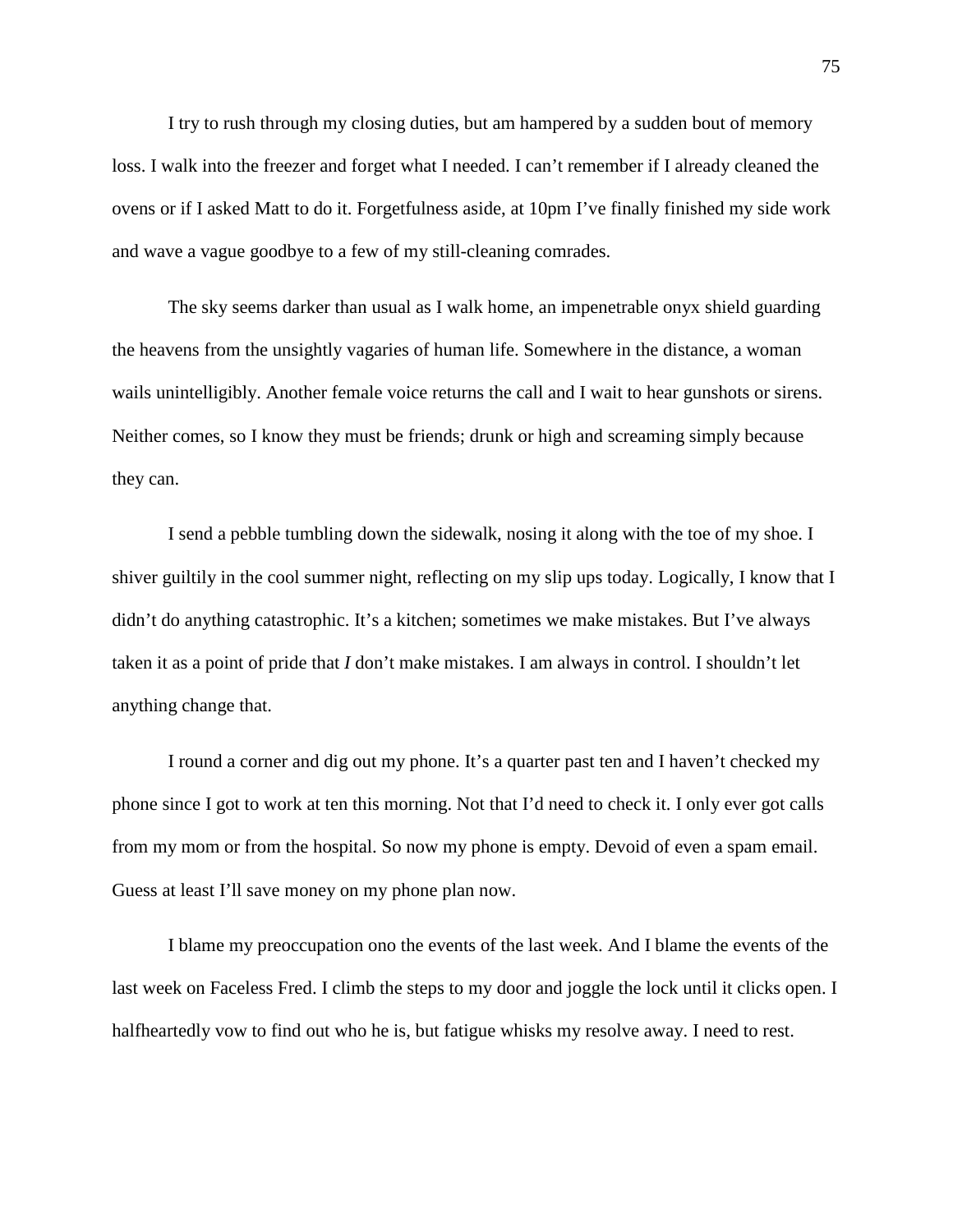I'd sleep in my bed, but the couch is closer. I don't even bother kicking off my filthy shoes. I just curl into a ball, sinking into the worn cushions, and cannonballing into dreams.

\*\*\*

Wakefulness comes to me slowly, drifting into my mind like a cloud across the sun, a dazzling sun whose rays reach down, sneaking in my window to caress my face with a warm kiss. It has been a long week, pages peeling off the calendar with agonizing slowness. But that'll happen when you spend twelve hours every day at work.

A kitchen is like a casino: smoky, repetitive, and lacking in clocks. The only difference is that instead of keeping the place dim and indistinct, a kitchen's light throws everything into sharp relief; an eternal high noon. The effect is much the same though: it makes time stand still and morph into indistinct shapes. An hour passes in the blink of an eye, and then a minute stretches far past its allotted sixty seconds.

I roll onto my stomach, still half asleep. With one bleary eye cracked open, I struggle to decode the neon blue blur of my alarm clock. 9:42. If I'd gotten my way, I'd be headed into work right now, but last night Mick had pulled me aside on my way out the door and insisted, very adamantly, that I take a day off. I, in turn, had insisted, very adamantly, that I NOT take a day off.

My theory about keeping my mind busy at work has not proven one hundred percent effective, but it surely must be better than sitting alone at home. But Mick had won out, citing lack of overtime funds as fair reason, and I reluctantly admit to myself that my aching body feels grateful for the break.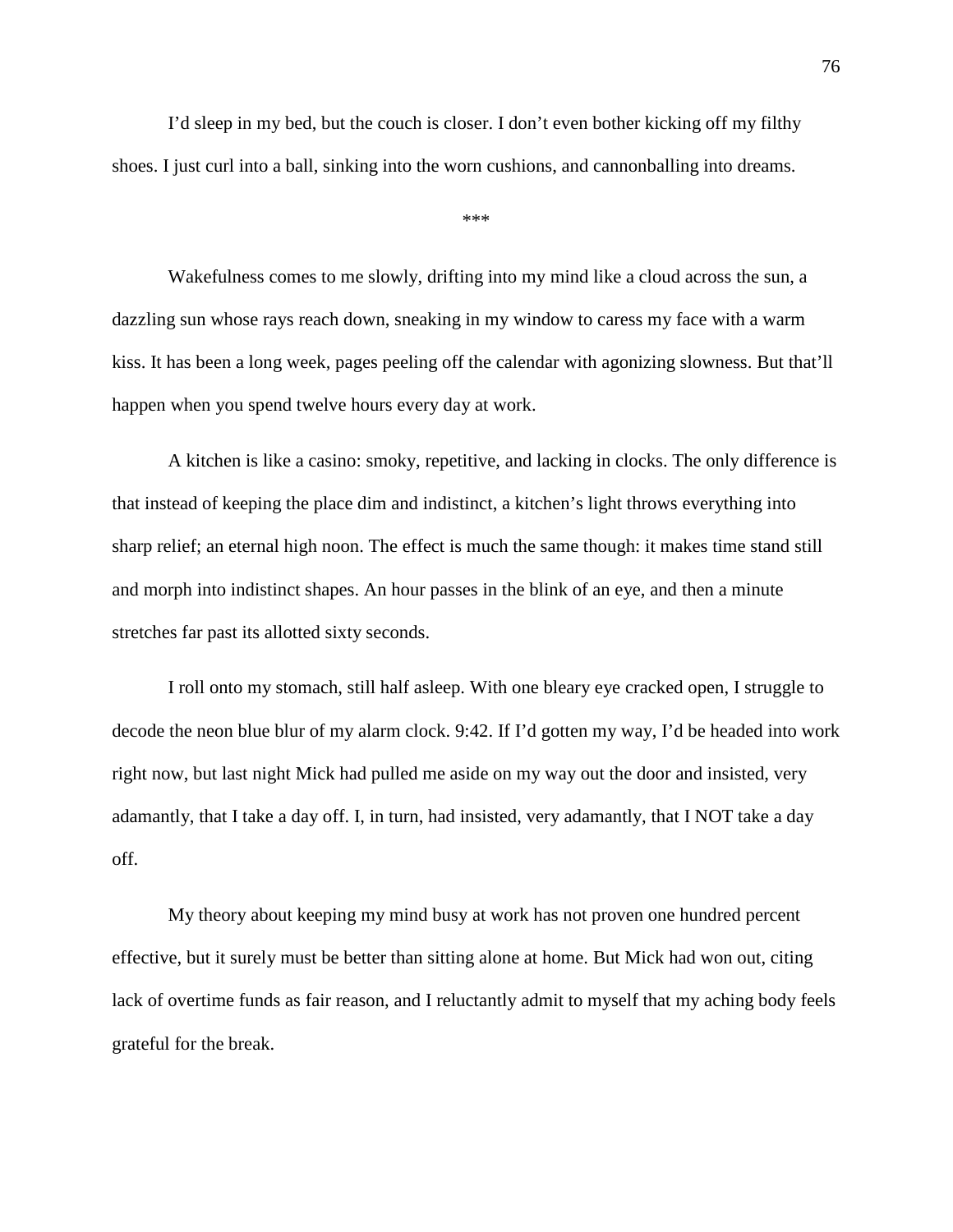I rub my eyes and feel last night's sweat caking my face, clogging my pores. I give myself ten more minutes and then introduce my feet to the floor. I veer off to the bathroom and bare myself to the icy bite of the AC unit. Goosebumps erupt on my skin as I wait for the water to heat up, and then sweep into the shower's liquid embrace as soon as it's tolerable. Steam manifests before my eyes, billowing up and clinging to the ceiling.

I shampoo my drenched hair, and peek out the curtain to see the steam ghosting over the mirror that reflects half of my face and none of my thoughts. Science may never know what it is about shampoo and suds that awakens our inner philosopher, but under the drizzling stream of water, unbidden thoughts float to the surface of my mind like answers appearing in a magic eight ball.

I try to assure myself that I've done well this week, keeping my thoughts under control. Yes, I've been distracted from time to time. Yes, I've had some close calls, almost crying into various pots and pans, but that's normal. Or at least that's what I tell myself. I try to tell myself that it's okay, I've gone through this before. I got through this the first time. This is the same thing.

*Oh, but it's not the same thing,* taunts a little voice in the back of my head. *Last time, you had mom. You had help. But now—*it pauses to chuckle sadistically at me—*you're all alone.* 

"Shut up," I murmur, lathering suds all over my body, and then chide myself for talking to myself as if I'm two people having a conversation.

The water is turning cool, so I give myself a final rinse and turn the shower off. The little voice pipes up again as I step out of the tub, leaving puddles in my wake.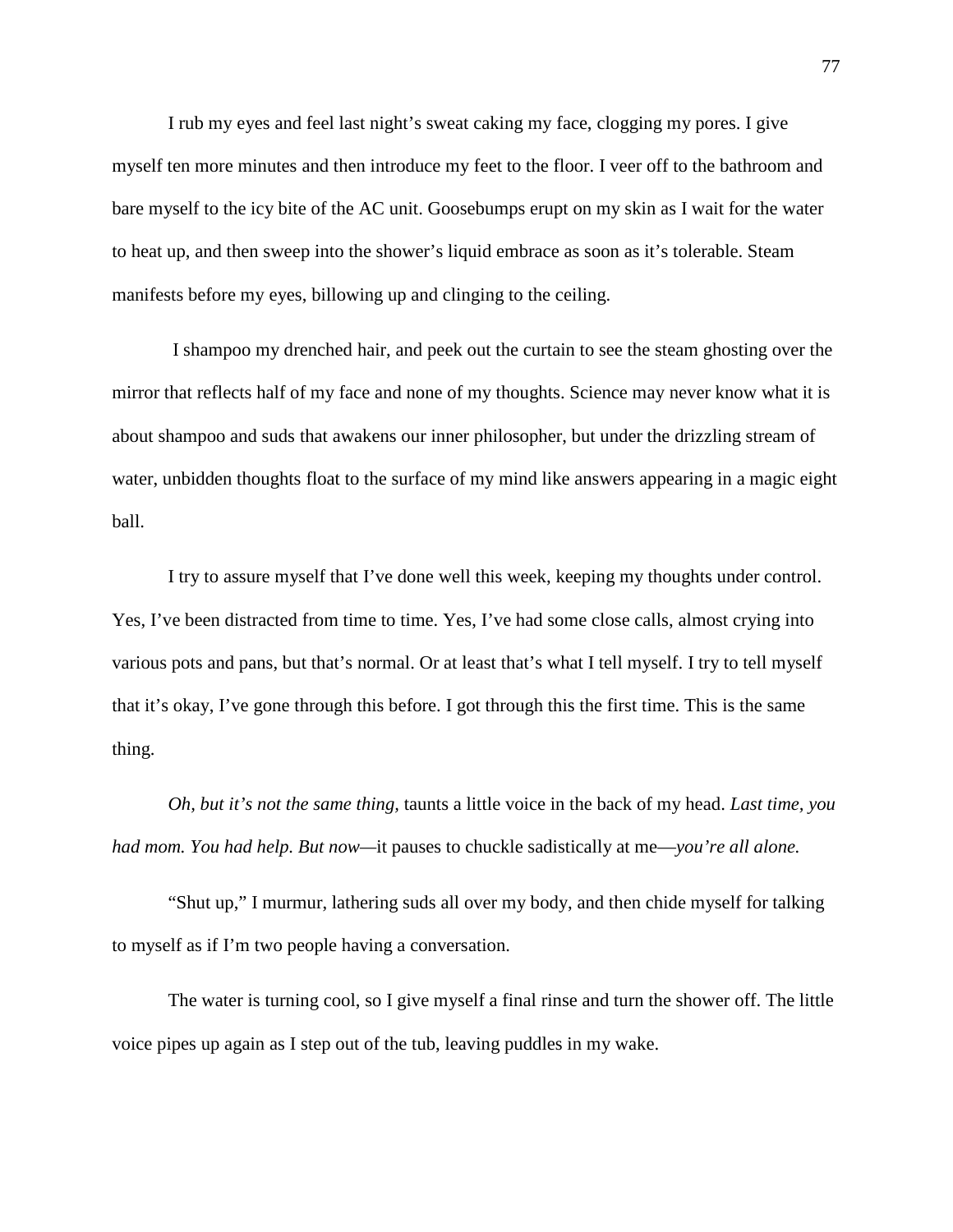*Maybe you're going crazy. Talking to yourself will get you locked up. You're already seeing things.* 

I dab at my face with the rough hide of my pink terrycloth towel. The idea that I'm seeing things, I decide, is bullshit. I *saw* something, but I'm not *seeing* things. Whatever or whoever it was, it was real. That girl at the funeral was definitely real. I could feel the heat of her breath as we spoke, could see the shadow her slight body cast across the rippling grass. I'm certain I could've touched her. And as for that *thing*, I spoke to it. I pleaded with it.

*And just what does that prove?* inquires the voice, ever the skeptic. *No one else saw anything . . .* it trails off.

Anger at my own brain churns in my stomach. How can I put this thing behind me if it keeps asking questions?

*Answers?* suggests the voice.

Questions need answers or else they salt our earth, burn our crops and bring a plague on all our houses, all that Shakespeare shit. But I have no way of finding answers and even if I did, it doesn't seem like a very bright idea anyway. What I need is to stay busy, I know that for a fact. I think back to yesterday and my half-formed idea about visiting Ruth. It's not a very exciting idea, but it's better than sitting here arguing with myself.

Three subway stops later, and visitor hours are just beginning as the automatic doors whoosh open to admit me. Inside the lobby, a bored looking receptionist glances up at me before deciding that she doesn't need to bother with me. I approach her anyway.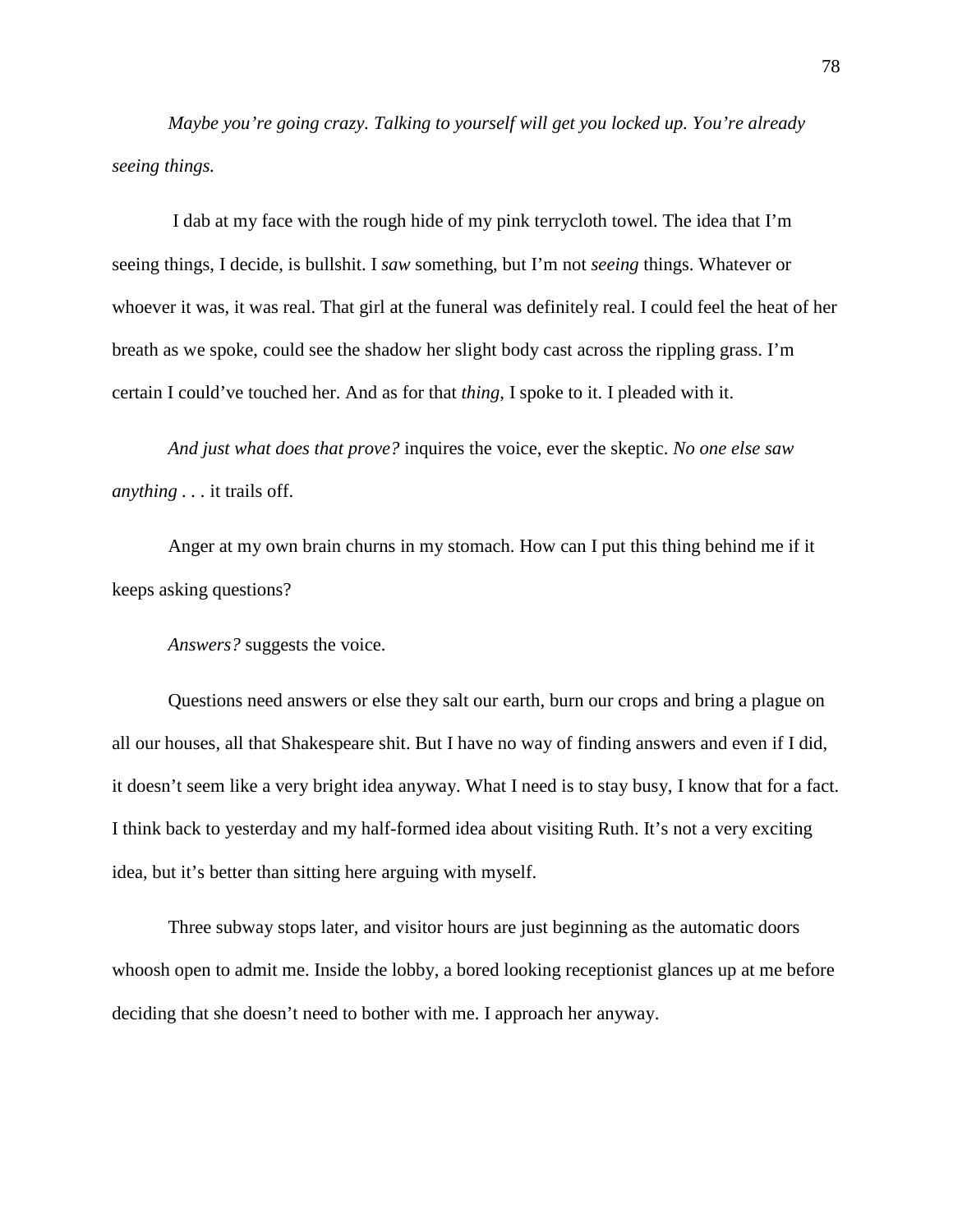"Excuse me?"

She looks up at me through heavily lidded eyes. "Yeah?"

"I'm looking for someone. Ruth something? I don't know her last name. She's really old. Coughs a lot?" I add hopefully.

"Third floor. Room 3296." She responds and swivels her chair away from me.

I don't bother thanking her, and instead head off toward the elevator. My stomach lurches as it takes off, then drops back into place as the elevator shudders to a stop and releases me onto a new floor. I recognize the unique scent of this floor the moment the doors open. It smells, quite frankly, like old people. My throat tightens as I inhale, trying desperately to reject air that is tainted with the cloying odor of that one perfume that every blue haired crone over the age of sixty seems to wear.

I turn left out of the elevators and wander down the hallway, counting off room numbers as I go. I pass a lone elderly man in his hospital gown leaning up against one of the gurneys parked off to the side of the hallway. I glance around surreptitiously, wondering whether he was supposed to be out here by himself but see no one. He smiles at me and waves, but I just keep going. 3290, 3292, 3294, and here we are. Ruth something's room. Her door is shut, and I am grateful because it allows me to take a deep breath and try to prepare myself for the possibility and probability of Ruth talking about my mother. When my breath comes out shaky, it becomes apparent that I am not, nor will I ever be, totally ready for that to happen. I guess I'm just winging this then.

I peek in the tiny window in her door and see her propped up on a bunch of pillows, spooning Jell-O out of a tiny plastic cup. She lifts the spoon to her mouth and I place my hand on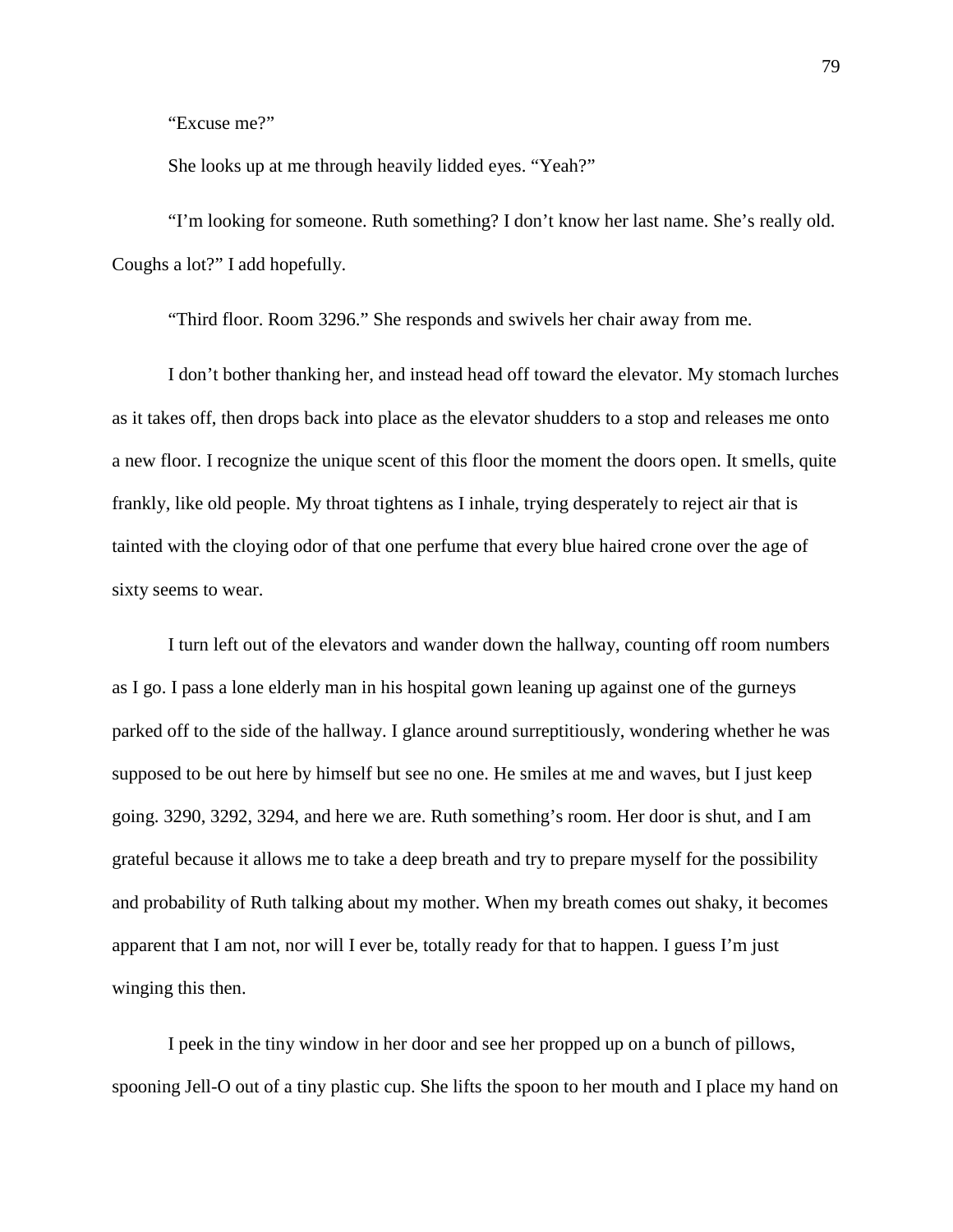the doorknob, but something prevents me from turning it. I came all the way here, but suddenly something is stopping me from going in. I feel a sudden emptiness in the part of my mind that was so determined to come and thank Ruth for coming to the funeral. I don't know why I'm here. Just like that, the last thing I want to do is talk to this woman. I turn away from the door, hoping she didn't spot me. Although, even if she did, there's not much she could do about it. The woman is basically dead; she can't very well chase me down can she? What good would going in there do, anyway? We'd make awkward small talk, she'd tell me some random story about my mom, I'd get upset, or with my luck she'd just end up dying on me.

That last thought makes me think again about my musings from yesterday. About how if Ruth died on me, I might see You-Know-Who. Before I know it, a plan is clicking itself into place in my mind. I did say I wanted answers. And I came all the way here, would be a shame to leave emptyhanded.

I move eagerly, now, hoping to hear a wailing heart monitor go off somewhere. The floor is silent, though. I wander a little farther down the hall, trying to seem inconspicuous. After almost ten minutes of meandering, it seems apparent I won't have much luck on this floor. I say a silent goodbye to Ruth and I trek back to the elevator. It dings to a stop in front of me and I board it, intending to hop up to the next floor. For a brief moment, the pause in action in the elevator makes me question my idea. There's no guarantee someone will die right here, right now. And isn't this a little skeevy? Looking for someone to die just so I can satisfy some perverse curiosity? I am halfway through deciding to just go home when the elevator stops at the next floor and opens to release me.

I freeze for a second, torn between what I want and what I know is right. A pair of nurses wander down the hallway, chatting together. I catch a bit of their conversation as they go by.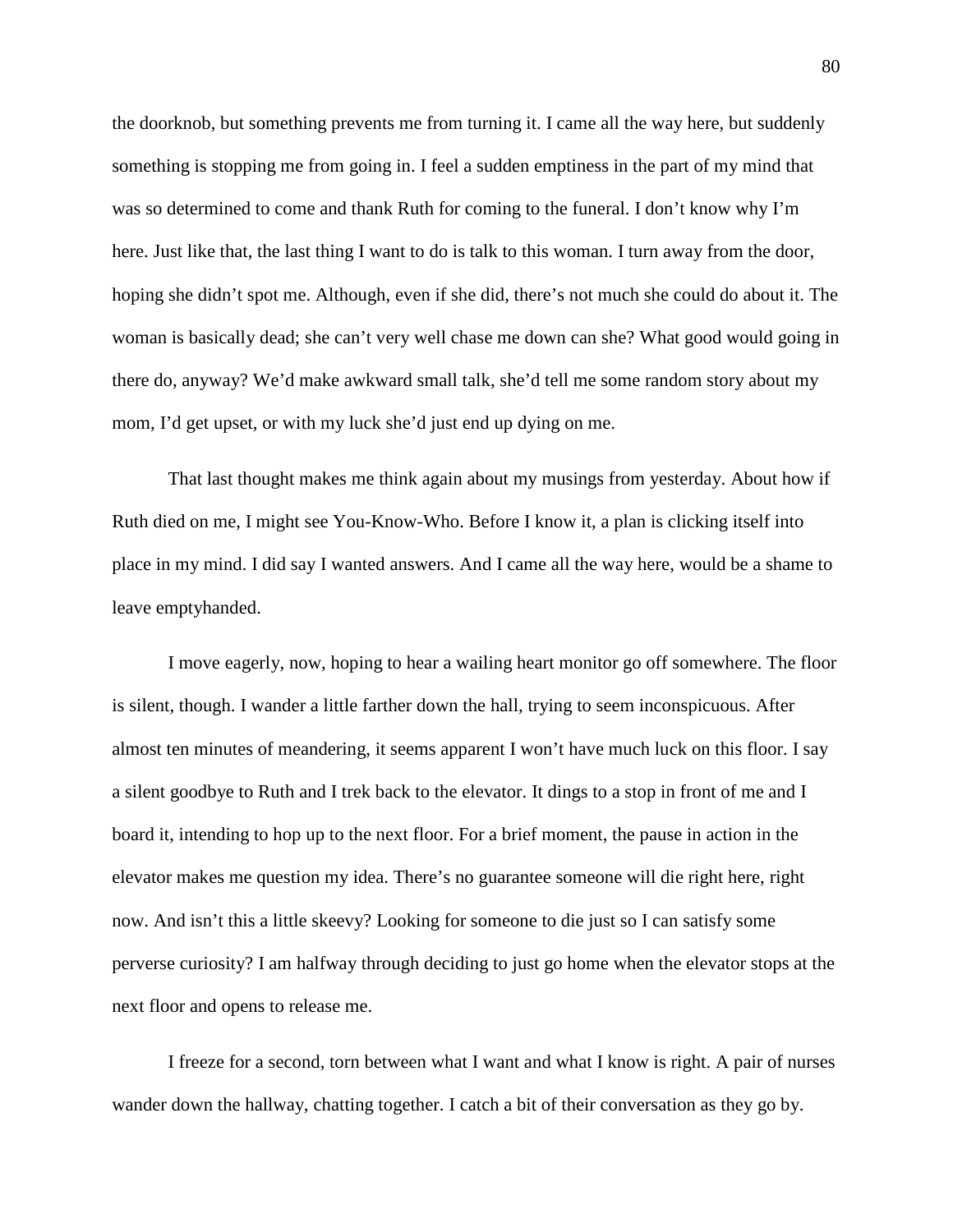" . . . probably not going to make it through lunch . . ."

Aha. I turn and trot down the hall behind them.

"Who?" inquires the male.

"Maker," replies his blond haired companion.

"Little old lady in 4328?"

"Yeah," she says sadly.

Just like that, I am back in investigative mode. I drop to my knee and pretend to tie my shoe so they won't notice me and think I need their help. When their footsteps have faded into oblivion, I stand and head in the opposite direction. I turn a corner at the end of the hall and the room numbers start to drop.

In the meantime, I try to figure out what I'm going to do when I reach my destination. I can't exactly barge into some lady's room and wait for her to die. And I can't get caught loitering in the hallway waiting for her to die, either. Again, a brief moment of revilement overtakes me as the stark reality of what I'm doing dawns on me. I almost turn back. But I need to know. So I tell myself that this lady was going to die anyway, and my being here wouldn't change that or make it happen any quicker. My reverie is broken by a series of alarms going off in one of the rooms I just passed.

Change of plans.

I whip around and head back where I came from. In their haste to respond to the emergency, the two nurses from earlier don't register my presence in the hallway.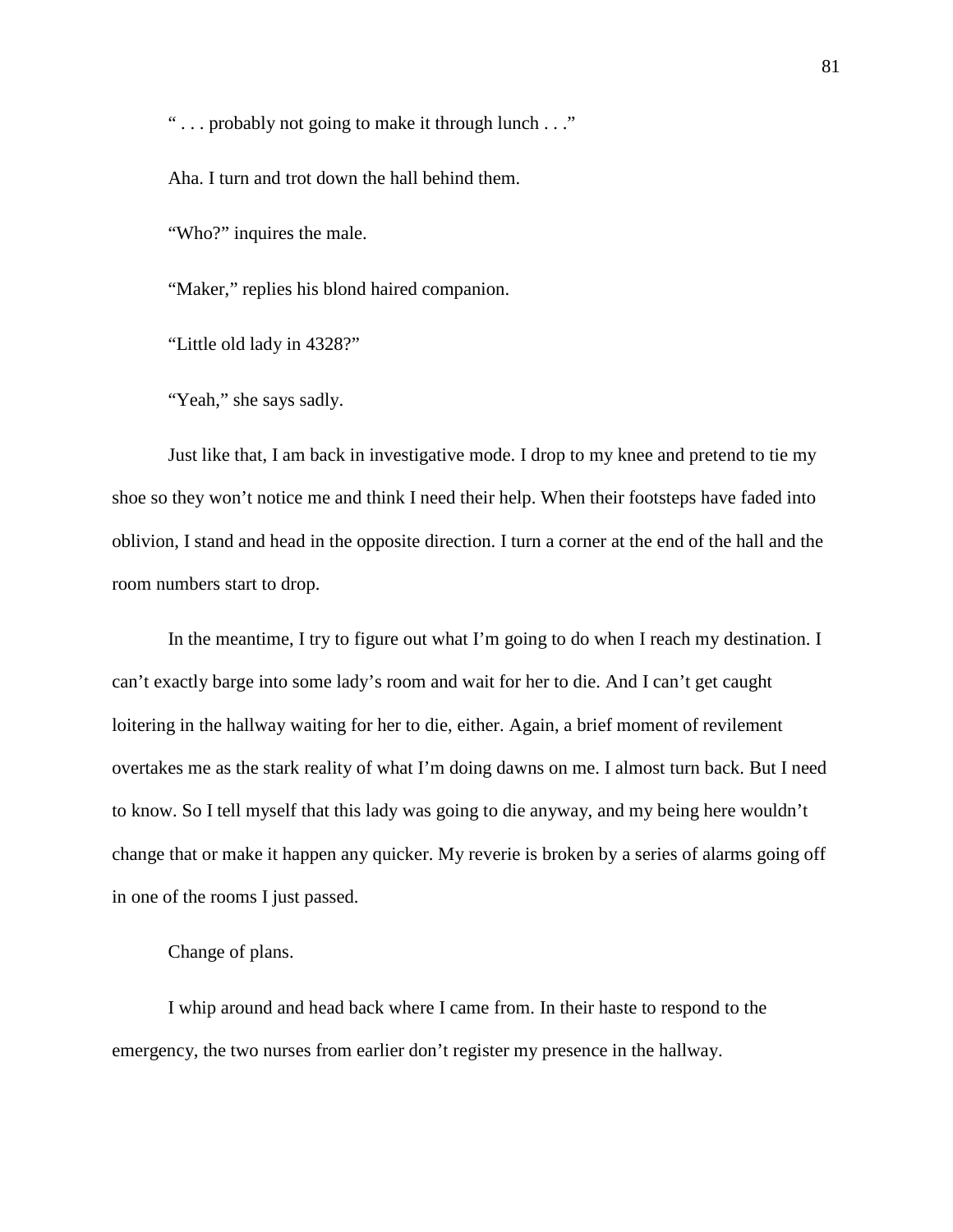My prospective hiding places are nonexistent, so I pace in small circles and do my best to be inconspicuous.

Every few seconds I peek in the window; waiting, watching, making sure I don't miss him. I wait anxiously, afraid that I've missed it somehow, or that I really am insane and am awaiting an appearance that will never happen.

Just as the thought crosses my mind, I catch a disturbance in my peripheral vision. The air near the patient's head shimmers like a mirage, wavering in various states of solidity, sometimes revealing an arm, or a torso, or a face that I promptly forget.

A barely visible hand reaches out of the mirage. Slender fingers reaching for the shriveled face before them. They ease the crinkled eyelids shut and the machines flat lines with an earsplitting wail.

One of the nurses moves to begin compressions, but is stopped by his comrade's outstretched arm. She points to the patient's chart hanging on the side of the bed and mutters something to him. The woman on the bed must have had a DNR order.

I am nearly trembling with anticipation waiting for the nurses to leave. I'm going to miss him if they don't leave soon.

I watch eagerly as they pull the sheet over the woman's head, concealing her as if death has made her too shameful to look at. They move toward the door and I shrink back against the wall. They turn away from me and I slip through the closing door with moments to spare.

The door shuts with an especially loud thud in the silent room of the recently deceased, and I get the impression that this thing—this *being*—is turning toward me in surprise.